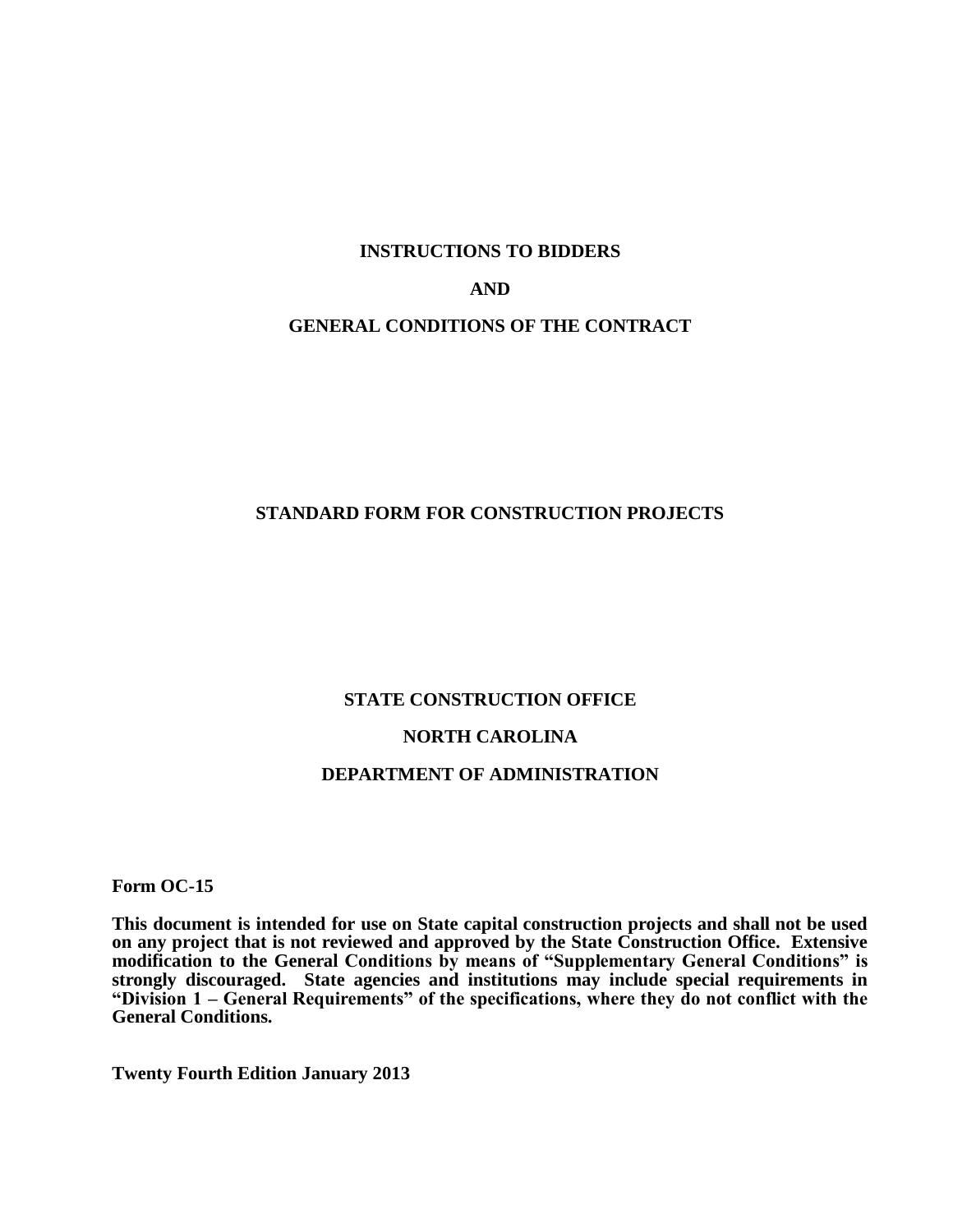# **INSTRUCTIONS TO BIDDERS**

#### **For a proposal to be considered it must be in accordance with the following instructions:**

#### 1. **PROPOSALS**

Proposals must be made in strict accordance with the Form of Proposal provided therefor, and all blank spaces for bids, alternates, and unit prices applicable to bidder's work shall be properly filled in. When requested alternates are not bid, the proposer shall so indicate by the words "No Bid". Any blanks shall also be interpreted as "No Bid".The bidder agrees that bid on Form of Proposal detached from specifications will be considered and will have the same force and effect as if attached thereto. Photocopied or faxed proposals will not be considered. Numbers shall be stated both in writing and in figures for the base bids and alternates. If figures and writing differ, the written number will supersede the figures.

Any modifications to the Form of Proposal (including alternates and/or unit prices) will disqualify the bid and may cause the bid to be rejected.

The bidder shall fill in the Form of Proposal as follows:

- a. If the documents are executed by a sole owner, that fact shall be evidenced by the word "Owner" appearing after the name of the person executing them.
- b. If the documents are executed by a partnership, that fact shall be evidenced by the word "Co-Partner" appearing after the name of the partner executing them.
- c. If the documents are executed on the part of a corporation, they shall be executed by either the president or the vice president and attested by the secretary or assistant secretary in either case, and the title of the office of such persons shall appear after their signatures. The seal of the corporation shall be impressed on each signature page of the documents.
- d. If the proposal is made by a joint venture, it shall be executed by each member of the joint venture in the above form for sole owner, partnership or corporation, whichever form is applicable.
- e. All signatures shall be properly witnessed.
- f. If the contractor's license of a bidder is held by a person other than an owner, partner or officer of a firm, then the licensee shall also sign and be a party to the proposal. The title "Licensee" shall appear under his/her signature.

Proposals should be addressed as indicated in the Advertisement for Bids and be delivered, enclosed in an opaque sealed envelope, marked "Proposal" and bearing the title of the work, name of the bidder, and the contractor's license number of the bidder. Bidders should clearly mark on the outside of the bid envelope which contract(s) they are bidding.

Bidder shall identify on the bid*,* the minority businesses that will be utilized on the project with corresponding total dollar value of the bid and affidavit listing good faith efforts or an affidavit indicating work under contract will be self-performed, as required by G.S. 143-128.2(c) and G.S. 143-128.2(f). Failure to comply with these requirements is grounds for rejection of the bid.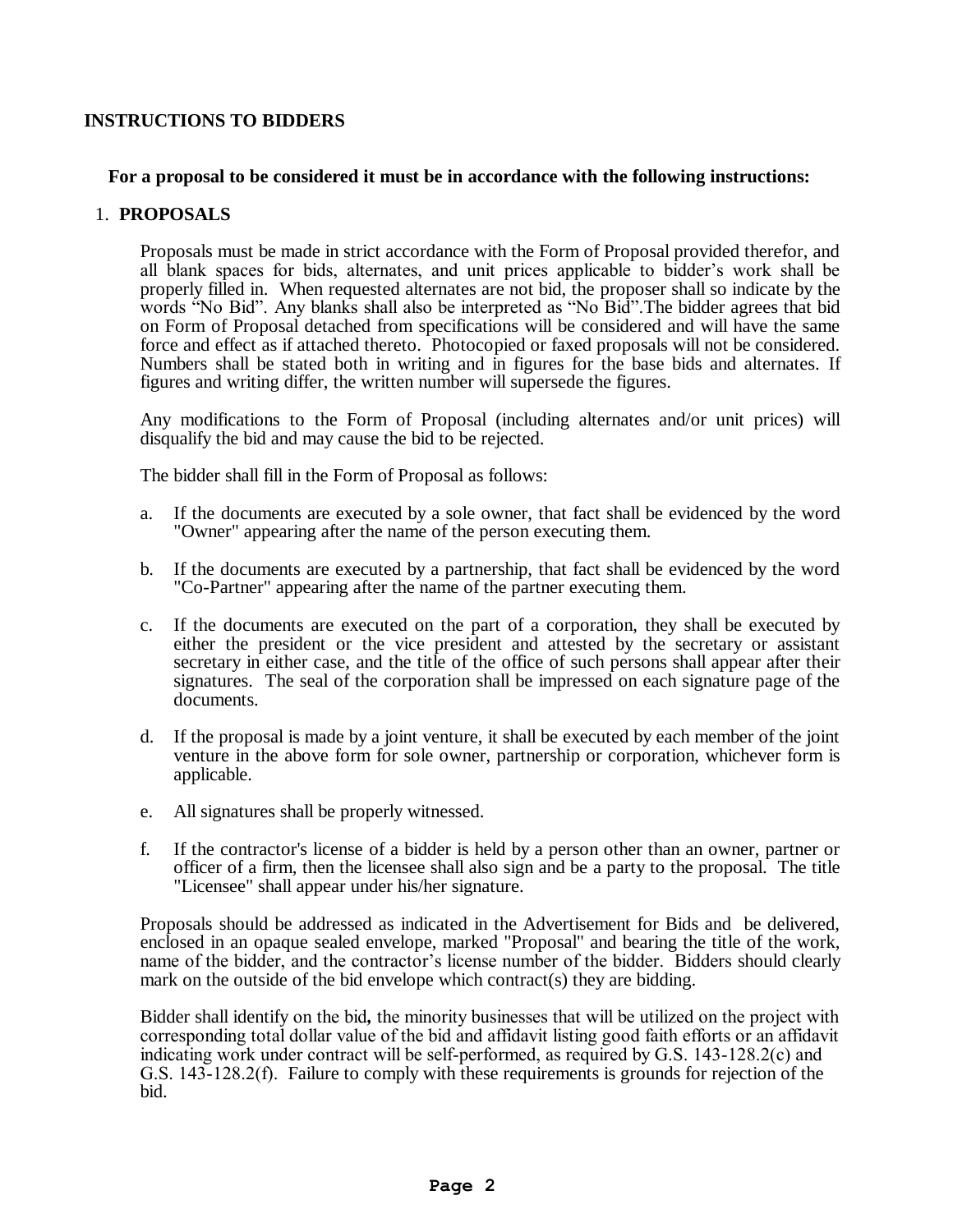For projects bid in the single-prime alternative, the names and license numbers of major subcontractors shall be listed on the proposal form.

It shall be the specific responsibility of the bidder to deliver his bid to the proper official at the selected place and prior to the announced time for the opening of bids. Later delivery of a bid for any reason, including delivery by any delivery service, shall disqualify the bid.

Unit prices quoted in the proposal shall include overhead and profit and shall be the full compensation for the contractor's cost involved in the work. See General Conditions, Article 19c-1.

# 2. **EXAMINATION OF CONDITIONS**

It is understood and mutually agreed that by submitting a bid the bidder acknowledges that he has carefully examined all documents pertaining to the work, the location, accessibility and general character of the site of the work and all existing buildings and structures within and adjacent to the site, and has satisfied himself as to the nature of the work, the condition of existing buildings and structures, the conformation of the ground, the character, quality and quantity of the material to be encountered, the character of the equipment, machinery, plant and any other facilities needed preliminary to and during prosecution of the work, the general and local conditions, the construction hazards, and all other matters, including, but not limited to, the labor situation which can in any way affect the work under the contract, and including all safety measures required by the Occupational Safety and Health Act of 1970 and all rules and regulations issued pursuant thereto. It is further mutually agreed that by submitting a proposal the bidder acknowledges that he has satisfied himself as to the feasibility and meaning of the plans, drawings, specifications and other contract documents for the construction of the work and that he accepts all the terms, conditions and stipulations contained therein; and that he is prepared to work in cooperation with other contractors performing work on the site.

Reference is made to contract documents for the identification of those surveys and investigation reports of subsurface or latent physical conditions at the site or otherwise affecting performance of the work which have been relied upon by the designer in preparing the documents. The owner will make copies of all such surveys and reports available to the bidder upon request.

Each bidder may, at his own expense, make such additional surveys and investigations as he may deem necessary to determine his bid price for the performance of the work. Any on-site investigation shall be done at the convenience of the owner. Any reasonable request for access to the site will be honored by the owner.

# 3. **BULLETINS AND ADDENDA**

Any addenda to specifications issued during the time of bidding are to be considered covered in the proposal and in closing a contract they will become a part thereof. It shall be the bidder's responsibility to ascertain prior to bid time the addenda issued and to see that his bid includes any changes thereby required.

Should the bidder find discrepancies in, or omission from, the drawings or documents or should he be in doubt as to their meaning, he shall at once notify the designer who will send written instructions in the form of addenda to all bidders. Notification should be no later than seven (7) days prior to the date set for receipt of bids. Neither the owner nor the designer will be responsible for any oral instructions.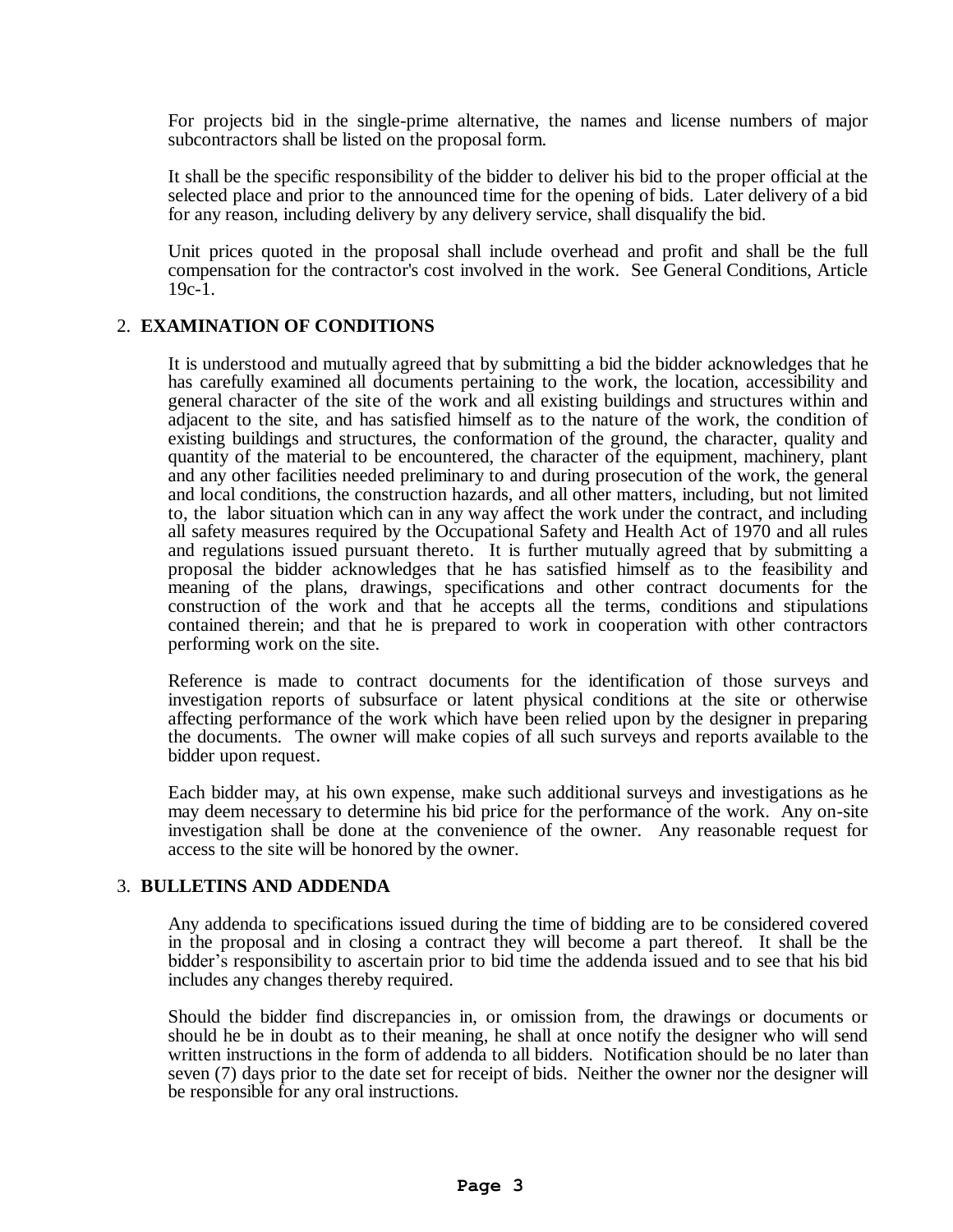All addenda should be acknowledged by the bidder(s) on the Form of Proposal. However, even if not acknowledged, by submitting a bid, the bidder has certified that he has reviewed all issued addenda and has included all costs associated within his bid.

# 4. **BID SECURITY**

Each proposal shall be accompanied by a cash deposit or a certified check drawn on some bank or trust company insured by the Federal Deposit Insurance Corporation, or a bid bond in an amount equal to not less than five percent (5%) of the proposal, said deposit to be retained by the owner as liquidated damages in event of failure of the successful bidder to execute the contract within ten (10) days after the award or to give satisfactory surety as required by law (G.S. 143-129).

Bid bond shall be conditioned that the surety will, upon demand, forthwith make payment to the obligee upon said bond if the bidder fails to execute the contract. The owner may retain bid securities of any bidder(s) who may have a reasonable chance of award of contract for the full duration of time stated in the Notice to Bidders. Other bid securities may be released sooner, at the discretion of the owner. All bid securities (cash or certified checks) shall be returned to the bidders promptly after award of contracts, and no later then seven (7) days after expiration of the holding period stated in the Notice to Bidders. Standard Form of Bid Bond is included in these specifications and shall be used.

#### 5. **RECEIPT OF BIDS**

Bids shall be received in strict accordance with requirements of the General Statutes of North Carolina. Bid security shall be required as prescribed by statute. Prior to the closing of the bid, the bidder will be permitted to change or withdraw his bid. Guidelines for opening of public construction bids are available from the State Construction Office.

#### 6. **OPENING OF BIDS**

Upon opening, all bids shall be read aloud. Once bidding is closed, there shall not be any withdrawal of bids by any bidder and no bids may be returned by the designer to any bidder. After the opening of bids, no bid may be withdrawn, except under the provisions of General Statute 143-129.1, for a period of thirty days unless otherwise specified. Should the successful bidder default and fail to execute a contract, the contract may be awarded to the next lowest and responsible bidder. The owner reserves the unqualified right to reject any and all bids. Reasons for rejection may include, but shall not be limited to, the following:

- a. If the Form of Proposal furnished to the bidder is not used or is altered.
- b. If the bidder fails to insert a price for all bid items, alternate and unit prices requested.
- c. If the bidder adds any provisions reserving the right to accept or reject any award.
- d. If there are unauthorized additions or conditional bids, or irregularities of any kind which tend to make the proposal incomplete, indefinite or ambiguous as to its meaning.
- e. If the bidder fails to complete the proposal form where information is requested so the bid may be properly evaluated by the owner.
- f. If the unit prices contained in the bid schedule are unacceptable to the owner and the State Construction Office.
- g. If the bidder fails to comply with other instructions stated herein.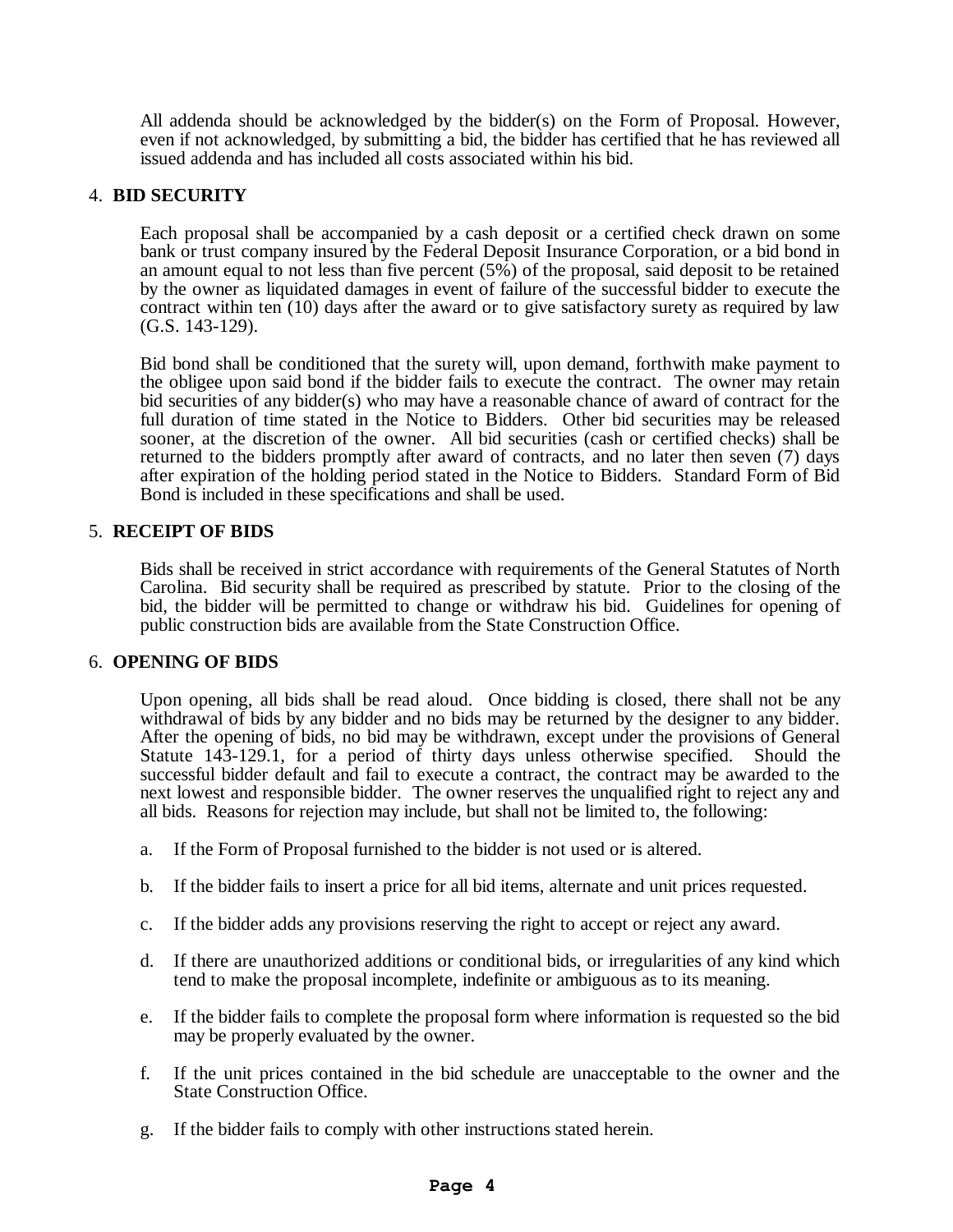#### 7. **BID EVALUATION**

The award of the contract will be made to the lowest responsible bidder as soon as practical. The owner may award on the basis of the base bid and any alternates the owner chooses.

Before awarding a contract, the owner may require the apparent low bidder to qualify himself to be a responsible bidder by furnishing any or all of the following data:

- a. The latest financial statement showing assets and liabilities of the company or other information satisfactory to the owner.
- b. A listing of completed projects of similar size.
- c. Permanent name and address of place of business.
- d. The number of regular employees of the organization and length of time the organization has been in business under present name.
- e. The name and home office address of the surety proposed and the name and address of the responsible local claim agent.
- f. The names of members of the firms who hold appropriate trade licenses, together with license numbers.
- g. If prequalified, contractor info will be reviewed and evaluated comparatively to submitted prequalification package.

Failure or refusal to furnish any of the above information, if requested, shall constitute a basis for disqualification of any bidder.

In determining the lowest responsible, responsive bidder, the owner shall take into consideration the bidder's compliance with the requirements of G.S. 143-128.2(c), the past performance of the bidder on construction contracts for the State with particular concern given to completion times, quality of work, cooperation with other contractors, and cooperation with the designer and owner. Failure of the low bidder to furnish affidavit and/or documentation as required by G.S. 143-128.2(c) shall constitute a basis for disqualification of the bid.

Should the owner adjudge that the apparent low bidder is not the lowest responsible, responsive bidder by virtue of the above information, said apparent low bidder will be so notified and his bid security shall be returned to him.

#### 8. **PERFORMANCE BOND**

The successful bidder, upon award of contract, shall furnish a performance bond in an amount equal to 100 percent of the contract price. See Article 35, General Conditions.

#### 9. **PAYMENT BOND**

The successful bidder, upon award of contract, shall furnish a payment bond in an amount equal to 100 percent of the contract price. See Article 35, General Conditions.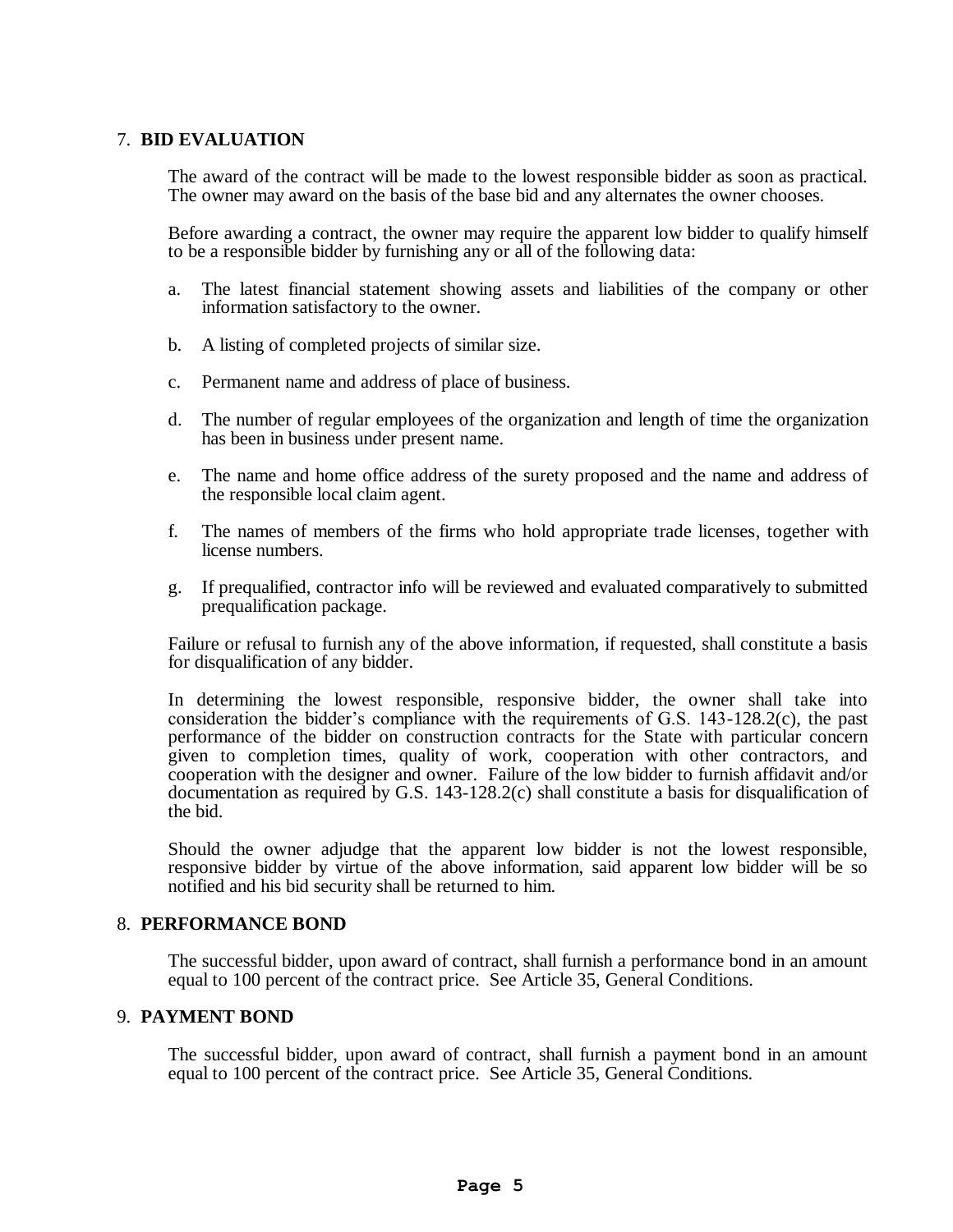#### 10. **PAYMENTS**

Payments to the successful bidders (contractors) will be made on the basis of monthly estimates. See Article 31, General Conditions.

#### 11.**PRE-BID CONFERENCE**

Prior to the date set for receiving bids, the Designer may arrange and conduct a Pre-Bid Conference for all prospective bidders. The purpose of this conference is to review project requirements and to respond to questions from prospective bidders and their subcontractors or material suppliers related to the intent of bid documents. Attendance by prospective bidders shall be as required by the "Notice to Bidders".

#### 12. **SUBSTITUTIONS**

In accordance with the provisions of G.S. 133-3, material, product, or equipment substitutions proposed by the bidders to those specified herein can only be considered during the bidding phase until ten (10) days prior to the receipt of bids when submitted to the Designer with sufficient data to confirm material, product, or equipment equality. Proposed substitutions submitted after this time will be considered only as potential change order.

Submittals for proposed substitutions shall include the following information:

- a. Name, address, and telephone number of manufacturer and supplier as appropriate.
- b. Trade name, model or catalog designation.
- c. Product data including performance and test data, reference standards, and technical descriptions of material, product, or equipment. Include color samples and samples of available finishes as appropriate.
- d. Detailed comparison with specified products including performance capabilities, warranties, and test results.
- e. Other pertinent data including data requested by the Designer to confirm product equality.

If a proposed material, product, or equipment substitution is deemed equal by the Designer to those specified, all bidders of record will be notified by Addendum*.*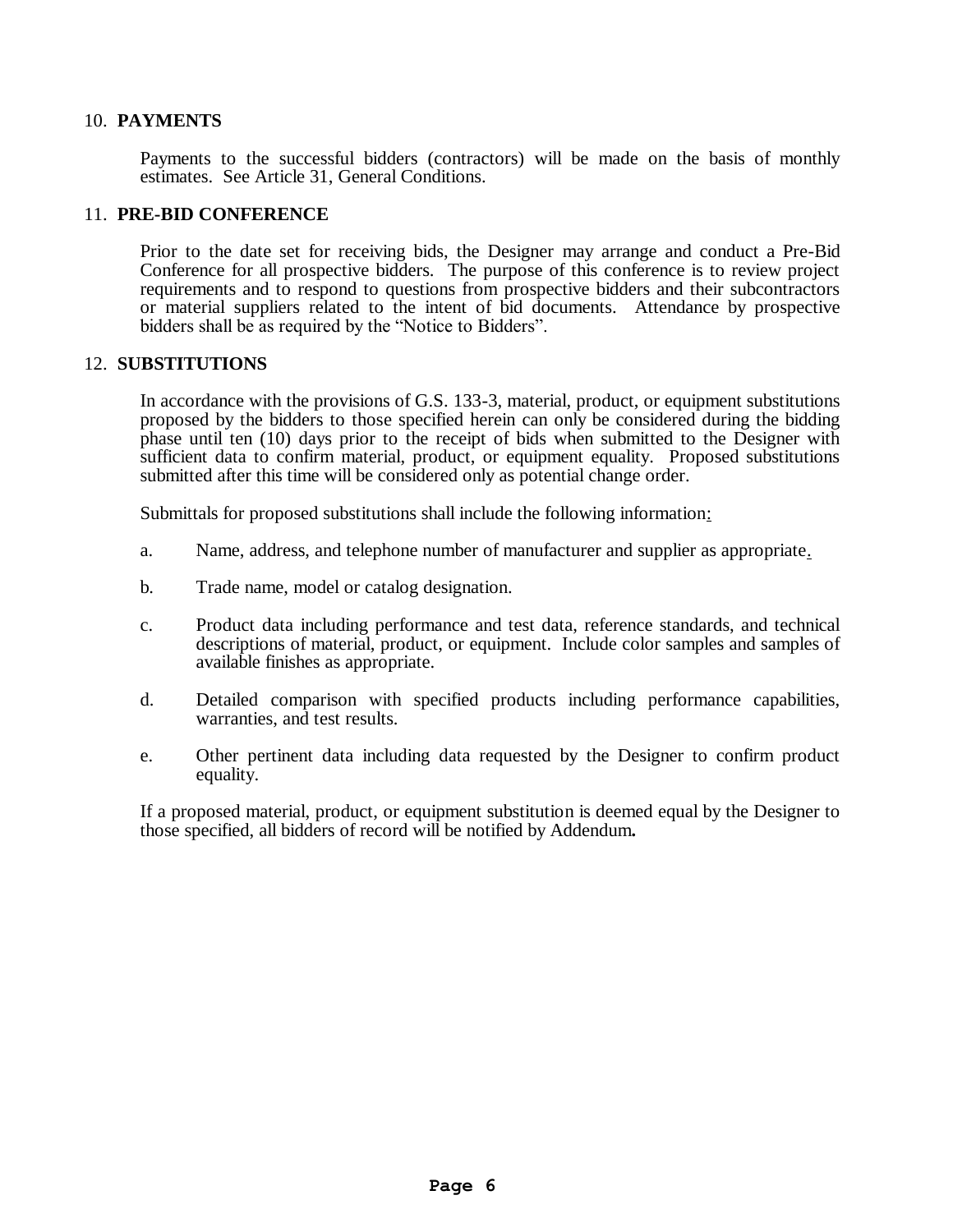#### **GENERAL CONDITIONS OF THE CONTRACT**

The use or reproduction of this document or any part thereof is authorized for and limited to use on projects of the State of North Carolina, and is distributed by, through and at the discretion of the State Construction Office, Raleigh, North Carolina, for that distinct and sole purpose.

# **TABLE OF CONTENTS**

#### ARTICLE PAGE TITLE PAGE

|    | 9    |
|----|------|
|    | 11   |
| 3  | 12   |
|    | -12  |
| 5  |      |
| 6  | 13   |
| 7  | 14   |
| 8  | 14   |
| 9  | -15  |
|    | 15   |
|    | 16   |
|    | -17  |
| 13 | -17  |
|    |      |
| 15 | 22   |
|    | 23   |
| 17 | 23   |
|    |      |
|    |      |
|    | 27   |
|    | 29   |
|    | 29   |
| 23 |      |
|    |      |
|    |      |
|    |      |
|    |      |
|    |      |
|    |      |
|    |      |
|    |      |
|    |      |
|    |      |
|    | 36   |
|    | 37   |
|    |      |
|    | - 38 |
|    |      |
|    | 38   |
|    | -38  |
|    | 40   |
|    | 41   |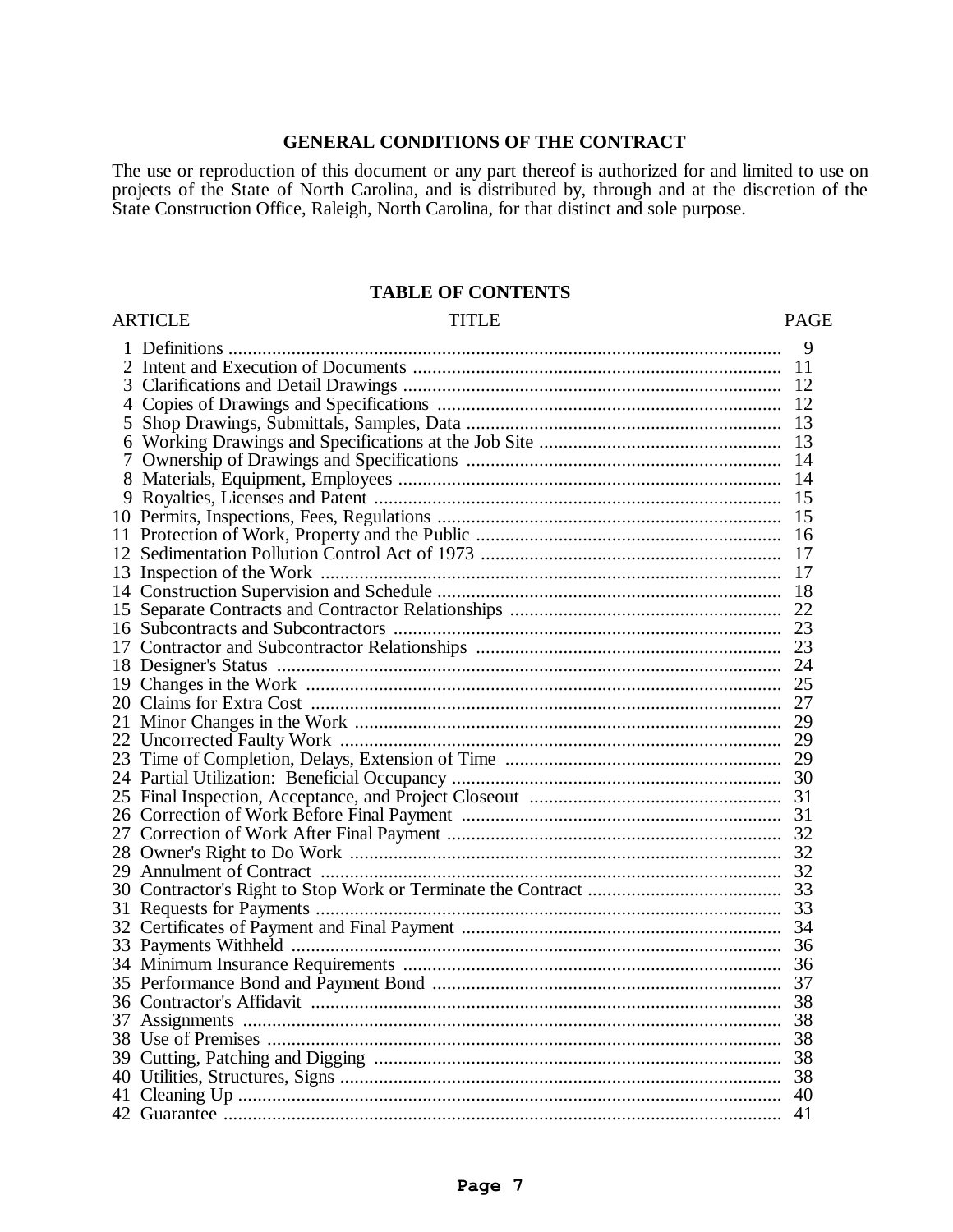|  | 44 |
|--|----|
|  | 44 |
|  | 45 |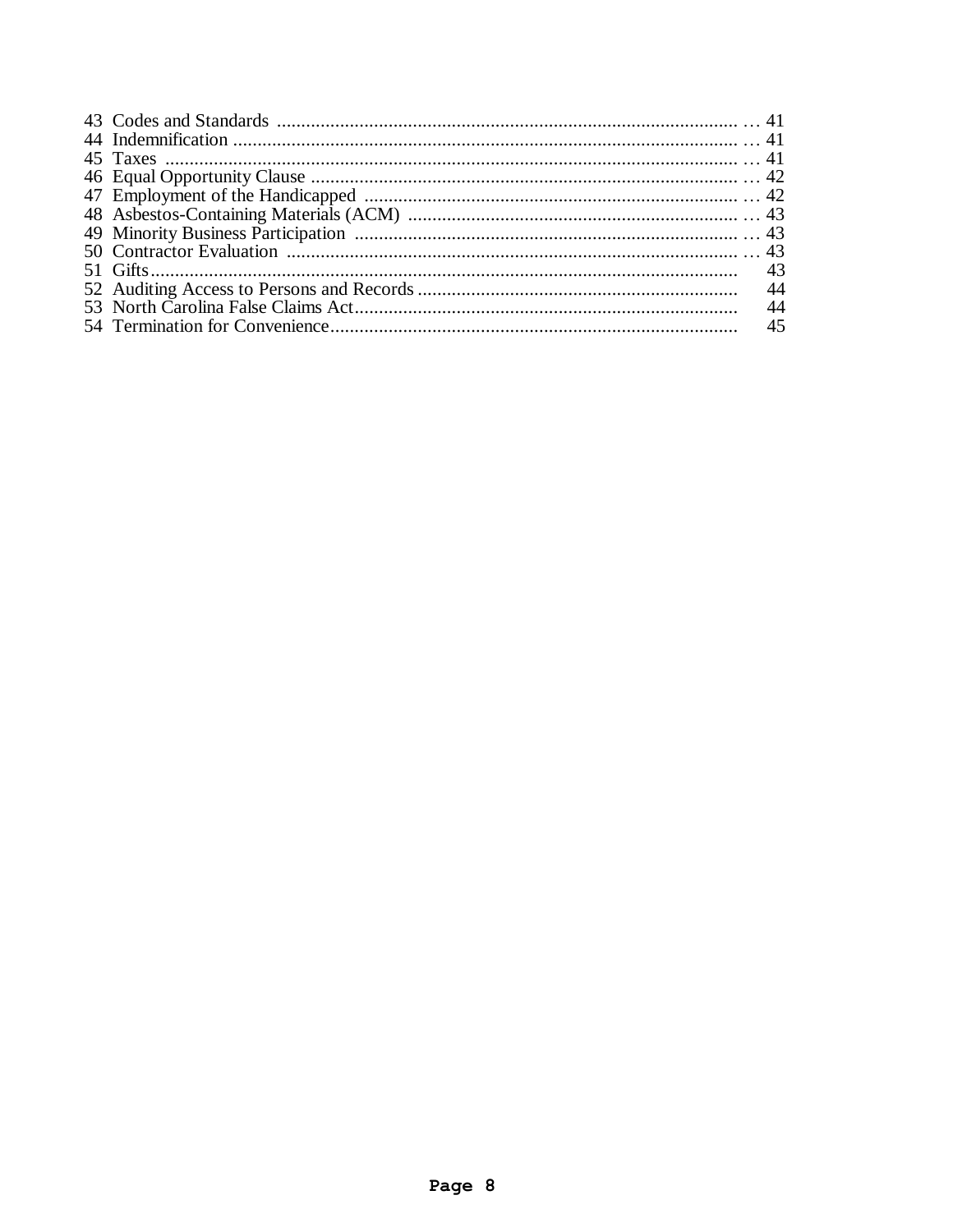# **ARTICLE 1 - DEFINITIONS**

- a. The **contract documents** consist of the Notice to Bidders; Instructions to Bidders; General Conditions of the Contract; special conditions if applicable; Supplementary General Conditions; the drawing and specifications, including all bulletins, addenda or other modifications of the drawings and specifications incorporated into the documents prior to their execution; the proposal; the contract; the performance bond; the payment bond; insurance certificates; the approval of the attorney general; and the certificate of the Office of State Budget and Management. All of these items together form the contract.
- b. The **owner** is the State of North Carolina through the agency named in the contract.
- c. The **designer(s)** are those referred to within this contract, or their authorized representatives. The Designer(s), as referred to herein, shall mean architect and/or engineer. They will be referred to hereinafter as if each were of the singular number, masculine gender.
- d. The **contractor**, as referred to hereinafter, shall be deemed to be either of the several contracting parties called the "Party of the First Part" in either of the several contracts in connection with the total project. Where, in special instances hereinafter, a particular contractor is intended, an adjective precedes the word "contractor," as "general," "heating," etc. For the purposes of a single prime contract, the term Contractor shall be deemed to be the single contracting entity identified as the "Party of the First Part" in the single Construction Contract. Any references or adjectives that name or infer multiple prime contractors shall be interpreted to mean the single prime Contractor.
- e. A **subcontractor**, as the term is used herein, shall be understood to be one who has entered into a direct contract with a contractor, and includes one who furnishes materials worked to a special design in accordance with plans and specifications covered by the contract, but does not include one who only sells or furnishes materials not requiring work so described or detailed.
- f. **Written notice** shall be defined as notice in writing delivered in person to the contractor, or to a partner of the firm in the case of a partnership, or to a member of the contracting organization, or to an officer of the organization in the case of a corporation, or sent to the last known business address of the contracting organization by registered mail.
- g. **Work**, as used herein as a noun, is intended to include materials, labor, and workmanship of the appropriate contractor.
- h. The **project** is the total construction work to be performed under the contract documents by the several contractors.
- i. **Project Expediter,** as used herein, is an entity stated in the contract documents, designated to effectively facilitate scheduling and coordination of work activities. See Article 14(f) for responsibilities of a Project Expediter. **For the purposes of a single prime contract, the single prime contractor shall be designated as the Project Expediter***.*
- j. **Change order**, as used herein, shall mean a written order to the contractor subsequent to the signing of the contract authorizing a change in the contract. The change order shall be signed by the contractor, designer and the owner, and approved by the State Construction Office, in that order (Article 19).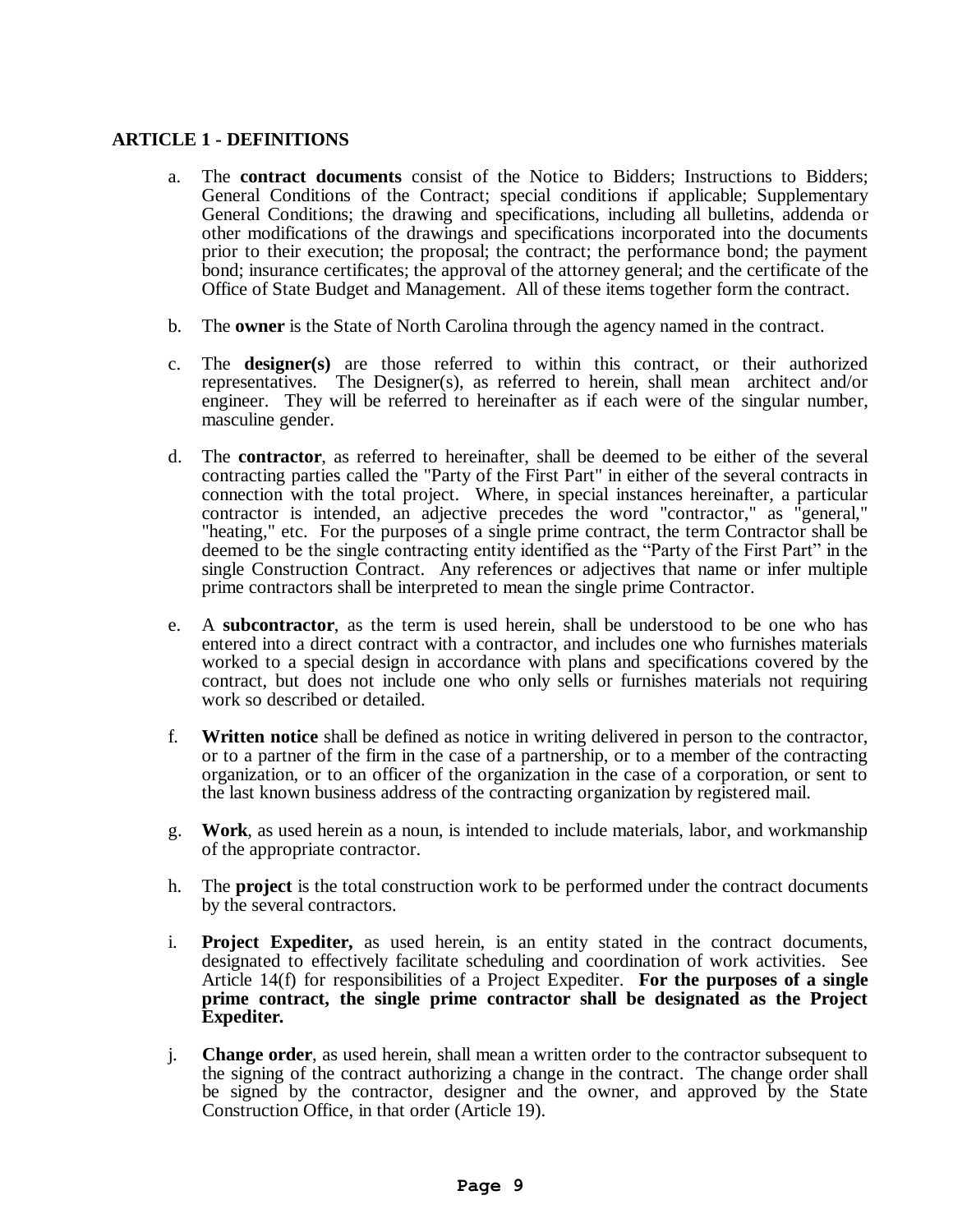- k. **Field Order,** as used herein, shall mean a written approval for the contractor to proceed with the work requested by owner prior to issuance of a formal Change Order. The field order shall be signed by the contractor, designer, owner, and State Construction Office.
- l. **Time of completion**, as stated in the contract documents, is to be interpreted as consecutive calendar days measured from the date established in the written Notice to Proceed, or such other date as may be established herein (Article 23).
- m. **Liquidated damages,** as stated in the contract documents [, is an amount reasonably estimated in advance to cover the consequential damages associated with the Owner's economic loss in not being able to use the Project for its intended purposes at the end of the contract's completion date as amended by change order, if any, by reason of failure of the contractor(s) to complete the work within the time specified. Liquidated damages does not include the Owner's extended contract administration costs (including but not limited to additional fees for architectural and engineering services, testing services, inspection services, commissioning services, etc.), such other damages directly resulting from delays caused solely by the contractor, or consequential damages that the Owner identified in the bid documents that may be impacted by any delay caused soley by the Contractor (e.g., if a multi-phased project-subsequent phases, delays in start other projects that are dependent on the completion of this Project, extension of leases and/or maintenance agreements for other facilities).
- n. **Surety**, as used herein, shall mean the bonding company or corporate body which is bound with and for the contractor, and which engages to be responsible for the contractor and his acceptable performance of the work.
- o. **Routine written communications between the Designer and the Contractor** are any communication other than a "request for information" provided in letter, memo, or transmittal format, sent by mail, courier, electronic mail, or facsimile. Such communications can not be identified as "request for information".
- p. **Clarification or Request for information (RFI)** is a request from the Contractor seeking an interpretation or clarification by the Designer relative to the contract documents. The RFI, which shall be labeled (RFI), shall clearly and concisely set forth the issue or item requiring clarification or interpretation and why the response is needed. The RFI must set forth the Contractor's interpretation or understanding of the contract documents requirements in question, along with reasons for such an understanding.
- q. **Approval** means written or imprinted acknowledgement that materials, equipment or methods of construction are acceptable for use in the work*.*
- r. **Inspection** shall mean examination or observation of work completed or in progress to determine its compliance with contract documents.
- s. **"Equal to" or "approved equal"** shall mean materials, products, equipment, assemblies, or installation methods considered equal by the bidder in all characteristics (physical, functional, and aesthetic) to those specified in the contract documents. Acceptance of equal is subject to approval of Designer and owner.
- t. **"Substitution" or "substitute"** shall mean materials, products, equipment, assemblies, or installation methods deviating in at least one characteristic (physical, functional, or aesthetic) from those specified, but which in the opinion of the bidder would improve competition and/or enhance the finished installation. Acceptance of substitution is subject to the approval of the Designer and owner.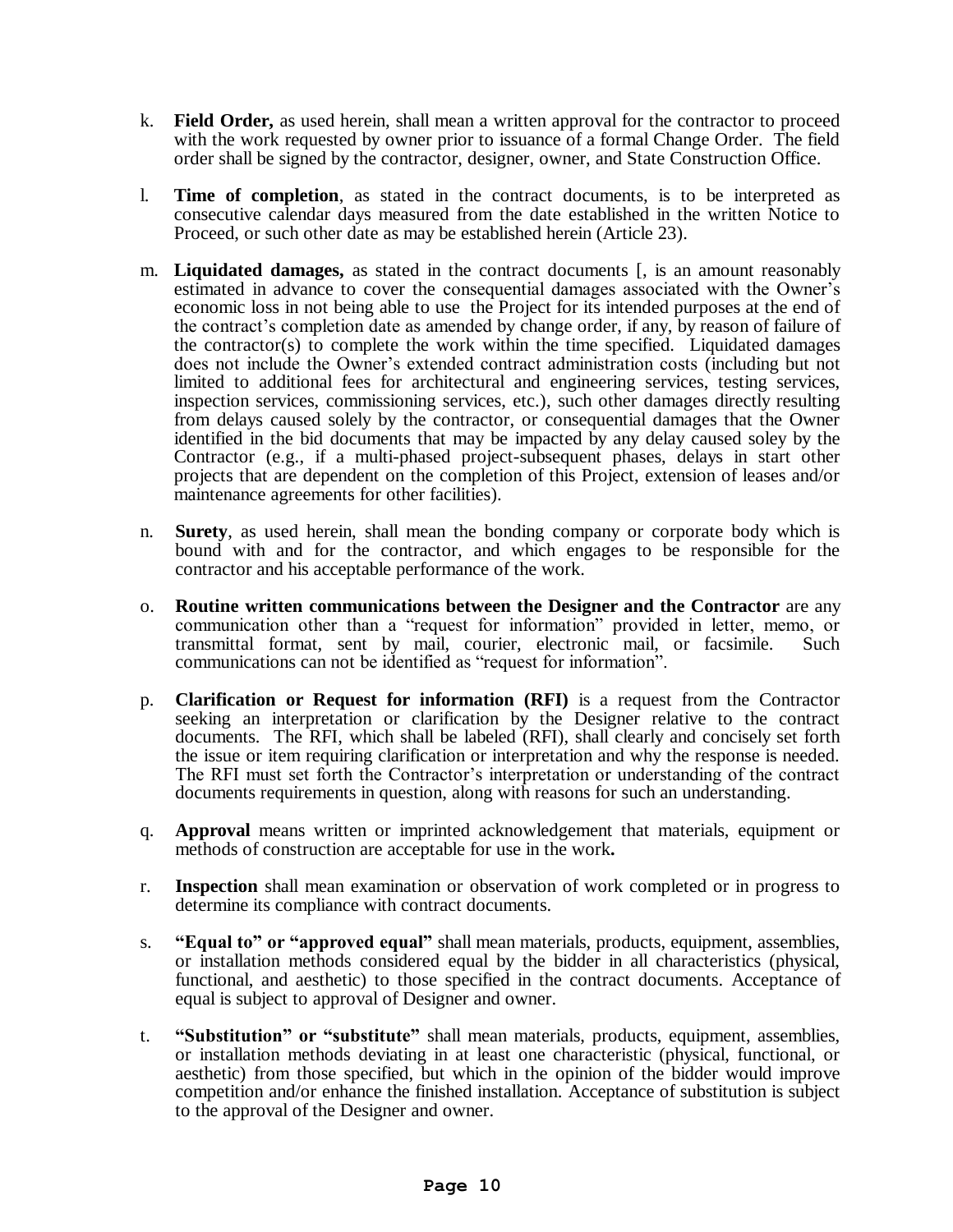- u. **Provide** shall mean furnish and install complete in place, new, clean, operational, and ready for use.
- v. **Indicated and shown** shall mean provide as detailed, or called for, and reasonably implied in the contract documents.
- w. **Special inspector** is one who inspects materials, installation, fabrication, erection or placement of components and connections requiring special expertise to ensure compliance with the approved construction documents and referenced standards.
- x. **Commissioning** is a quality assurance process that verifies and documents that building components and systems operate in accordance to the owner's project requirements and the project design documents.
- y. **Designer Final Inspection** is the inspection performed by the design team to determine the completeness of the project in accordance with approved plans and specifications. This inspection occurs prior to SCO final inspection.
- z. **SCO Final Inspection** is the inspection performed by the State Construction Office to determine the completeness of the project in accordance with NC Building Codes and approved plans and specifications.
- aa. **Beneficial Occupancy** is requested by the owner and is occupancy or partial occupancy of the building after all life safety items have been completed as determined by the State Construction Office. Life safety items include but not limited to fire alarm, sprinkler, egress and exit lighting, fire rated walls, egress paths and security.
- bb. Final Acceptance is the date in which the State Construction Office accepts the construction as totally complete. This includes the SCO Final Inspection and certification by the designer that all punch lists are completed.

# **ARTICLE 2 - INTENT AND EXECUTION OF DOCUMENTS**

- a. The drawings and specifications are complementary, one to the other, and that which is shown on the drawings or called for in the specifications shall be as binding as if it were both called for and shown. The intent of the drawings and specifications is to establish the scope of all labor, materials, transportation, equipment, and any and all other things necessary to provide a bid for a complete job. In case of discrepancy or disagreement in the contract documents, the order of precedence shall be: Form of Contract, the contract documents, the order of precedence shall be: specifications, large-scale detail drawings, small-scale drawings.
- b. The wording of the specifications shall be interpreted in accordance with common usage of the language except that words having a commonly used technical or trade meaning shall be so interpreted in preference to other meanings.
- c. The contractor shall execute each copy of the proposal, contract, performance bond and payment bond as follows:
	- 1. If the documents are executed by a sole owner, that fact shall be evidenced by the word "Owner" appearing after the name of the person executing them.
	- 2. If the documents are executed by a partnership, that fact shall be evidenced by the word "Co-Partner" appearing after the name of the partner executing them.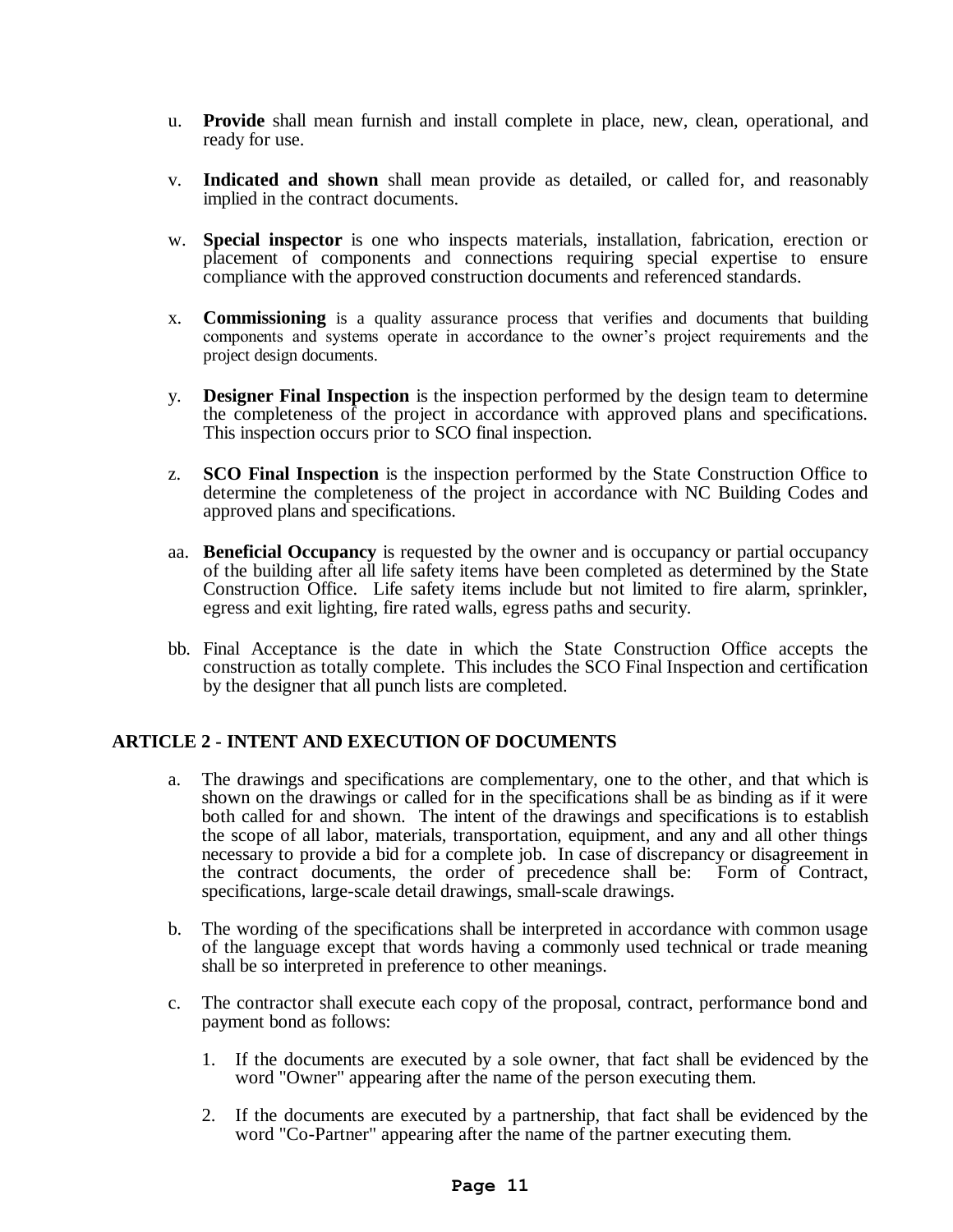- 3. If the documents are executed on the part of a corporation, they shall be executed by either the president or the vice president and attested by the secretary or assistant secretary in either case, and the title of the office of such persons shall appear after their signatures. The seal of the corporation shall be impressed on each signature page of the documents.
- 4. If the documents are made by a joint venture, they shall be executed by each member of the joint venture in the above form for sole owner, partnership or corporation, whichever form is applicable to each particular member.
- 5. All signatures shall be properly witnessed.
- 6. If the contractor's license is held by a person other than an owner, partner or officer of a firm, then the licensee shall also sign and be a party to the contract. The title "Licensee" shall appear under his/her signature.
- 7. The bonds shall be executed by an attorney-in-fact. There shall be attached to each copy of the bond a certified copy of power of attorney properly executed and dated.
- 8. Each copy of the bonds shall be countersigned by an authorized individual agent of the bonding company licensed to do business in North Carolina. The title "Licensed Resident Agent" shall appear after the signature.
- 9. The seal of the bonding company shall be impressed on each signature page of the bonds.
- 10. The contractor's signature on the performance bond and the payment bond shall correspond with that on the contract. The date of performance and payment bond shall not be prior to the date of the contract.

#### **ARTICLE 3 - CLARIFICATIONS AND DETAIL DRAWINGS**

- a. In such cases where the nature of the work requires clarification by the designer, such clarification shall be furnished by the designer with reasonable promptness by means of written instructions or detail drawings, or both. Clarifications and drawings shall be consistent with the intent of contract documents, and shall become a part thereof.
- b. The contractor(s) and the designer shall prepare, if deemed necessary, a schedule fixing dates upon which foreseeable clarifications will be required. The schedule will be subject to addition or change in accordance with progress of the work. The designer shall furnish drawings or clarifications in accordance with that schedule. The contractor shall not proceed with the work without such detail drawings and/or written clarifications.

# **ARTICLE 4 - COPIES OF DRAWINGS AND SPECIFICATIONS**

The designer or Owner shall furnish free of charge to the contractors electronic copies of plans and specifications. If requested by the contractor, paper copies of plans and specifications shall be furnished free of charge as follows:

a. General contractor - Up to twelve (12) sets of general contractor drawings and specifications, up to six (6) sets of which shall include drawings and specifications of all other contracts, plus a clean set of black line prints on white paper of all appropriate drawings, upon which the contractor shall clearly and legibly record all work-in-place that is at variance with the contract documents.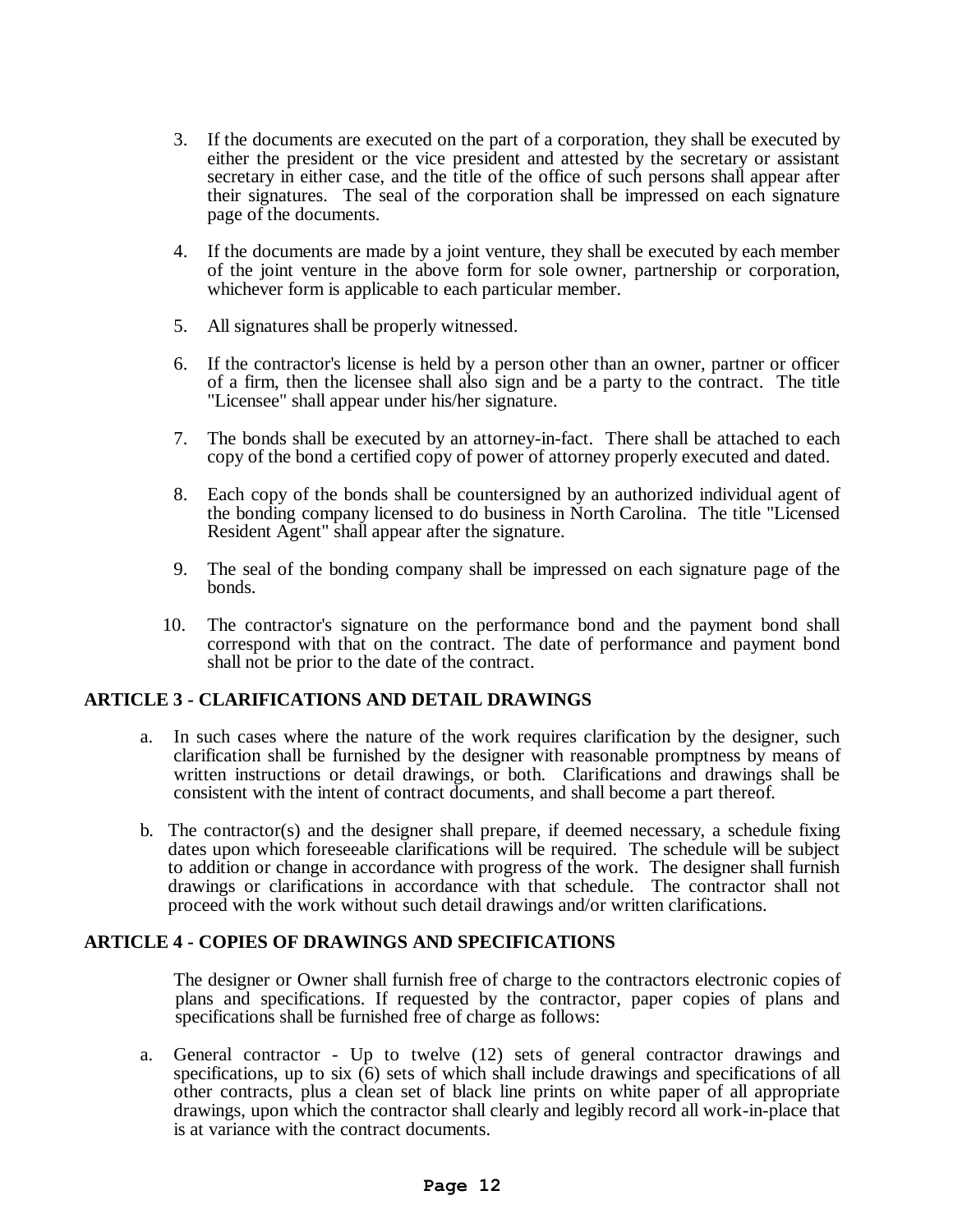- b. Each other contractor Up to six (6) sets of the appropriate drawings and specifications, up to three (3) sets of which shall include drawings and specifications of all other contracts, plus a clean set of black line prints on white paper of all appropriate drawings, upon which the contractor shall clearly and legibly record all work-in-place that is at variance with the contract documents.
- c. Additional sets shall be furnished at cost, including mailing, to the contractor upon request by the contractor. This cost shall be stated in the bidding documents.
- d. For the purposes of a single-prime contract, the contractor shall receive up to 30 sets of drawings and specifications, plus a clean set of black line prints on white paper of all appropriate drawings, upon which the contractor shall clearly and legibly record all workin-place that is at variance with the contract documents.

# **ARTICLE 5 - SHOP DRAWINGS, SUBMITTALS, SAMPLES, DATA**

- a. Within 15 consecutive calendar days after the notice to proceed, each prime contractor shall submit a schedule for submission of all shop drawings, product data, samples, and similar submittals through the Project Expediter to the Designer. This schedule shall indicate the items, relevant specification sections, other related submittal, data, and the date when these items will be furnished to the designer.
- b. The Contractor(s) shall review, approve and submit to the Designer all Shop Drawings, Coordination Drawings, Product Data, Samples, Color Charts, and similar submittal data required or reasonably implied by the Contract Documents. Required Submittals shall bear the Contractor's stamp of approval, any exceptions to the Contract Documents shall be noted on the submittals, and copies of all submittals shall be of sufficient quantity for the Designer to retain up to three (3) copies of each submittal for his own use plus additional copies as may be required by the Contractor. Submittals shall be presented to the Designer in accordance with the schedule submitted in paragraph (a). so as to cause no delay in the activities of the Owner or of separate Contractors.
- c. The Designer shall review required submittals promptly, noting desired corrections if any, and retaining three (3) copies (1 for the Designer, 1 for the owner and 1 for SCO) for his use. The remaining copies of each submittal shall be returned to the Contractor not later than twenty (20) days from the date of receipt by the Designer, for the Contractor's use or for corrections and resubmittal as noted by the Designer. When resubmittals are required, the submittal procedure shall be the same as for the original submittal*s.*
- d. Approval of shop drawings/submittals by the Designer shall not be construed as relieving the Contractor from responsibility for compliance with the design or terms of the contract documents nor from responsibility of errors of any sort in the shop drawings, unless such lack of compliance or errors first have been called in writing to the attention of the Designer by the Contractor.

# **ARTICLE 6 - WORKING DRAWINGS AND SPECIFICATIONS AT THE JOB SITE**

a. The contractor shall maintain, in readable condition at his job office, one complete set of working drawings and specifications for his work including all shop drawings. Such drawings and specifications shall be available for use by the designer, his authorized representative, owner or State Construction Office.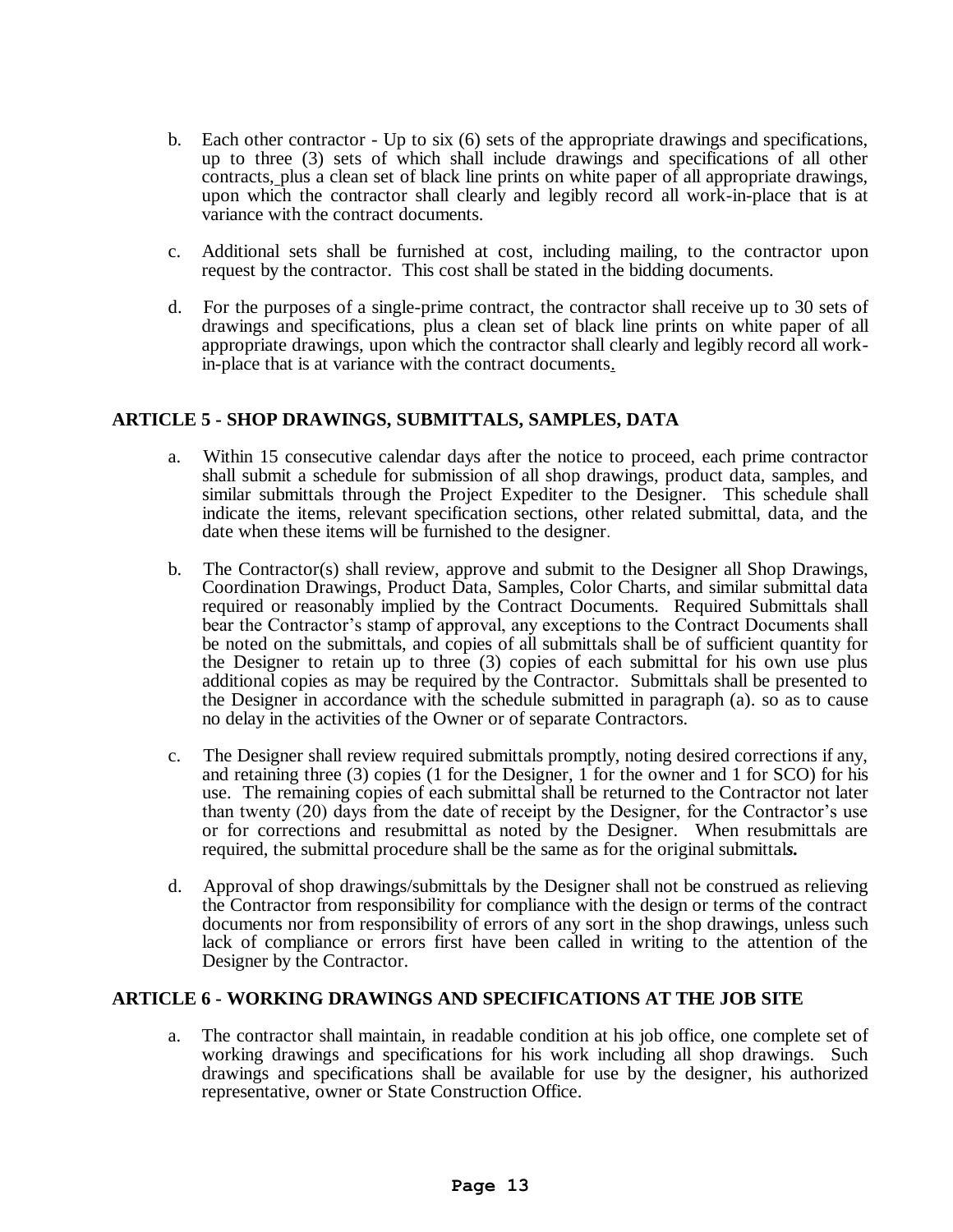- b. The contractor shall maintain at the job office, a day-to-day record of work-in-place that is at variance with the contract documents. Such variations shall be fully noted on project drawings by the contractor and submitted to the designer upon project completion and no later than 30 days after final acceptance of the project.
- c. The contractor shall maintain at the job office a record of all required tests that have been performed, clearly indicating the scope of work inspected and the date of approval or rejection.

# **ARTICLE 7 - OWNERSHIP OF DRAWINGS AND SPECIFICATIONS**

All drawings and specifications are instruments of service and remain the property of the owner. The use of these instruments on work other than this contract without permission of the owner is prohibited. All copies of drawings and specifications other than contract copies shall be returned to the owner upon request after completion of the work.

# **ARTICLE 8 - MATERIALS, EQUIPMENT, EMPLOYEES**

- a. The contractor shall, unless otherwise specified, supply and pay for all labor, transportation, materials, tools, apparatus, lights, power, heat, sanitary facilities, water, scaffolding and incidentals necessary for the completion of his work, and shall install, maintain and remove all equipment of the construction, other utensils or things, and be responsible for the safe, proper and lawful construction, maintenance and use of same, and shall construct in the best and most workmanlike manner, a complete job and everything incidental thereto, as shown on the plans, stated in the specifications, or reasonably implied therefrom, all in accordance with the contract documents.
- b. All materials shall be new and of quality specified, except where reclaimed material is authorized herein and approved for use. Workmanship shall at all times be of a grade accepted as the best practice of the particular trade involved, and as stipulated in written standards of recognized organizations or institutes of the respective trades except as exceeded or qualified by the specifications.
- c. Upon notice, the contractor shall furnish evidence as to quality of materials.
- d. Products are generally specified by ASTM or other reference standard and/or by manufacturer's name and model number or trade name. When specified only by reference standard, the Contractor may select any product meeting this standard, by any manufacturer. When several products or manufacturers are specified as being equally acceptable, the Contractor has the option of using any product and manufacturer combination listed. However, the contractor shall be aware that the cited examples are used only to denote the quality standard of product desired and that they do not restrict bidders to a specific brand, make, manufacturer or specific name; that they are used only to set forth and convey to bidders the general style, type, character and quality of product desired; and that equivalent products will be acceptable. Request for substitution of materials, items, or equipment shall be submitted to the designer for approval or disapproval; such approval or disapproval shall be made by the designer prior to the opening of bids. Alternate materials may be requested after the award if it can clearly be demonstrated that it is an added benefit to the owner and the designer and owner approves.
- e. The designer is the judge of equality for proposed substitution of products, materials or equipment.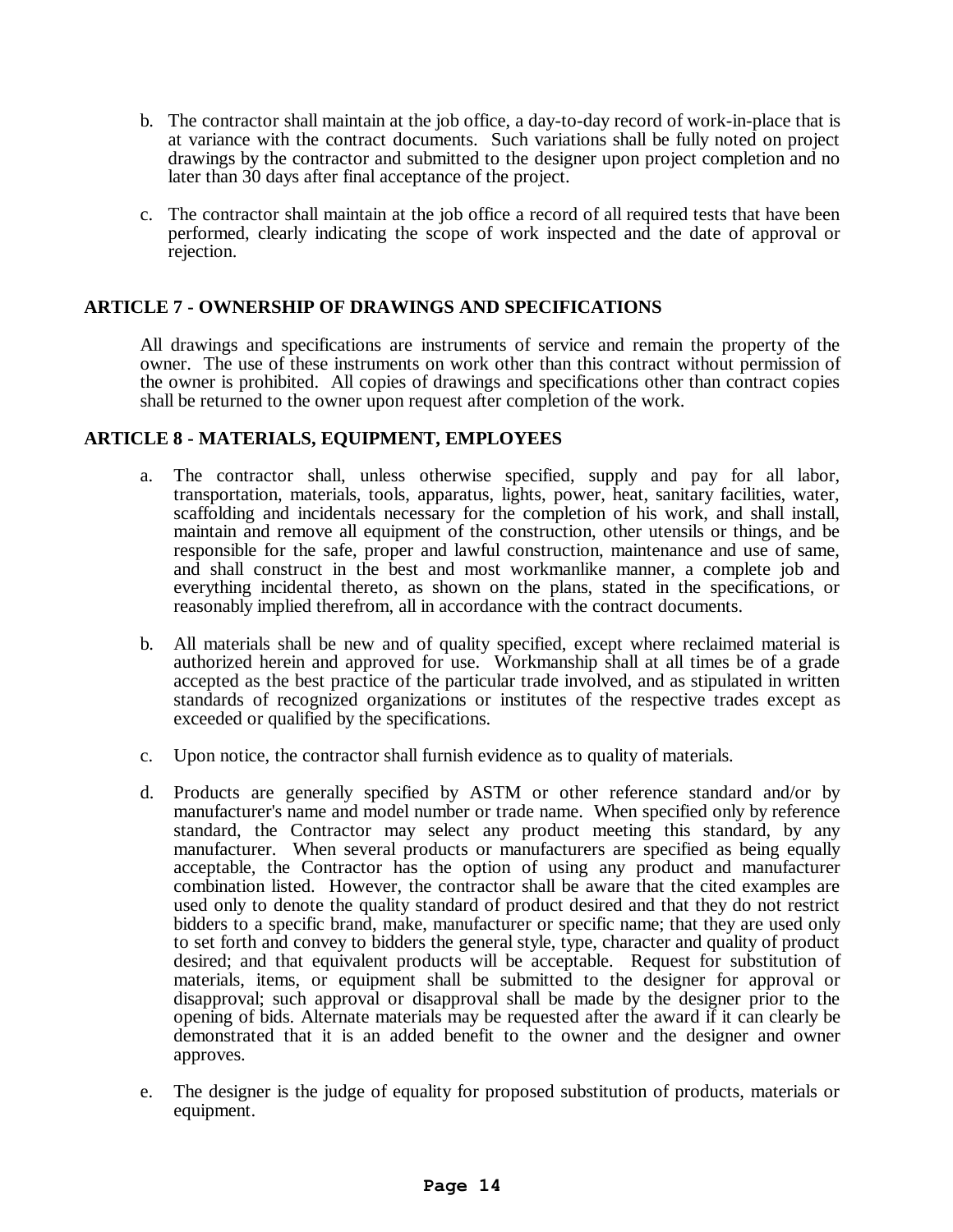g. If at any time during the construction and completion of the work covered by these contract documents, the language, conduct, or attire of any workman of the various crafts be adjudged a nuisance to the owner or designer, or if any workman be considered detrimental to the work, the contractor shall order such parties removed immediately from grounds.

# **ARTICLE 9 - ROYALTIES, LICENSES AND PATENTS**

It is the intention of the contract documents that the work covered herein will not constitute in any way infringement of any patent whatsoever unless the fact of such patent is clearly evidenced herein. The contractor shall protect and save harmless the owner against suit on account of alleged or actual infringement. The contractor shall pay all royalties and/or license fees required on account of patented articles or processes, whether the patent rights are evidenced hereinafter.

# **ARTICLE 10 - PERMITS, INSPECTIONS, FEES, REGULATIONS**

- a. The contractor shall give all notices and comply with all laws, ordinances, codes, rules and regulations bearing on the conduct of the work under this contract. If the contractor observes that the drawings and specifications are at variance therewith, he shall promptly notify the designer in writing. See Instructions to Bidders, Paragraph 3, Bulletins and Addenda. Any necessary changes required after contract award shall be made by change order in accordance with Article 19. If the contractor performs any work knowing it to be contrary to such laws, ordinances, codes, rules and regulations, and without such notice to the designer, he shall bear all cost arising therefrom. Additional requirements implemented after bidding will be subject to equitable negotiations.
- b. All work under this contract shall conform to the North Carolina State Building Code and other State, local and national codes as are applicable. The cost of all required inspections and permits shall be the responsibility of the contractor and included within the bid proposal. All water taps, meter barrels, vaults and impact fees shall be paid by the contractor unless otherwise noted.
- d. Projects constructed by the State of North Carolina or by any agency or institution of the State are not subject to inspection by any county or municipal authorities and are not subject to county or municipal building codes. The contractor shall, however, cooperate with the county or municipal authorities by obtaining building permits. Permits shall be obtained at no cost.
- e. Projects involving local funding (community colleges) are subject also to county and municipal building codes and inspection by local authorities. The contractor shall pay the cost of these permits and inspections.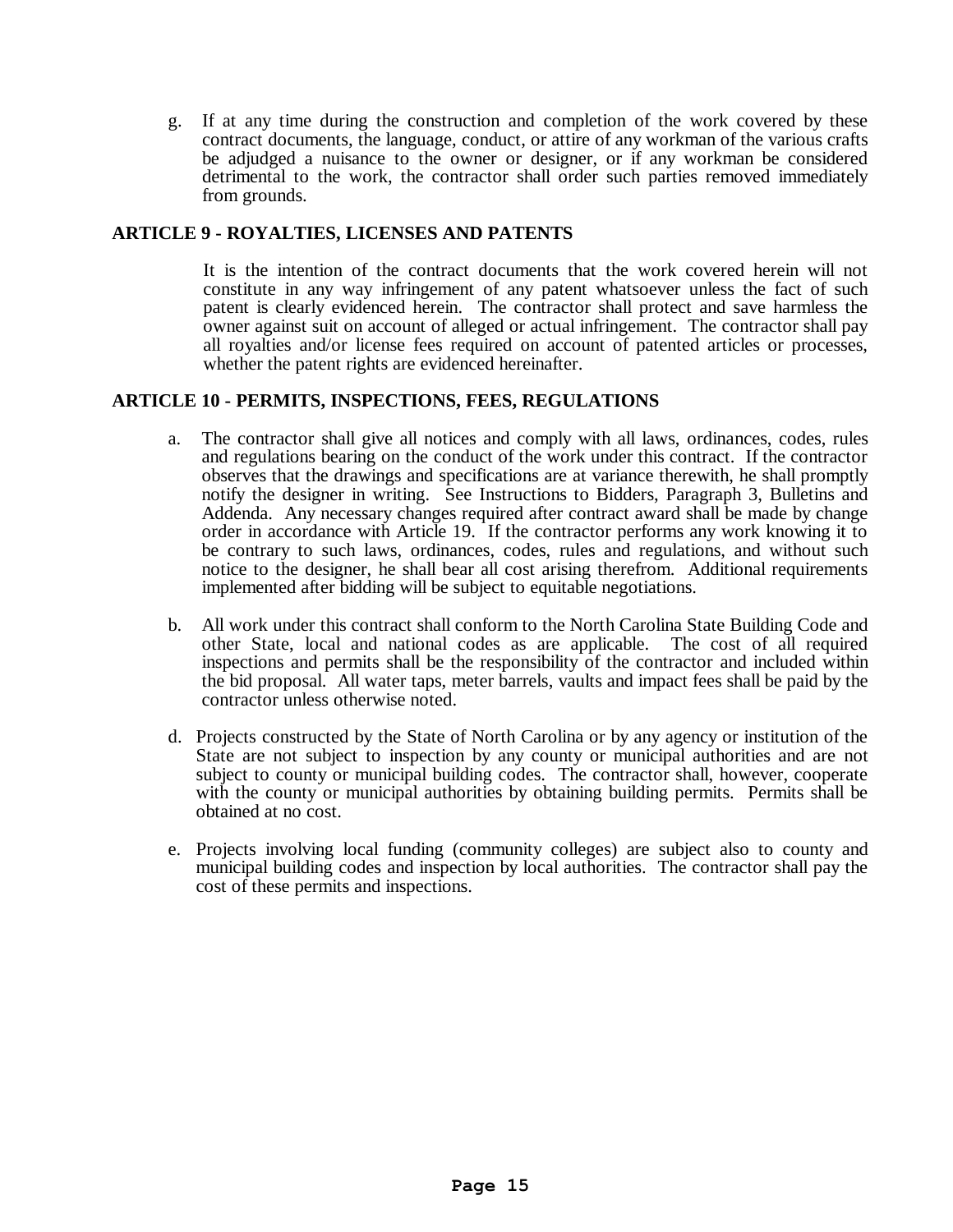# **ARTICLE 11 - PROTECTION OF WORK, PROPERTY AND THE PUBLIC**

- a. The contractors shall be jointly responsible for the entire site and the building or construction of the same and provide all the necessary protections, as required by the owner or designer, and by laws or ordinances governing such conditions. They shall be responsible for any damage to the owner's property, or of that of others on the job, by them, their personnel, or their subcontractors, and shall make good such damages. They shall be responsible for and pay for any damages caused to the owner. All contractors shall have access to the project at all times.
- b. The contractor shall provide cover and protect all portions of the structure when the work is not in progress, provide and set all temporary roofs, covers for doorways, sash and windows, and all other materials necessary to protect all the work on the building, whether set by him, or any of the subcontractors. Any work damaged through the lack of proper protection or from any other cause, shall be repaired or replaced without extra cost to the owner.
- c. No fires of any kind will be allowed inside or around the operations during the course of construction without special permission from the designer and owner.
- d. The contractor shall protect all trees and shrubs designated to remain in the vicinity of the operations by building substantial boxes around same. He shall barricade all walks, roads, etc., as directed by the designer to keep the public away from the construction. All trenches, excavations or other hazards in the vicinity of the work shall be well barricaded and properly lighted at night.
- e. The contractor shall provide all necessary safety measures for the protection of all persons on the job, including the requirements of the A.G.C. *Accident Prevention Manual in Construction*, as amended, and shall fully comply with all state laws or regulations and North Carolina State Building Code requirements to prevent accident or injury to persons on or about the location of the work. He shall clearly mark or post signs warning of hazards existing, and shall barricade excavations, elevator shafts, stairwells and similar hazards. He shall protect against damage or injury resulting from falling materials and he shall maintain all protective devices and signs throughout the progress of the work.
- f. The contractor shall adhere to the rules, regulations and interpretations of the North Carolina Department of Labor relating to Occupational Safety and Health Standards for the Construction Industry (Title 29, Code of Federal Regulations, Part 1926, published in Volume 39, Number 122, Part II, June 24, 1974, *Federal Register*), and revisions thereto as adopted by General Statutes of North Carolina 95-126 through 155.
- g. The contractor shall designate a responsible person of his organization as safety officer/inspector to inspect the project site for unsafe health and safety hazards, to report these hazards to the contractor for correction, and whose duties also include accident prevention on the project, and to provide other safety and health measures on the project site as required by the terms and conditions of the contract.The name of the safety inspector shall be made known to the designer and owner at the time of the preconstruction conference and in all cases prior to any work starting on the project.
- h. In the event of emergency affecting the safety of life, the protection of work, or the safety of adjoining properties, the contractor is hereby authorized to act at his own discretion, without further authorization from anyone, to prevent such threatened injury or damage.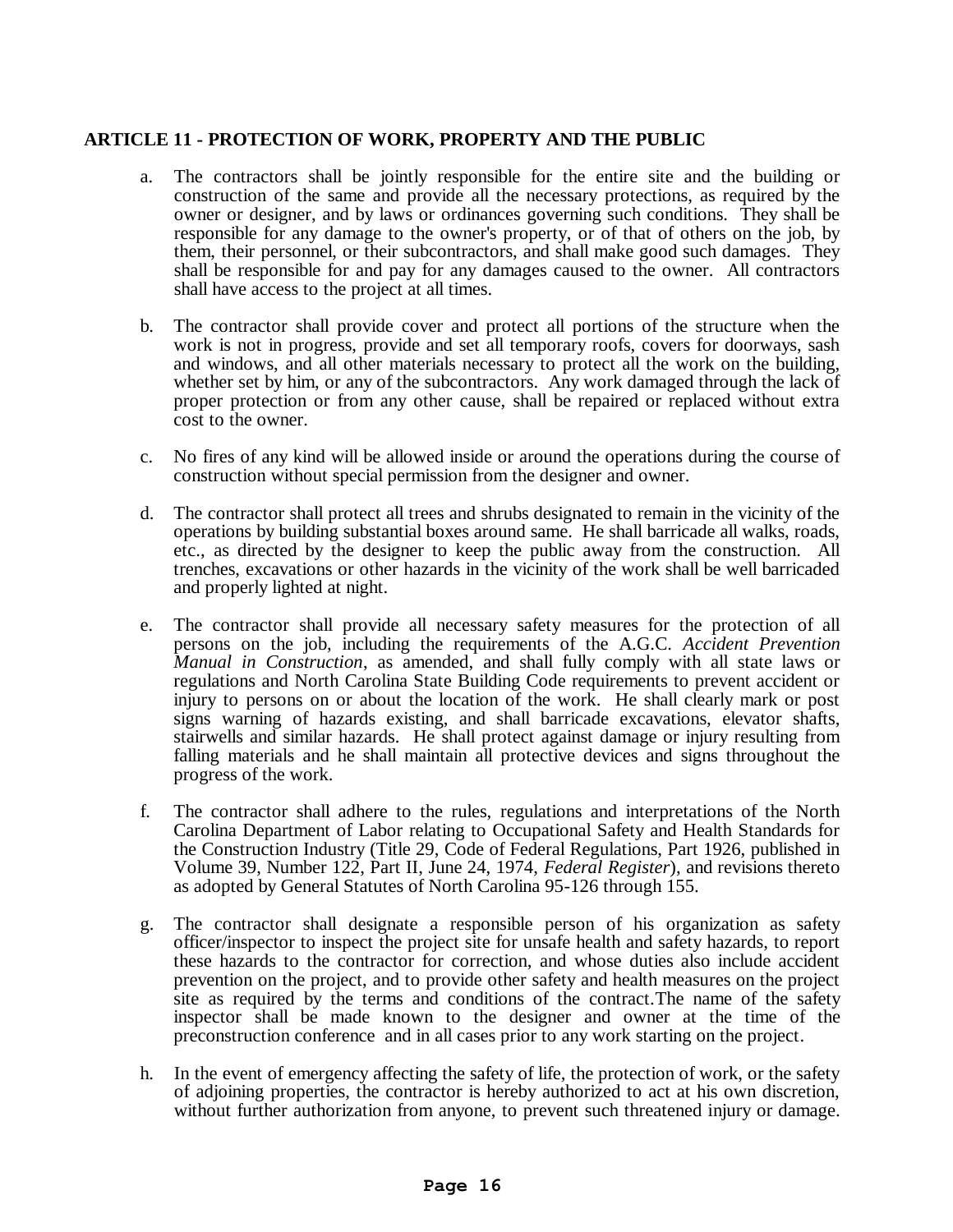Any compensation claimed by the contractor on account of such action shall be determined as provided for under Article 19(b).

i. Any and all costs associated with correcting damage caused to adjacent properties of the construction site or staging area shall be borne by the contractor. These costs shall include but not be limited to flooding, mud, sand, stone, debris, and discharging of waste products.

#### **ARTICLE 12 - SEDIMENTATION POLLUTION CONTROL ACT OF 1973**

- a. Any land-disturbing activity performed by the contractor(s) in connection with the project shall comply with all erosion control measures set forth in the contract documents and any additional measures which may be required in order to ensure that the project is in full compliance with the Sedimentation Pollution Control Act of 1973, as implemented by Title 15, North Carolina Administrative Code, Chapter 4, Sedimentation Control, Subchapters 4A, 4B and 4C, as amended (15 N.C.A.C. 4A, 4B and 4C).
- b. Upon receipt of notice that a land-disturbing activity is in violation of said act, the contractor(s) shall be responsible for ensuring that all steps or actions necessary to bring the project in compliance with said act are promptly taken.
- c. The contractor(s) shall be responsible for defending any legal actions instituted pursuant to N.C.G.S. 113A-64 against any party or persons described in this article.
- d. To the fullest extent permitted by law, the contractor(s) shall indemnify and hold harmless the owner, the designer and the agents, consultants and employees of the owner and designer, from and against all claims, damages, civil penalties, losses and expenses, including, but not limited to, attorneys' fees, arising out of or resulting from the performance of work or failure of performance of work, provided that any such claim, damage, civil penalty, loss or expense is attributable to a violation of the Sedimentation Pollution Control Act. Such obligation shall not be construed to negate, abridge or otherwise reduced any other right or obligation of indemnity which would otherwise exist as to any party or persons described in this article.

#### **ARTICLE 13 - INSPECTION OF THE WORK**

- a. It is a condition of this contract that the work shall be subject to inspection during normal working hours and during any time work is in preparation and progress by the designer, designated official representatives of the owner, State Construction Office and those persons required by state law to test special work for official approval. The contractor shall therefore provide safe access to the work at all times for such inspections.
- b. All instructions to the contractor will be made only by or through the designer or his designated project representative. Observations made by official representatives of the owner shall be conveyed to the designer for review and coordination prior to issuance to the contractor.
- c. All work shall be inspected by designer, special inspector and/or State Construction Office prior to being covered by the contractor. Contractor shall give a minimum two weeks notice unless otherwise agreed to by all parties. If inspection fails, after the first reinspection all costs associated with additional reinspections shall be borne by the contractor.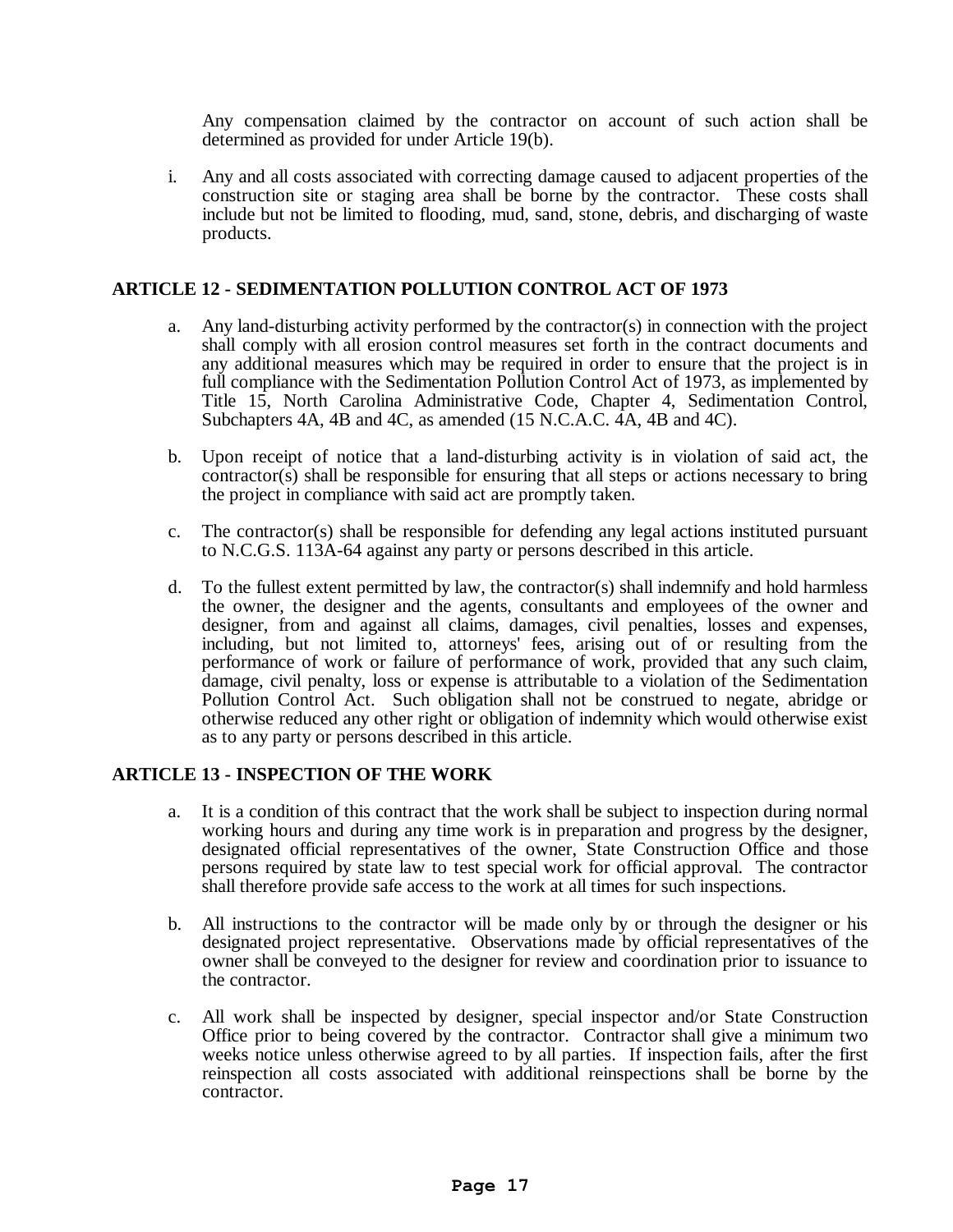- d. Where special inspection or testing is required by virtue of any state laws, instructions of the designer, specifications or codes, the contractor shall give adequate notice to the designer of the time set for such inspection or test, if the inspection or test will be conducted by a party other than the designer. Such special tests or inspections will be made in the presence of the designer, or his authorized representative, and it shall be the contractor's responsibility to serve ample notice of such tests.
- e. All laboratory tests shall be paid by the owner unless provided otherwise in the contract documents except the general contractor shall pay for laboratory tests to establish design mix for concrete, and for additional tests to prove compliance with contract documents where materials have tested deficient except when the testing laboratory did not follow the appropriate ASTM testing procedures.
- f. Should any work be covered up or concealed prior to inspection and approval by the designer, special inspector, and/or State Construction Office such work shall be uncovered or exposed for inspection, if so requested by the designer in writing. Inspection of the work will be made upon notice from the contractor. All cost involved in uncovering, repairing, replacing, recovering and restoring to design condition, the work that has been covered or concealed will be paid by the contractor involved.

# **ARTICLE 14 - CONSTRUCTION SUPERVISION AND SCHEDULE**

- a. Throughout the progress of the work, each contractor shall keep at the job site*,* a competent superintendent and supervisory staff satisfactory to the designer and the owner. The superintendent and supervisory staff shall not be changed without the consent of the designer and owner unless said superintendent ceases to be employed by the contractor or ceases to be competent as determined by the contractor, designer or owner. The superintendent and other staff designated by the contractor in writing shall have authority to act on behalf of the contractor, and instructions, directions or notices given to him shall be as binding as if given to the contractor. However, directions, instructions, and notices shall be confirmed in writing.
- b. The contractor shall examine and study the drawings and specifications and fully understand the project design, and shall provide constant and efficient supervision to the work. Should he discover any discrepancies of any sort in the drawings or specifications, he shall report them to the designer without delay. He will not be held responsible for discrepancies in the drawings and/or specifications, but shall be held responsible to report them should they become known to him.
- c. All contractors shall be required to cooperate and consult with each other during the construction of this project. Prior to installation of work, all contractors shall jointly prepare coordination drawings, showing locations of various ductworks, piping, motors, pumps, and other mechanical or electrical equipment, in relation to the structure, walls and ceilings. These drawings shall be submitted to the designer through the Project Expediter for information only*.* Each contractor shall lay out and execute his work to cause the least delay to other contractors. Each contractor shall be financially responsible for any damage to other contractor's work and for undue delay caused to other contractors on the project.
- d. The contractor is required to attend job site progress conferences as called by the designer. The contractor shall be represented at these job progress conferences by both home office and project personnel. These representatives shall have authority to act on behalf of the contractor. These meetings shall be open to subcontractors, material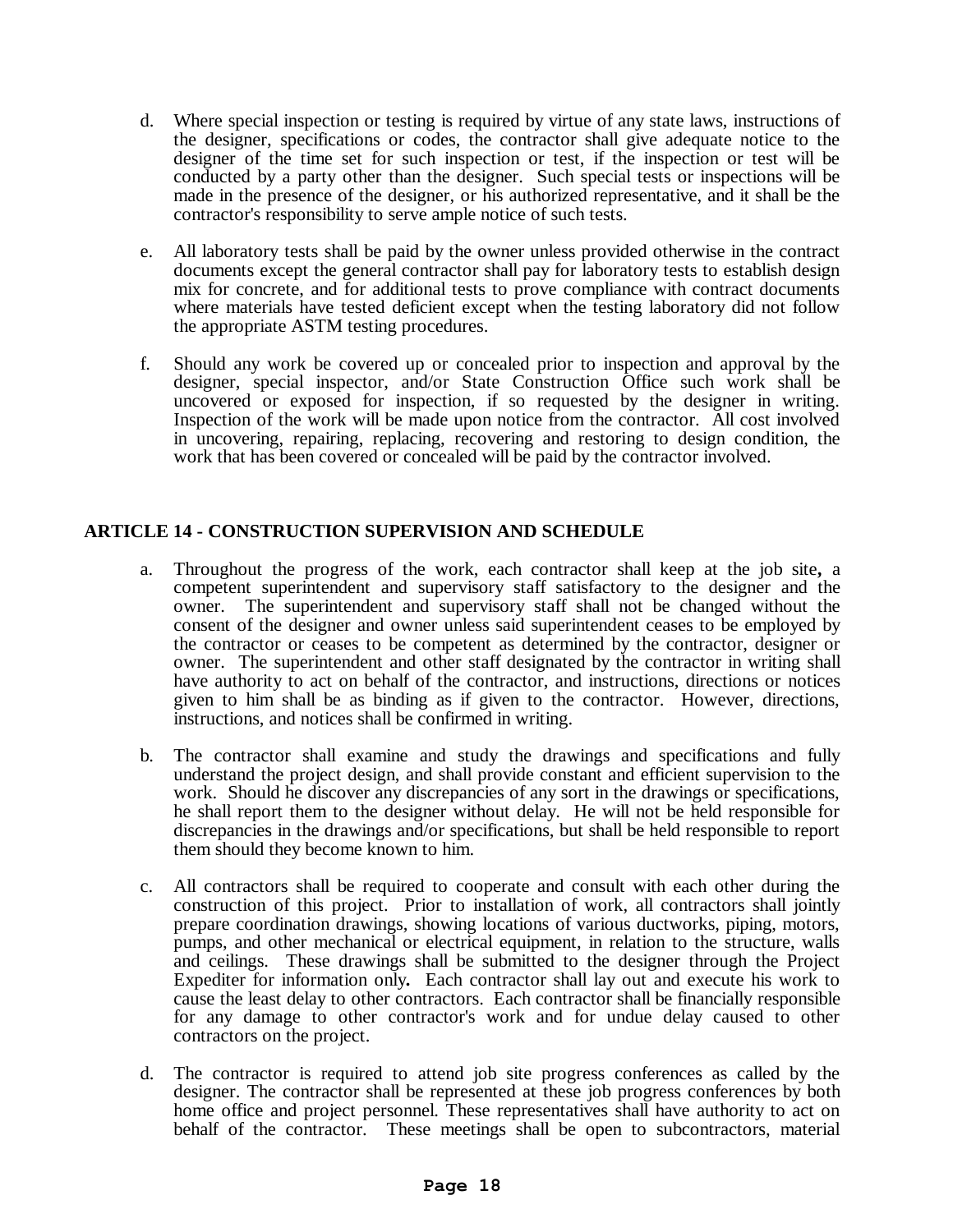suppliers and any others who can contribute toward maintaining required job progress. It shall be the principal purpose of these meetings, or conferences, to effect coordination, cooperation and assistance in every practical way toward the end of maintaining progress of the project on schedule and to complete the project within the specified contract time. Each contractor shall be prepared to assess progress of the work as required in his particular contract and to recommend remedial measures for correction of progress as may be appropriate. The designer or his authorized representative shall be the coordinator of the conferences and shall preside as chairman. The contractor shall turn over a copy of his daily reports to the Designer and Owner at the job site progress conference. Owner will determine daily report format.

- e The contractor(s) shall, employ an engineer or a land surveyor licensed in the State of North Carolina to lay out the work and to establish a bench mark in a location where same will not be disturbed and where direct instruments sights may be taken.
- f. The designer shall designate a Project Expediter on projects involving two or more prime contracts. The Project Expediter shall be designated in the Supplementary General Conditions. The Project Expediter shall have at a minimum the following responsibilities*.*
	- 1. Prepare the project construction schedule and shall allow all prime contractors (multi-prime contract) and subcontractors (single-prime contract) performing general, plumbing, HVAC, and electrical work equal input into the preparation of the initial construction schedule.
	- 2. Maintain a project progress schedule for all contractors.
	- 3. Give adequate notice to all contractors to ensure efficient continuity of all phases of the work.
	- 4. Notify the designer of any changes in the project schedule.
	- 5. Recommend to the owner whether payment to a contractor shall be approved*.*
- g. It shall be the responsibility of the Project Expediter to cooperate with and obtain from several prime contractors and subcontractors on the job, their respective work activities and integrate these activities into a project construction schedule in form of a detailed bar chart or Critical Path Method (CPM), schedule. Each prime contractor shall provide work activities within fourteen (14) days of request by the Project Expediter. A "work activity", for scheduling purposes, shall be any component or contractual requirement of the project requiring at least one (1) day, but not more than fourteen (14) days, to complete or fulfill*.* The project construction schedule shall graphically show all salient features of the work required to construct the project from start to finish and within the allotted time established in the contract. The time (in days) between the contractor's early completion and contractual completion dates is part of the project total float time; and shall be used as such, unless amended by a change order*.* On a multi-prime project, each prime contractor shall review the proposed construction schedule and approve same in writing*.* The Project Expediter shall submit the proposed construction schedule to the designer for comments. The complete Project construction schedule shall be of the type set forth in the Supplementary General Condition or subparagraph (1) or (2) below, as appropriate: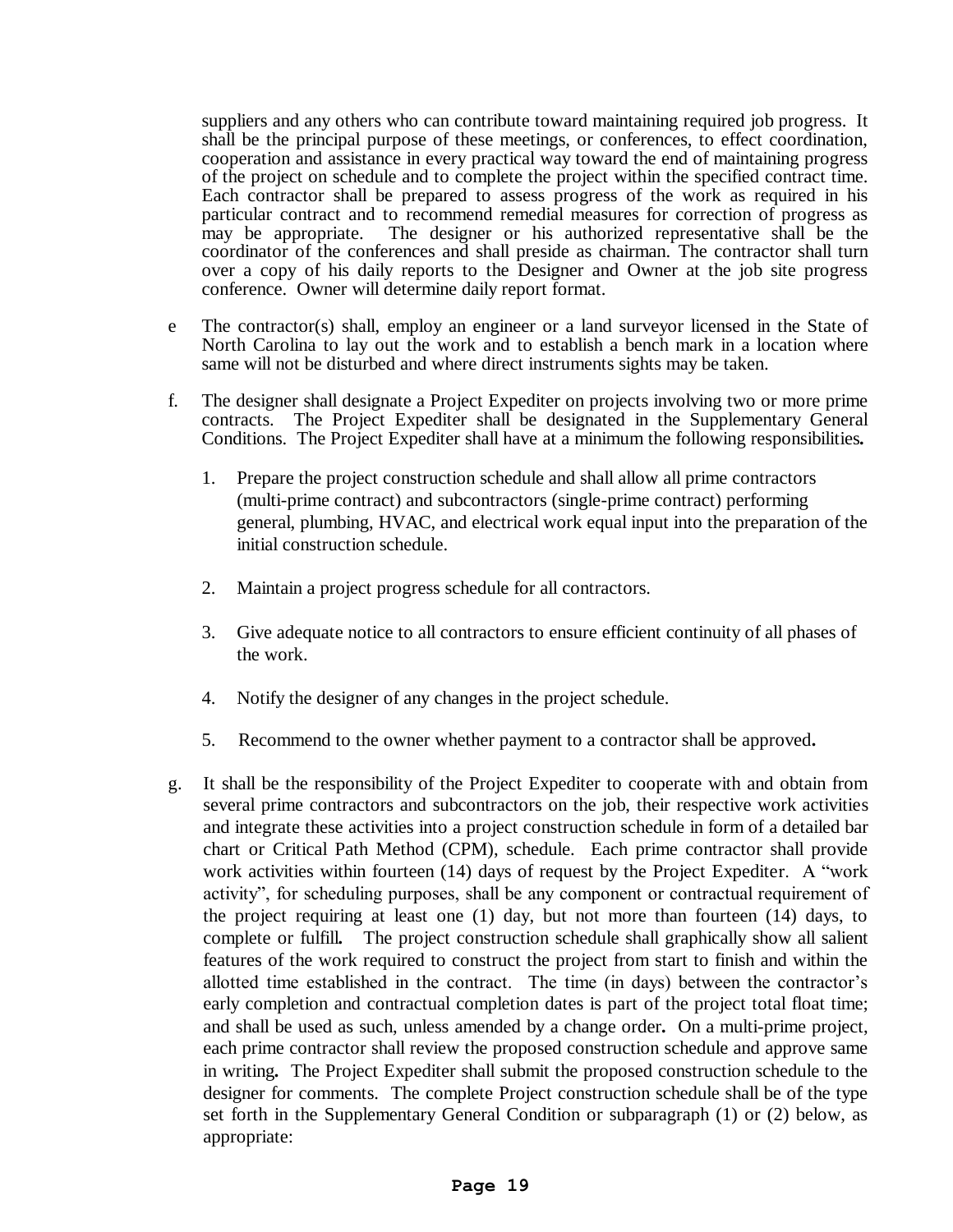- 1. For a project with total contracts of \$500,000 or less, a bar chart schedule will satisfy the above requirement. The schedule shall indicate the estimated starting and completion dates for each major element of the work.
- 2. For a project with total contracts over \$500,000, a Critical Path Method (CPM) schedule shall be utilized to control the planning and scheduling of the Work. The CPM schedule shall be the responsibility of the Project Expediter and shall be paid for by the Project Expediter.

**Bar Chart Schedule**: Where a bar chart schedule is required, it shall be time-scaled in weekly increments, shall indicate the estimated starting and completion dates for each major element of the work by trade and by area, level, or zone, and shall schedule dates for all salient features, including but not limited to the placing of orders for materials, submission of shop drawings and other Submittals for approval, approval of shop drawings by designers, the manufacture and delivery of material, the testing and the installation of materials, supplies and equipment, and all Work activities to be performed by the Contractor. The Contractor shall allow sufficient time in his schedule for all commissioning, required inspections and completion of final punchlist(s). Each Work activity will be assigned a time estimate by the Contractor. One day shall be the smallest time unit used.

**CPM Schedule**: Where a CPM schedule is required, it shall be in time-scaled precedence format using the Project Expediter's logic and time estimates. The CPM schedule shall be drawn or plotted with activities grouped or zoned by Work area or subcontract as opposed to a random (or scattered) format. The CPM schedule shall be time-scaled on a weekly basis and shall be drawn or plotted at a level of detail and logic which will schedule all salient features of the work to be performed by the Contractor. The Contractor shall allow sufficient time in his schedule for all commissioning, required inspections and completion of final punchlist(s).. Each Work activity will be assigned a time estimate by the Contractor. One day shall be the smallest time unit used.

The CPM schedule will identify and describe each activity, state the duration of each activity, the calendar dates for the early and late start and the early and late finish of each activity, and clearly highlight all activities on the critical path. "Total float" and "free float" shall be indicated for all activities. Float time shall not be considered for the exclusive use or benefit of either the Owner or the Contractor, but must be allocated in the best interest of completing the Work within the Contract time. Extensions to the Contract time, when granted by Change Order, will be granted only when equitable time adjustment exceeds the Total Float in the activity or path of activities affected by the change. On contracts with a price over \$2,500,000, the CPM schedule shall also show what part of the Contract Price is attributable to each activity on the schedule, the sum of which for all activities shall equal the total Contract Price.

**Early Completion of Project**: The Contractor may attempt to complete the project prior to the Contract Completion Date. However, such planned early completion shall be for the Contractor's convenience only and shall not create any additional rights of the Contractor or obligations of the Owner under this Contract, nor shall it change the Time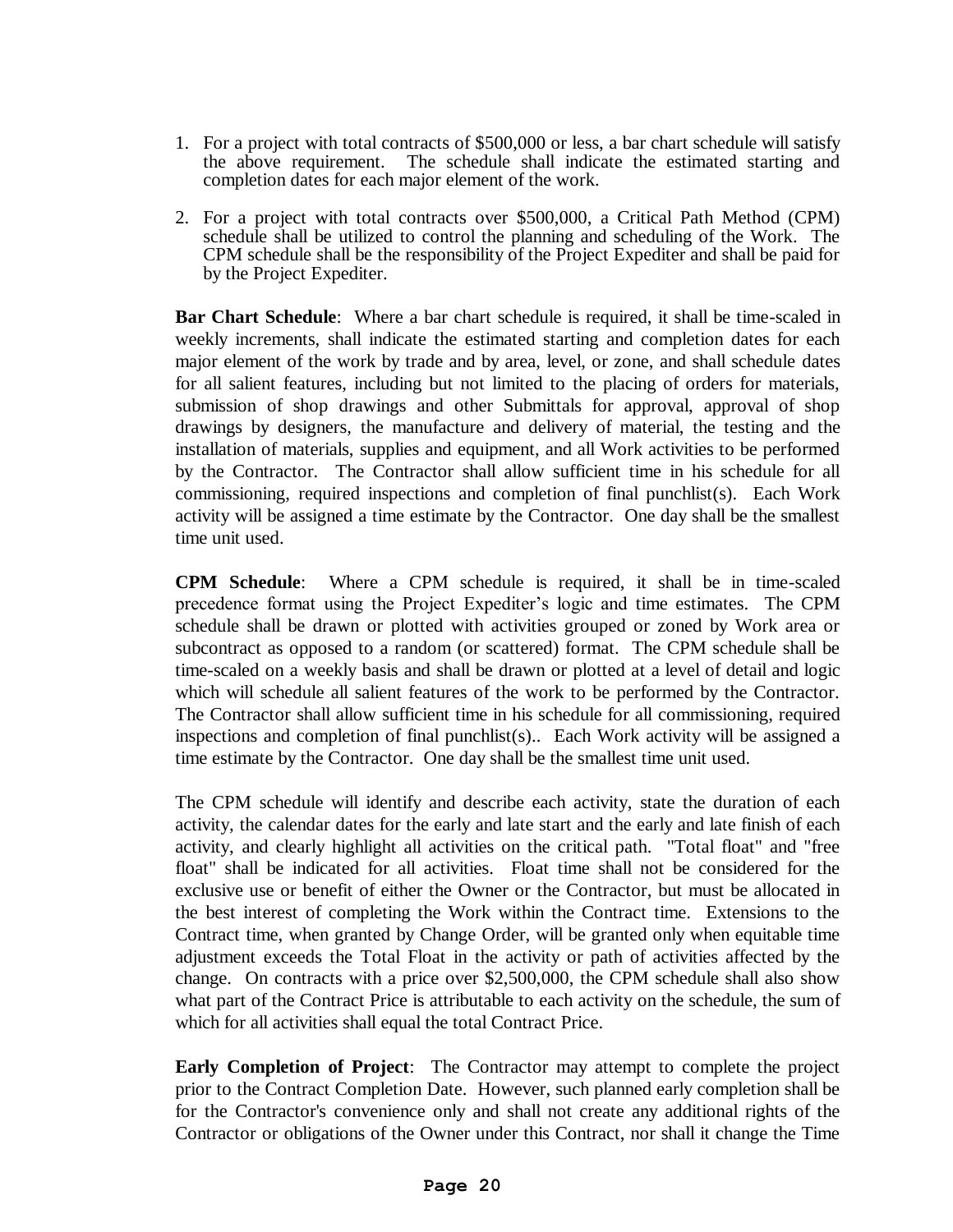for Completion or the Contract Completion Date. The Contractor shall not be required to pay liquidated damages to the Owner because of its failure to complete by its planned earlier date. Likewise, the Owner shall not pay the Contractor any additional compensation for early completion nor will the Owner owe the Contractor any compensation should the Owner, its officers, employees, or agents cause the Contractor not to complete earlier than the date required by the Contract Documents.

- h. The proposed project construction schedule shall be presented to the designer no later than fifteen (15) days after written notice to proceed. No application for payment will be processed until this schedule is accepted by the designer and owner.
- i. The approved project construction schedule shall be distributed to all contractors and displayed at the job site by the Project Expediter.
- j. The several contractors shall be responsible for their work activities and shall notify the Project Expediter of any necessary changes or adjustments to their work. The Project Expediter shall maintain the project construction schedule, making biweekly adjustments, updates, corrections, etc., that are necessary to finish the project within the Contract time, keeping all contractors and the designer fully informed. Copy of a bar chart schedule annotated to show the current progress shall be submitted by the Contractor(s) to the designer, along with monthly request for payment. For project requiring CPM schedule, the Contractor shall submit a biweekly report of the status of all activities. The bar chart schedule or status report shall show the actual Work completed to date in comparison with the original Work scheduled for all activities. If any activities of the work of several contractors are behind schedule, the contractor must indicate in writing, what measures will be taken to bring each such activity back on schedule and to ensure that the Contract Completion Date is not exceeded. A plan of action and recovery schedule shall be developed and submitted to the designer by the Project Expediter, when (1) the contractor's report indicates delays, that are in the opinion of the designer or the owner, of sufficient magnitude that the contractor's ability to complete the work by the scheduled completion is brought into question; (2) the updated construction schedule is thirty (30) days behind the planned or baseline schedule and no legitimate time extensions, as determined by the Designer, are in process; and (3) the contractor desires to make changes in the logic (sequencing of work) or the planned duration of future activities of the CPM schedule which, in the opinion of the designer or the owner, are of a major nature. The plan of action, when required shall be submitted to the Owner for review within two  $(2)$  business days of the Contractor receiving the Owner's written demand. The recovery schedule, when required, shall be submitted to the Owner within five (5) calendar days of the Contractor's receiving the Owner's written demand. Failure to provide an updated construction schedule or a recovery schedule may be grounds for rejection of payment applications or withholding of funds as set forth in Article 33.
- k. The Project Expediter shall notify each contractor of such events or time frames that are critical to the progress of the job. Such notice shall be timely and reasonable. Should the progress be delayed due to the work of any of the several contractors, it shall be the duty of the Project Expediter to immediately notify the contractor(s) responsible for such delay, the designer, the State Construction Office and other prime contractors. The designer shall determine the contractor(s) who caused the delays and notify the bonding company of the responsible contractor(s) of the delays; and shall make a recommendation to the owner regarding further action.
- l. Designation as Project Expediter entails an additional project control responsibility and does not alter in any way the responsibility of the contractor so designated, nor the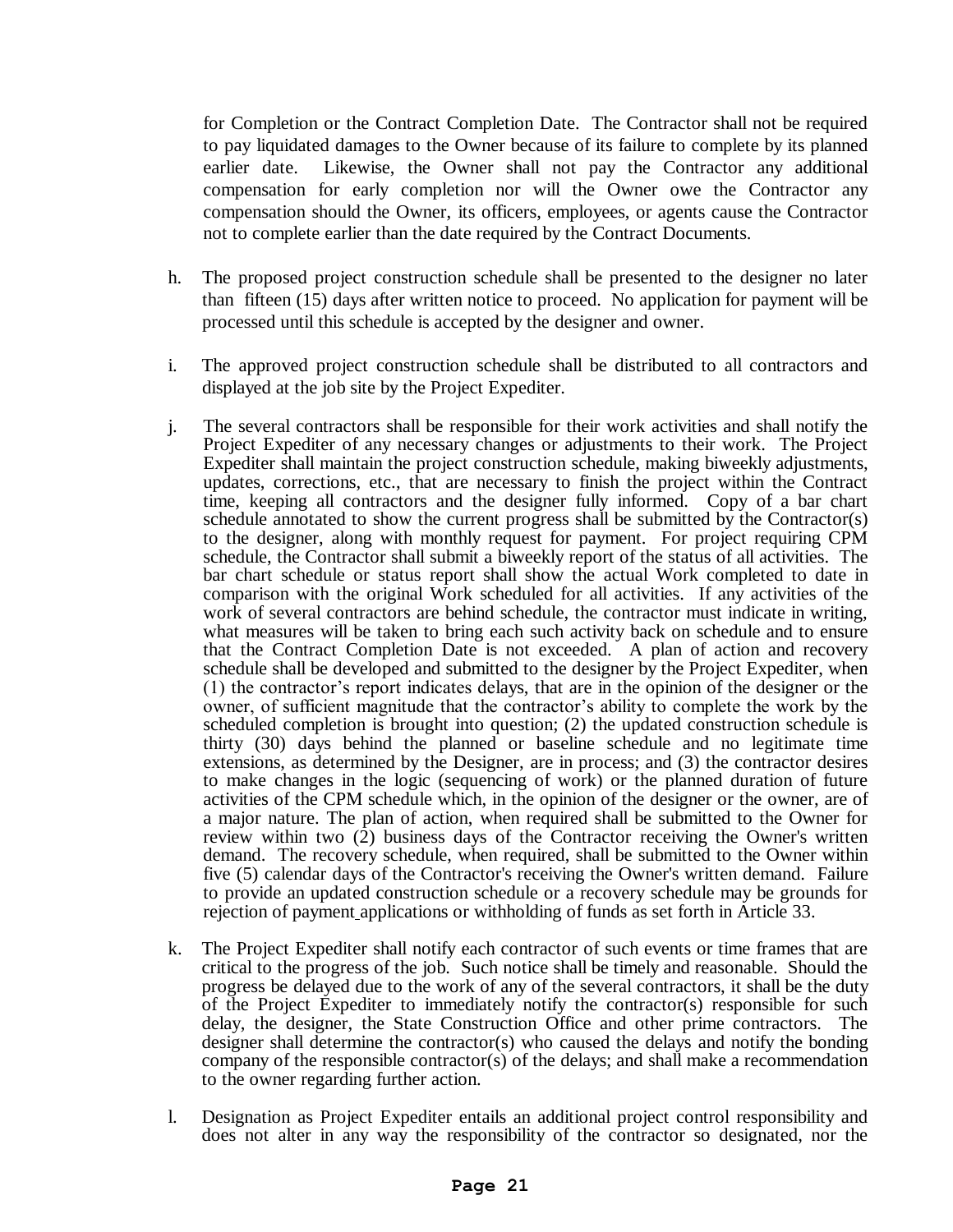responsibility of the other contractors involved in the project. The project expeditor's Superintendent(s) shall be in attendance at the Project site at all times when work is in progress unless conditions are beyond the control of the Contractor or until termination of the Contract in accordance with the Contract Documents. It is understood that such Superintendent shall be acceptable to the Owner and Designer and shall be the one who will be continued in that capacity for the duration of the project unless he ceases to be on the Contractor's payroll or the Owner otherwise agrees. The Superintendent shall not be employed on any other project for or by the Contractor or by any other entity during the course of the Work. If the Superintendent is employed by the Contractor on another project without the Owner's approval, then the Owner may deduct from the Contractor's monthly general condition costs and amount representing the Superintendent's cost and shall deduct that amount for each month thereafter until the Contractor has the Superintendent back on the Owner's Project full-time.

# **ARTICLE 15 - SEPARATE CONTRACTS AND CONTRACTOR RELATIONSHIPS**

- a. Effective from January 1, 2002, Chapter 143, Article 8, was amended, to allow public contracts to be delivered by the following delivery methods: single-prime, dual (singleprime and separate-prime), construction manager at risk, and alternative contracting method as approved by the State Building Commission. The owner reserves the right to prepare separate specifications, receive separate bids, and award separate contracts for such other major items of work as may be in the best interest of the State. For the purposes of a single prime contract, refer to Article 1 – Definitions.
- b. All contractors shall cooperate with each other in the execution of their work, and shall plan their work in such manner as to avoid conflicting schedules or delay of the work. See Article 14, Construction Supervision.
- c. If any part of contractor's work depends upon the work of another contractor, defects which may affect that work shall be reported to the designer in order that prompt inspection may be made and the defects corrected. Commencement of work by a contractor where such condition exists will constitute acceptance of the other contractor's work as being satisfactory in all respects to receive the work commenced, except as to defects which may later develop. The designer shall be the judge as to the quality of work and shall settle all disputes on the matter between contractors.
- d. Any mechanical or electrical work such as sleeves, inserts, chases, openings, penetrations, etc., which is located in the work of the general contractor shall be built in by the general contractor. The respective mechanical and electrical contractors shall set all sleeves, inserts and other devices that are to be incorporated into the structure in cooperation and under the supervision of the general contractor. The responsibility for the exact location of such items shall be that of the mechanical and/or electrical contractor.
- e. The designer and the owner shall have access to the work whenever it is in preparation and progress and during normal working hours. The contractor shall provide facilities for such access so the designer may perform his functions under the contract documents.
- f. Should a contractor cause damage to the work or property of another contractor, he shall be directly responsible, and upon notice, shall promptly settle the claim or otherwise resolve the dispute.

# **ARTICLE 16 - SUBCONTRACTS AND SUBCONTRACTORS**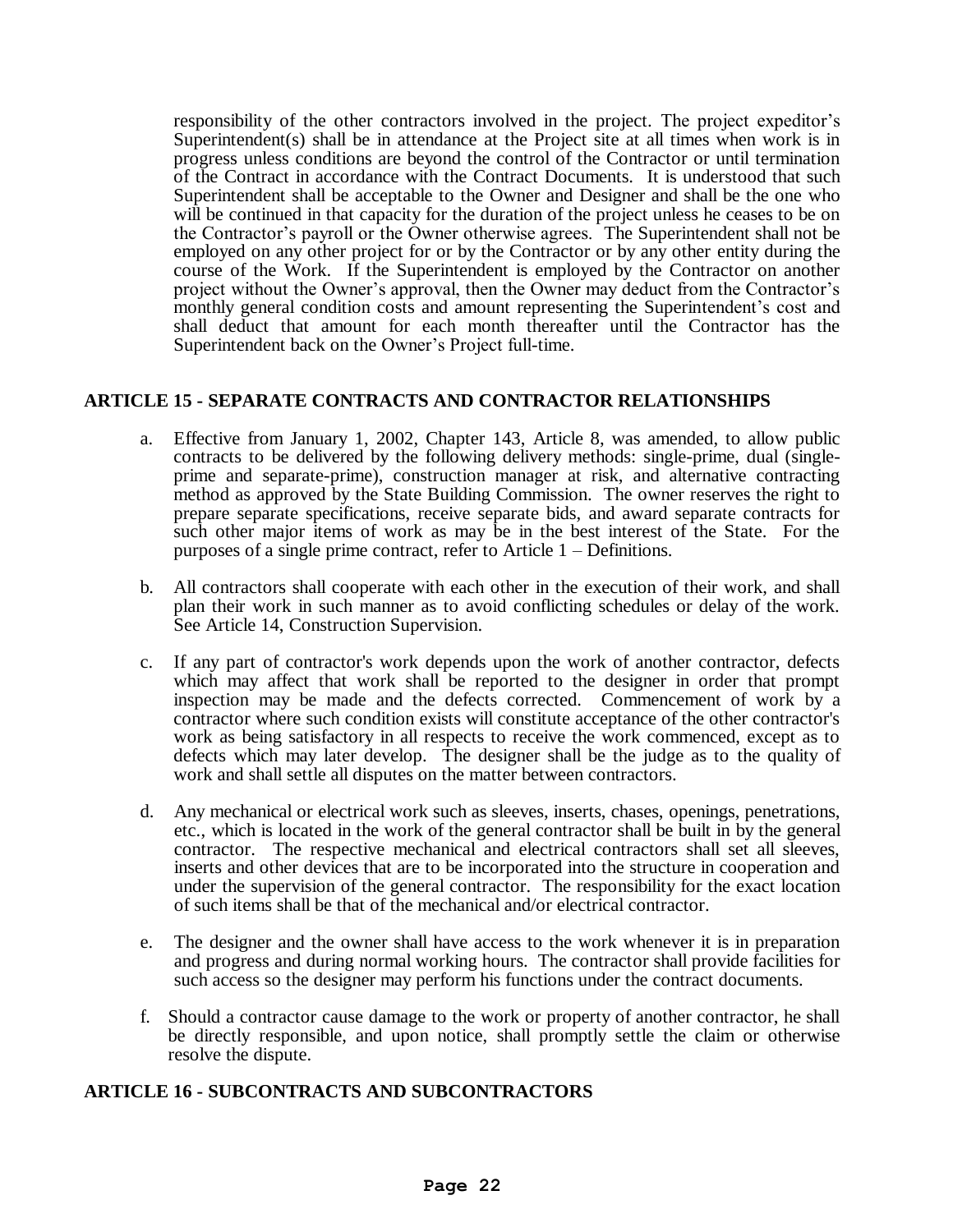- a. Within thirty (30) days after award of the contract, the contractor shall submit to the designer, owner and to the State Construction Office a list giving the names and addresses of subcontractors and equipment and material suppliers he proposes to use, together with the scope of their respective parts of the work. Should any subcontractor be disapproved by the designer or owner, the designer or owner shall submit his reasons for disapproval in writing to the State Construction Office for its consideration with a copy to the contractor. If the State Construction Office concurs with the designer's or owner's recommendation, the contractor shall submit a substitute for approval. The designer and owner shall act promptly in the approval of subcontractors, and when approval of the list is given, no changes of subcontractors will be permitted except for cause or reason considered justifiable by the designer or owner.
- b. The designer will furnish to any subcontractor, upon request, evidence regarding amounts of money paid to the contractor on account of the subcontractor's work.
- c. The contractor is and remains fully responsible for his own acts or omissions as well as those of any subcontractor or of any employee of either. The contractor agrees that no contractual relationship exists between the subcontractor and the owner in regard to the contract, and that the subcontractor acts on this work as an agent or employee of the contractor.
- d. The owner reserves the right to limit the amount of portions of work to be subcontracted as hereinafter specified.

#### **ARTICLE 17 - CONTRACTOR AND SUBCONTRACTOR RELATIONSHIPS**

The contractor agrees that the terms of these contract documents shall apply equally to each subcontractor as to the contractor, and the contractor agrees to take such action as may be necessary to bind each subcontractor to these terms. The contractor further agrees to conform to the Code of Ethical Conduct as adopted by the Associated General Contractors of America, Inc., with respect to contractor-subcontractor relationships, and that payments to subcontractors shall be made in accordance with the provisions of G.S. 143-134.1 titled Interest on final payments due to prime contractors: payments to subcontractors.

a. On all public construction contracts which are let by a board or governing body of the state government or any political subdivision thereof, except contracts let by the Department of Transportation pursuant to G.S. 136-28.1, the balance due prime contractors shall be paid in full within 45 days after respective prime contracts of the project have been accepted by the owner, certified by the architect, engineer or designer to be completed in accordance with terms of the plans and specifications, or occupied by the owner and used for the purpose for which the project was constructed, whichever occurs first. Provided, however, that whenever the architect or consulting engineer in charge of the project determines that delay in completion of the project in accordance with terms of the plans and specifications is the fault of the contractor, the project may be occupied and used for the purposes for which it was constructed without payment of any interest on amounts withheld past the 45 day limit. No payment shall be delayed because of the failure of another prime contractor on such project to complete his contract. Should final payment to any prime contractor beyond the date such contracts have been certified to be completed by the designer or architect, accepted by the owner, or occupied by the owner and used for the purposes for which the project was constructed, be delayed by more than 45 days, said prime contractor shall be paid interest, beginning on the 46th day, at the rate of one percent (1%) per month or fraction thereof unless a lower rate is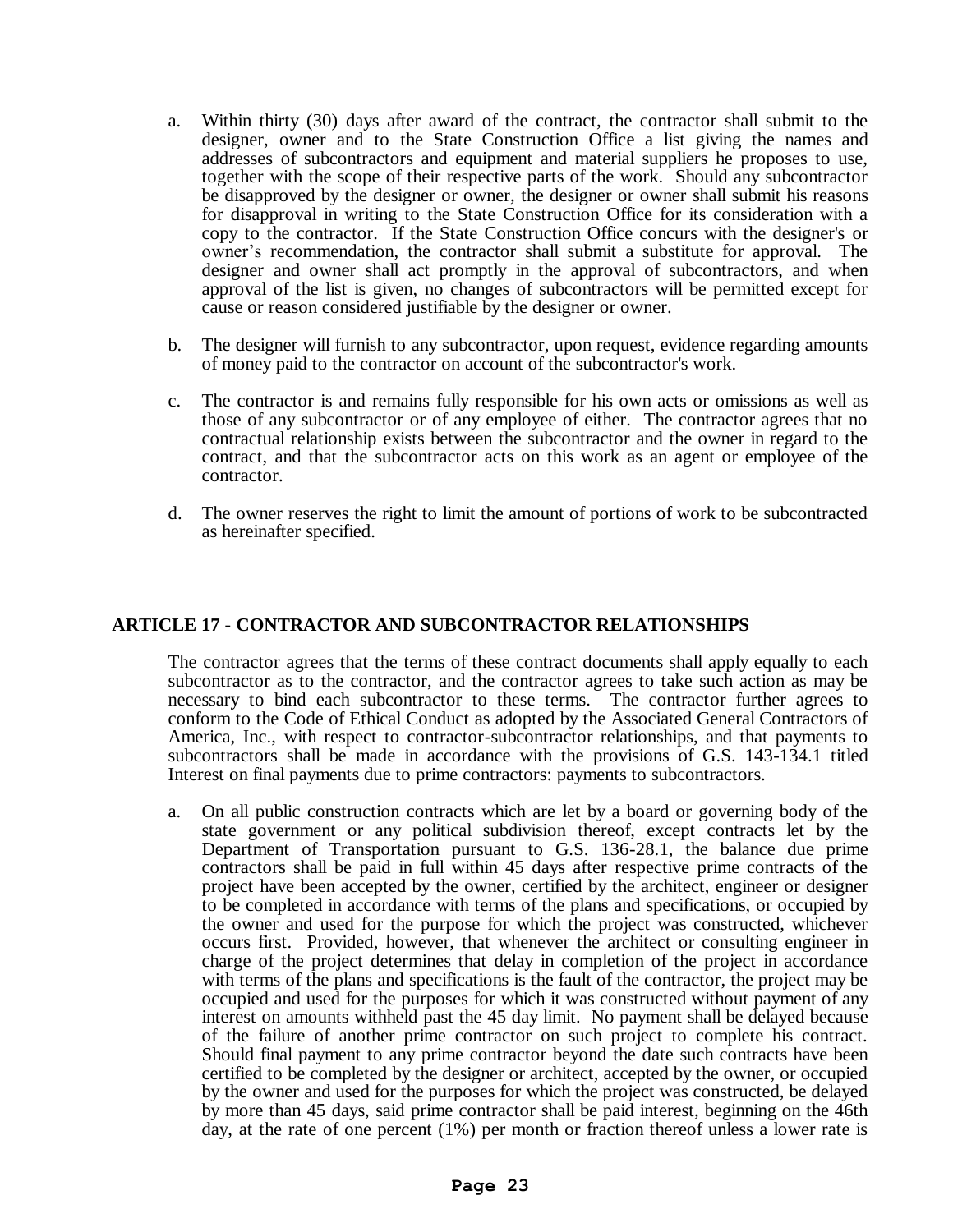agreed upon on such unpaid balance as may be due. In addition to the above final payment provisions, periodic payments due a prime contractor during construction shall be paid in accordance with the payment provisions of the contract documents or said prime contractor shall be paid interest on any such unpaid amount at the rate stipulated above for delayed final payments. Such interest shall begin on the date the payment is due and continue until the date on which payment is made. Such due date may be established by the terms of the contract. Funds for payment of such interest on state-owned projects shall be obtained from the current budget of the owning department, institution or agency. Where a conditional acceptance of a contract exists, and where the owner is retaining a reasonable sum pending correction of such conditions, interest on such reasonable sum shall not apply.

- b. Within seven days of receipt by the prime contractor of each periodic or final payment, the prime contractor shall pay the subcontractor based on work completed or service<br>provided under the subcontract. Should any periodic or final payment to the Should any periodic or final payment to the subcontractor be delayed by more than seven days after receipt of periodic or final payment by the prime contractor, the prime contractor shall pay the subcontractor interest, beginning on the eighth day, at the rate of one percent (1%) per month or fraction thereof on such unpaid balance as may be due.
- c. The percentage of retainage on payments made by the prime contractor to the subcontractor shall not exceed the percentage of retainage on payments made by the owner to the prime contractor. Any percentage of retainage on payments made by the prime contractor to the subcontractor that exceeds the percentage of retainage on payments made by the owner to the prime contractor shall be subject to interest to be paid by the prime contractor to the subcontractor at the rate of one percent (1%) per month or fraction thereof.
- d. Nothing in this section shall prevent the prime contractor at the time of application and certification to the owner from withholding application and certification to the owner for payment to the subcontractor for unsatisfactory job progress; defective construction not remedied; disputed work; third-party claims filed or reasonable evidence that claim will be filed; failure of subcontractor to make timely payments for labor, equipment and materials; damage to prime contractor or another subcontractor; reasonable evidence that subcontract cannot be completed for the unpaid balance of the subcontract sum; or a reasonable amount for retainage not to exceed the initial percentage retained by owner.

# **ARTICLE 18 - DESIGNER'S STATUS**

- a. The designer shall provide general administration of the performance of construction contracts, including liaison and necessary inspection of the work to ensure compliance with plans and specifications. He is the agent of the owner only for the purpose of constructing this work and to the extent stipulated in the contract documents. He has authority to direct work to be performed, to stop work, to order work removed, or to order corrections of faulty work, where any such action by the designer may be necessary to assure successful completion of the work.
- b. The designer is the impartial interpreter of the contract documents, and, as such, he shall exercise his powers under the contract to enforce faithful performance by both the owner and the contractor, taking sides with neither.
- c. Should the designer cease to be employed on the work for any reason whatsoever, then the owner shall employ a competent replacement who shall assume the status of the former designer.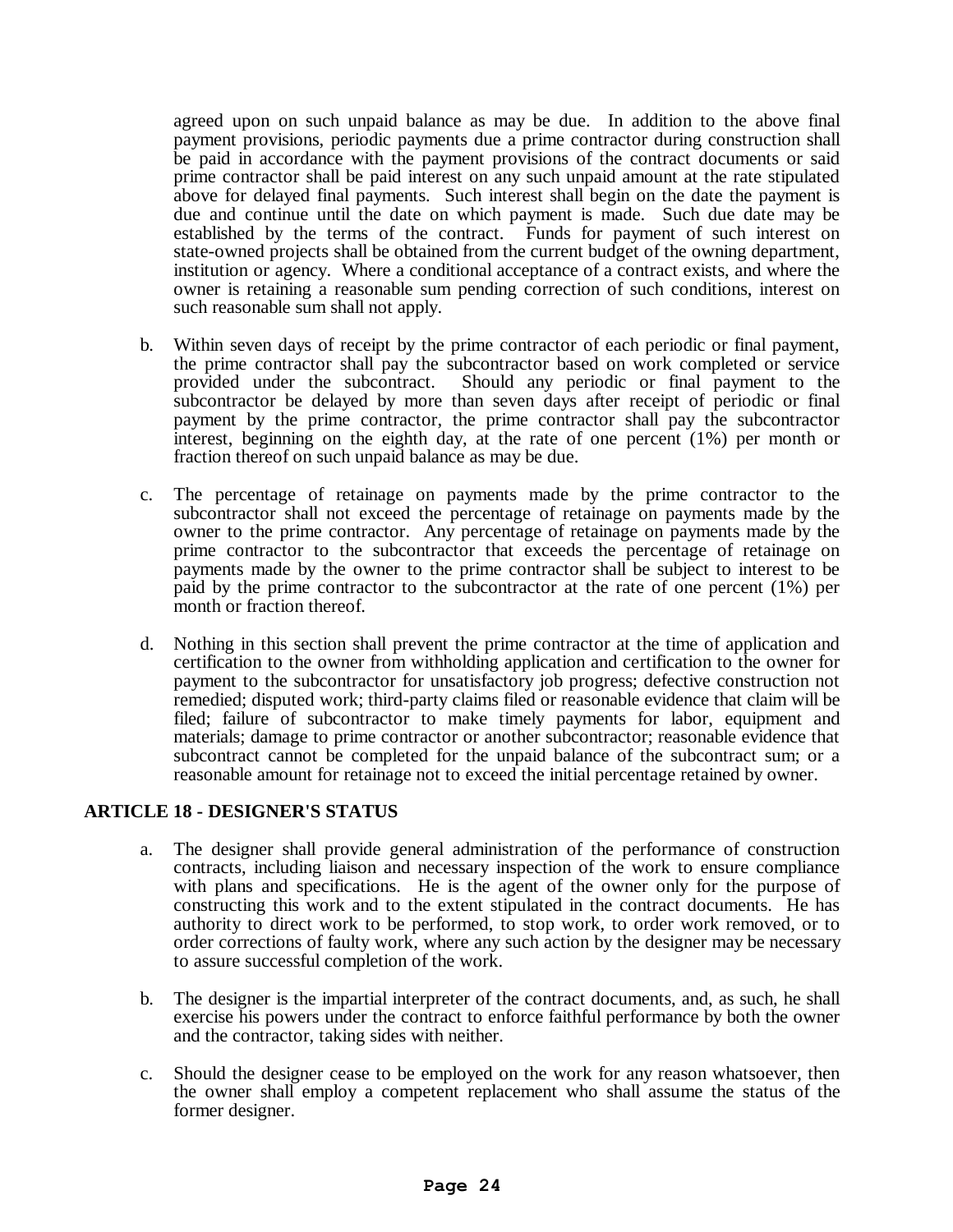- d. The designer and his consultants will make inspections of the project. He will inspect the progress, the quality and the quantity of the work.
- e. The designer and the owner shall have access to the work whenever it is in preparation and progress during normal working hours. The contractor shall provide facilities for such access so the designer and owner may perform their functions under the contract documents.
- f. Based on the designer's inspections and evaluations of the project, the designer shall issue interpretations, directives and decisions as may be necessary to administer the project. His decisions relating to artistic effect and technical matters shall be final, provided such decisions are within the limitations of the contract.

# **ARTICLE 19 - CHANGES IN THE WORK**

- a. The owner may have changes made in the work covered by the contract. These changes will not invalidate and will not relieve or release the contractor from any guarantee given by him pertinent to the contract provisions. These changes will not affect the validity of the guarantee bond and will not relieve the surety or sureties of said bond. All extra work shall be executed under conditions of the original contract.
- b. Except in an emergency endangering life or property, no change shall be made by the contractor except upon receipt of approved change order or written field order from the designer, countersigned by the owner and the state construction office authorizing such change. No claim for adjustments of the contract price shall be valid unless this procedure is followed.

A field order, transmitted by fax, electronically, or hand delivered, may be used where the change involved impacts the critical path of the work. A formal change order shall be issued as expeditiously as possible.

In the event of emergency endangering life or property, the contractor may be directed to proceed on a time and material basis whereupon the contractor shall proceed and keep accurately on such form as specified by the designer or owner, a correct account of costs together with all proper invoices, payrolls and supporting data. Upon completion of the work the change order will be prepared as outlined under either Method " $c(1)$ " or Method " $c(2)$ " or both.

- c. In determining the values of changes, either additive or deductive, contractors are restricted to the use of the following methods:
	- 1. Where the extra work involved is covered by unit prices quoted in the proposal, or subsequently agreed to by the Contractor, Designer, Owner and State Construction Office the value of the change shall be computed by application of unit prices based on quantities, estimated or actual as agreed of the items involved, except is such cases where a quantity exceeds the estimated quantity allowance in the contract by one hundred percent (100%) or more. In such cases, either party may elect to proceed under subparagraph c2 herein. If neither party elects to proceed under c2, then unit prices shall apply.
	- 2. The contracting parties shall negotiate and agree upon the equitable value of the change prior to issuance of the change order, and the change order shall stipulate the corresponding lump sum adjustment to the contract price.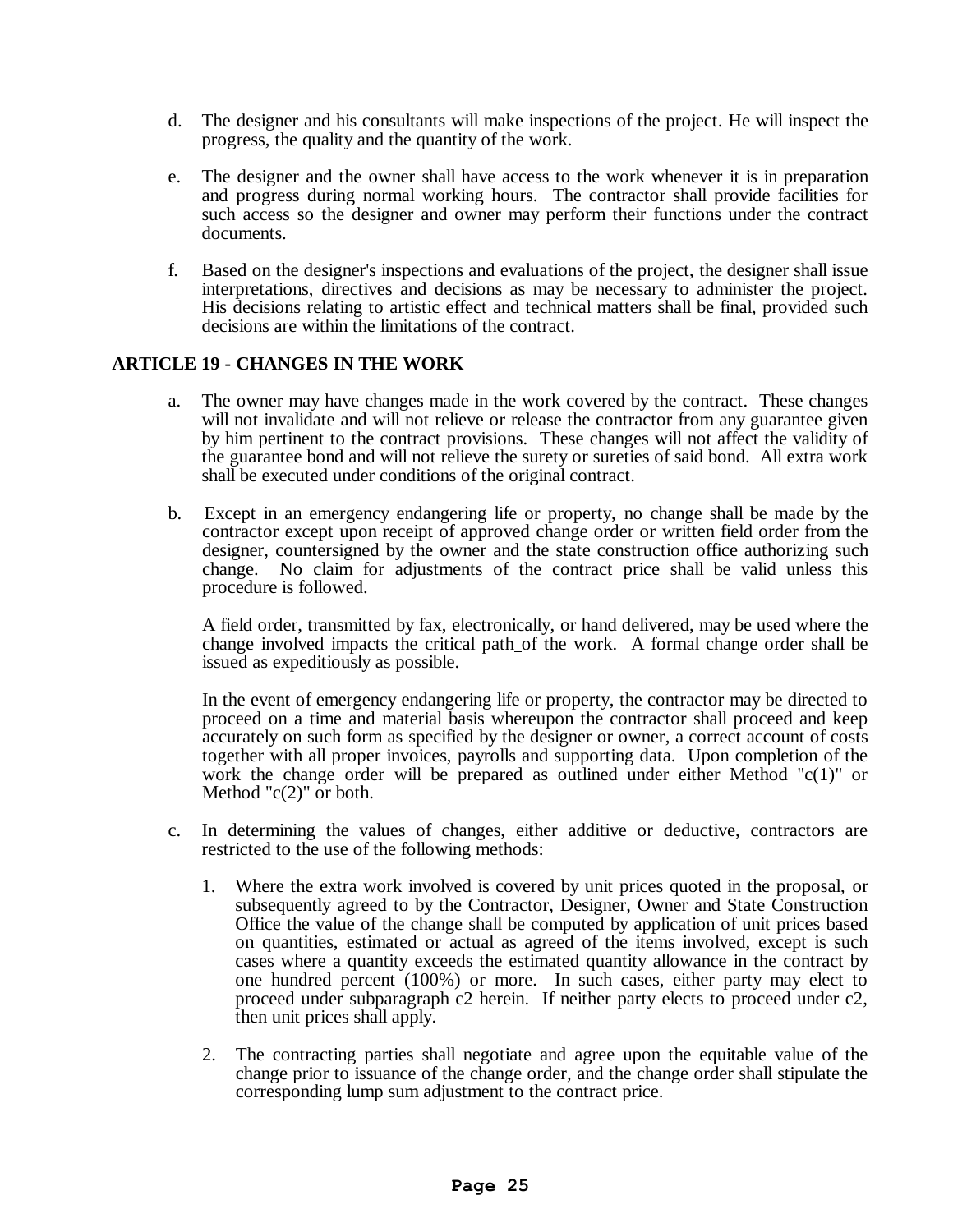- d. Under Paragraph "b" and Methods "c(2)" above, the allowances for overhead and profit combined shall be as follows: all contractors (the single contracting entity (prime), his subcontractors(1<sup>st</sup> tier subs), or their sub-subcontractors ( $2<sup>nd</sup>$  tier subs,  $3<sup>rd</sup>$  tier subs, etc)) shall be allowed a maximum of 10% on work they each self-perform; the prime contractor shall be allowed a maximum of 5% on contracted work of his  $1<sup>st</sup>$  tier sub;  $1<sup>st</sup>$ tier,  $2<sup>nd</sup>$  tier,  $3<sup>rd</sup>$  tier, etc contractors shall be allowed a maximum of 2.5% on the contracted workof their subs. ; Under Method "c(1)", no additional allowances shall be made for overhead and profit. In the case of deductible change orders, under Method  $\text{C}(2)$ " and Paragraph (b) above, the contractor shall include no less than five percent (5%*)* profit, but no allowances for overhead.
- e. The term "net cost" as used herein shall mean the difference between all proper cost additions and deductions. The "cost" as used herein shall be limited to the following:
	- 1. The actual costs of materials and supplies incorporated or consumed as part of the work;
	- 2. The actual costs of labor expended on the project site; labor expended in coordination, change order negotiation, record document maintenance, shop drawing revision or other tasks necessary to the administration of the project are considered overhead whether they take place in an office or on the project site.
	- 3. The actual costs of labor burden, limited to the costs of social security (FICA) and Medicare/Medicaid taxes; unemployment insurance costs; health/dental/vision insurance premiums; paid employee leave for holidays, vacation, sick leave, and/or petty leave, not to exceed a total of 30 days per year; retirement contributions; worker's compensation insurance premiums; and the costs of general liability insurance when premiums are computed based on payroll amounts; the total of which shall not exceed thirty percent (30%) of the actual costs of labor;
	- 4. The actual costs of rental for tools, excluding hand tools; equipment; machinery; and temporary facilities required for the work;
	- 5. The actual costs of premiums for bonds, insurance, permit fees, and sales or use taxes related to the work.

Overtime and extra pay for holidays and weekends may be a cost item only to the extent approved by the owner.

- f. Should concealed conditions be encountered in the performance of the work below grade, or should concealed or unknown conditions in an existing structure be at variance with the conditions indicated by the contract documents, the contract sum and time for completion may be equitably adjusted by change order upon claim by either party made within thirty (30) days after the condition has been identified. The cost of such change shall be arrived at by one of the foregoing methods. All change orders shall be supported by a unit cost breakdown showing method of arriving at net cost as defined above.
- g. In all change orders, the procedure will be for the designer to request proposals for the change order work in writing. The contractor will provide such proposal and supporting data in suitable format. The designer shall verify correctness. Delay in the processing of the change order due to lack of proper submittal by the contractor of all required supporting data shall not constitute grounds for a time extension or basis of a claim. Within fourteen (14) days after receipt of the contractor's accepted proposal including all supporting documentation required by the designer*,* the designer shall prepare the change order and forward to the contractor for his signature or otherwise respond, in writing, to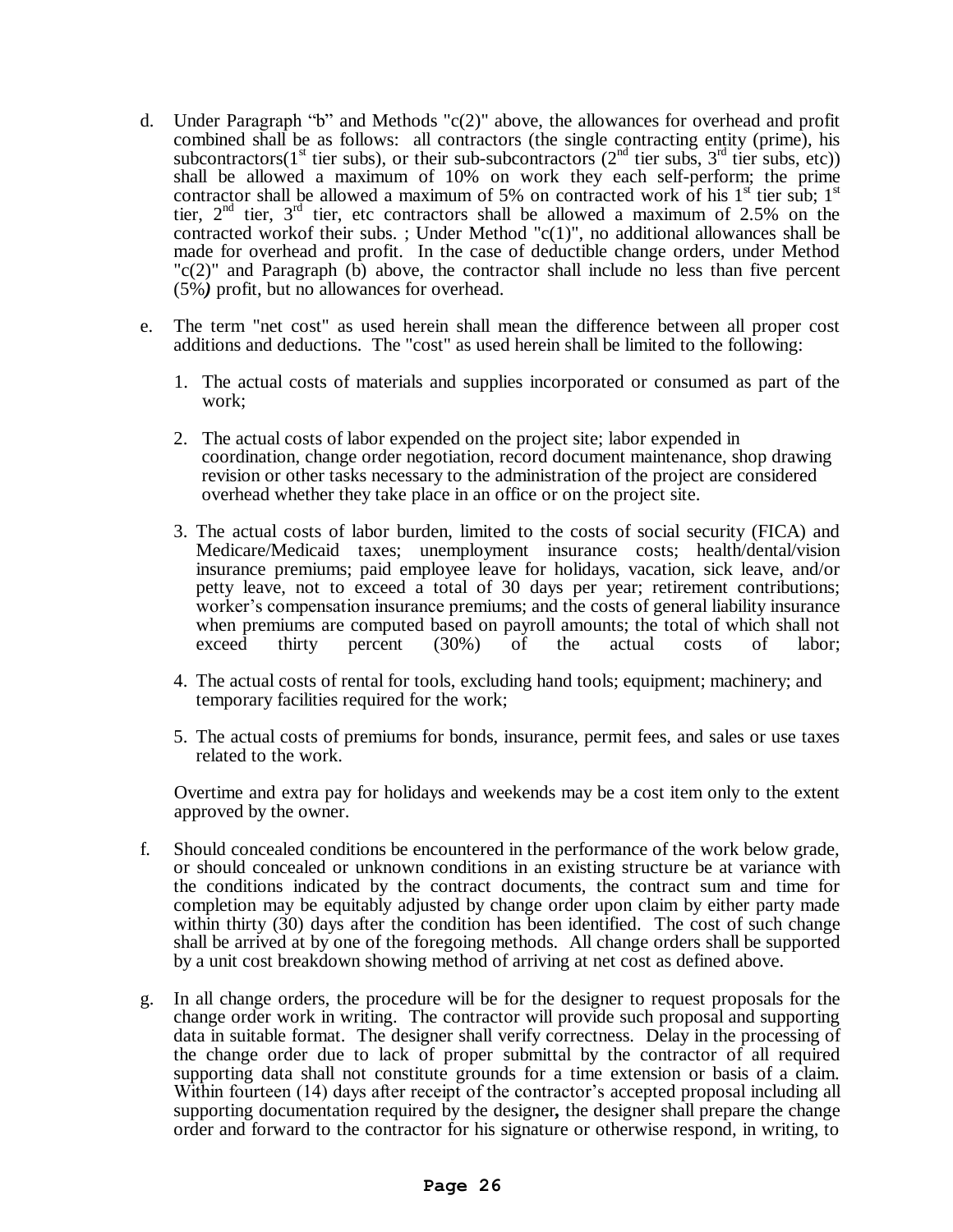the contractor's proposal. Within seven (7) days after receipt of the change order executed by the contractor, the designer shall, certify the change order by his signature, and forward the change order and all supporting data to the owner for the owner's signature. The owner shall execute the change order and forward to the State Construction Office for final approval*,* within seven (7) days of receipt. The State Construction Office shall act on the change order within seven (7) days. In case of emergency or extenuating circumstances, approval of changes may be obtained verbally by telephone or field orders approved by all parties, then shall be substantiated in writing as outlined under normal procedure.

h. At the time of signing a change order, the contractor shall be required to certify as follows:

"I certify that my bonding company will be notified forthwith that my contract has been changed by the amount of this change order, and that a copy of the approved change order will be mailed upon receipt by me to my surety."

- i. A change order, when issued, shall be full compensation, or credit, for the work included, omitted or substituted. It shall show on its face the adjustment in time for completion of the project as a result of the change in the work.
- j. If, during the progress of the work, the owner requests a change order and the contractor's terms are unacceptable, the owner*,* with the approval of the State Construction Office, may require the contractor to perform such work on a time and material basis whereupon the contractor shall proceed and keep accurately on such form as specified by the Designer or owner, a correct account of cost together with all proper invoices, payrolls and supporting data. Upon completion of the work a change order will be prepared with allowances for overhead and profit per paragraph d. above and "net cost" and "cost" per paragraph e. above. Without prejudice, nothing in this paragraph shall preclude the owner from performing or to have performed that portion of the work requested in the change order.

# **ARTICLE 20 - CLAIMS FOR EXTRA COST**

- a. Should the contractor consider that as a result of instructions given by the designer, he is entitled to extra cost above that stated in the contract, he shall give written notice thereof to the designer within seven (7) days without delay. The written notice shall clearly state that a claim for extra cost is being made and shall provide a detailed justification for the extra cost. The contractor shall not proceed with the work affected until further advised, except in emergency involving the safety of life or property, which condition is covered in Article 19(b) and Article 11(h). No claims for extra compensation shall be considered unless the claim is so made. The designer shall render a written decision within seven (7) days of receipt of claim.
- b. The contractor shall not act on instructions received by him from persons other than the designer, and any claims for extra compensation or extension of time on account of such instruction will not be honored. The designer shall not be responsible for misunderstandings claimed by the contractor of verbal instructions which have not been confirmed in writing, and in no case shall instructions be interpreted as permitting a departure from the contract documents unless such instruction is confirmed in writing and supported by a properly authorized change order.
- c. Should a claim for extra compensation that complies with the requirements of (a) above by the contractor and is denied by the designer or owner, and cannot be resolved by a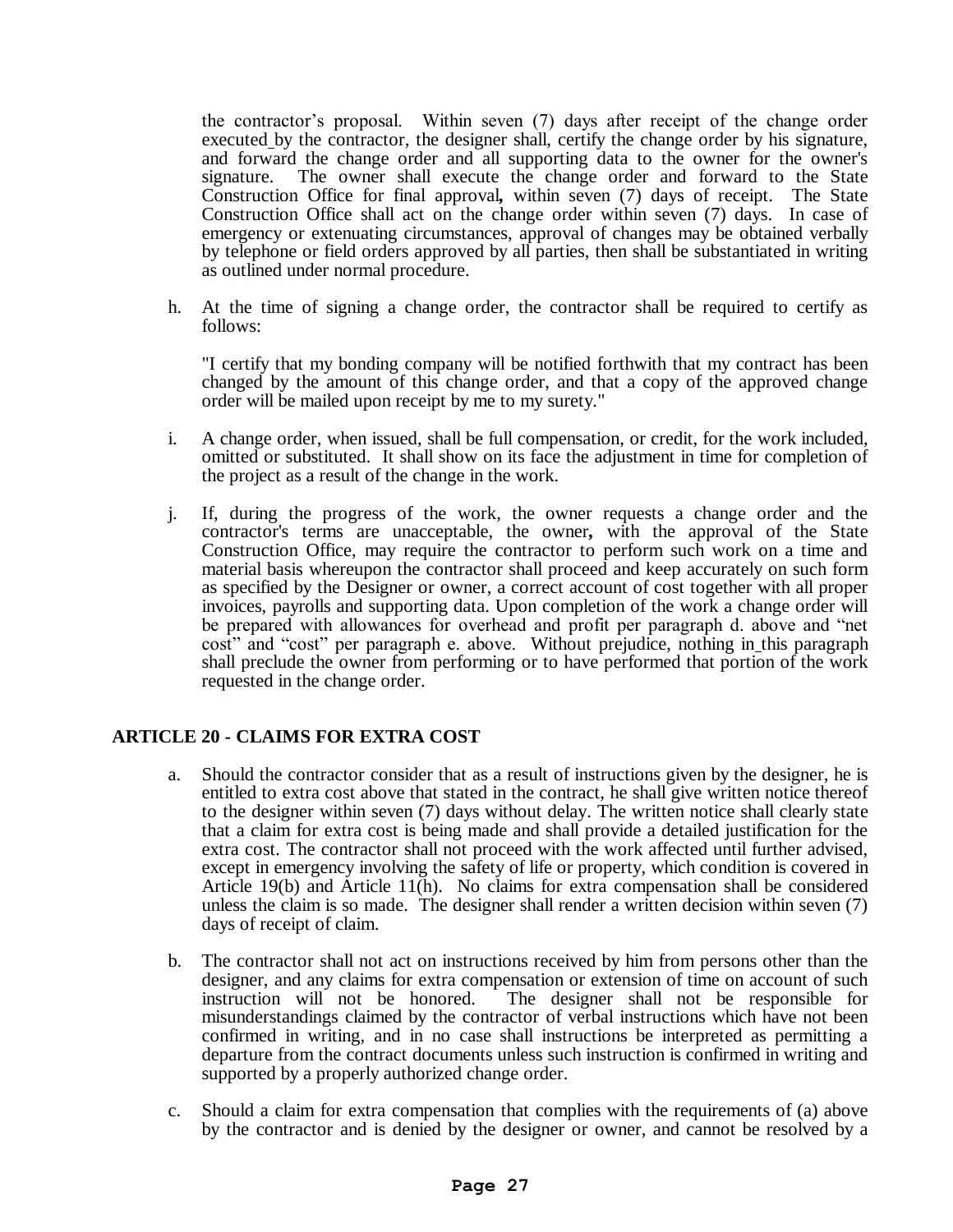representative of the State Construction Office, the contractor may request a mediation in connection with GS 143-128(f1) in the dispute resolution rules adopted by the State Building Commission (1 N.C.A.C. 30H .0101 through .1001). If the contractor is unable to resolve its claim as a result of mediation, the contractor may pursue the claim in accordance with the provisions of G.S. 143-135.3, or G.S. 143-135.6 where Community Colleges are the owner,and the following:

- 1. A contractor who has not completed a contract with a board for construction or repair work and who has not received the amount he claims is due under the contract may submit a verified written claim to the director of the State Construction Office of the Department of Administration for the amount the contractor claims is due. The director may deny, allow or compromise the claim, in whole or in part. A claim under this subsection is not a contested case under Chapter 150B of the General Statutes.
- 2. (a) A contractor who has completed a contract with a board for construction or repair work and who has not received the amount he claims is due under the contract may submit a verified written claim to the director of the State Construction Office of the Department of Administration for the amount the contractor claims is due. The claim shall be submitted within sixty (60) days after the contractor receives a final statement of the board's disposition of his claim and shall state the factual basis for the claim.
	- (b) The director shall investigate a submitted claim within ninety (90) days of receiving the claim, or within any longer time period upon which the director and the contractor agree. The contractor may appear before the director, either in person or through counsel, to present facts and arguments in support of his claim. The director may allow, deny or compromise the claim, in whole or in part. The director shall give the contractor a written statement of the director's decision on the contractor's claim.
	- (c) A contractor who is dissatisfied with the director's decision on a claim submitted under this subsection may commence a contested case on the claim under Chapter 150B of the General Statutes. The contested case shall be commenced within sixty (60) days of receiving the director's written statement of the decision.
	- (d) As to any portion of a claim that is denied by the director, the contractor may, in lieu of the procedures set forth in the preceding subsection of this section, within six (6) months of receipt of the director's final decision, institute a civil action for the sum he claims to be entitled to under the contract by filing a verified complaint and the issuance of a summons in the Superior Court of Wake County or in the superior court of any county where the work under the contract was performed. The procedure shall be the same as in all civil actions except that all issues shall be tried by the judge, without a jury.

# **ARTICLE 21 - MINOR CHANGES IN THE WORK**

The designer will have the authority to order minor changes in the work not involving an adjustment in the contract sum or time for completion, and not inconsistent with the intent of the contract documents. Such changes shall be effected by written order, copied to the State Construction Office, and shall be binding on the owner and the contractor.

# **ARTICLE 22 - UNCORRECTED FAULTY WORK**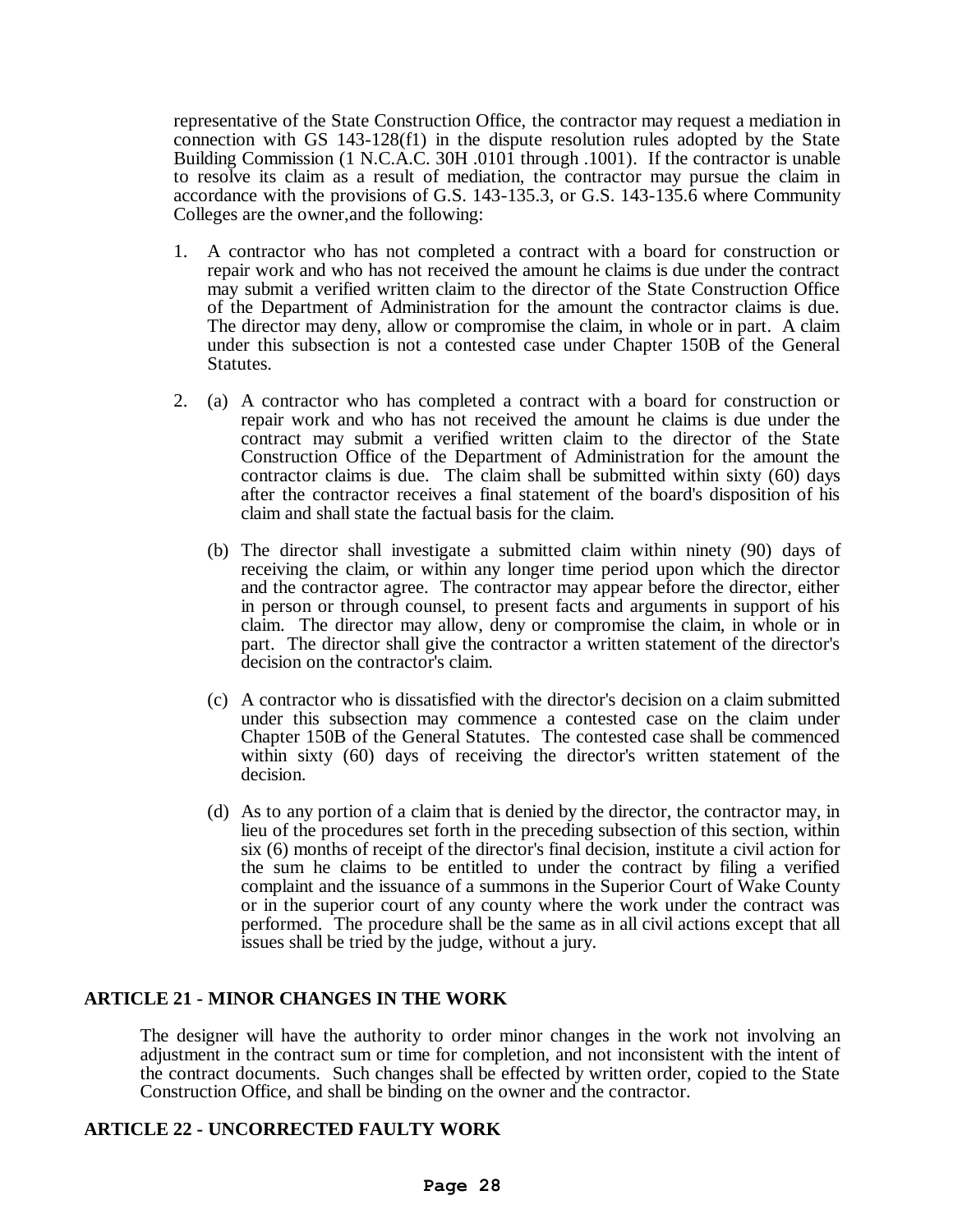Should the correction of faulty or damaged work be considered inadvisable or inexpedient by the owner and the designer, the owner shall be reimbursed by the contractor. A change order will be issued to reflect a reduction in the contract sum.

#### **ARTICLE 23 - TIME OF COMPLETION, DELAYS, EXTENSION OF TIME**

- a. The time of completion is stated in the Supplementary General Conditions and in the Form of Construction Contract. The Project Expediter, upon notice of award of contract, shall prepare a construction schedule to complete the project within the time of completion as required by Article 14.
- b. The contractors shall commence work to be performed under this agreement on a date to be specified in a written Notice to Proceed from the designer and shall fully complete all work hereunder within the time of completion stated. Time is of the essence and the contractor acknowledges the Owner will likely suffer financial damage for failure to complete the work within the time of completion. For each day in excess of the above number of days, the contractor(s) shall pay the owner the sum stated as liquidated damages reasonably estimated in advance to cover the losses to be incurred by the owner by reason of failure of said contractor(s) to complete the work within the time specified, such time being in the essence of this contract and a material consideration thereof.
- c. In the event of multiple prime contractors, the designer shall be the judge as to the division of responsibility between the contractor(s), based on the construction schedule, weekly reports and job records, and shall apportion the amount of liquidated damages to be paid by each of them, according to delay caused by any or all of them.
- d. If the contractor is delayed at any time in the progress of his work solely by any act or negligence of the owner, the designer, or by any employee of either; by any separate contractor employed by the owner; by changes ordered in the work; by labor disputes at the project site; by abnormal weather conditions not reasonably anticipated for the locality where the work is performed; by unavoidable casualties; by any causes beyond the contractor's control; or by any other causes which the designer and owner determine may justify the delay, then the contract time may be extended by change order only for the time which the designer and owner may determine is reasonable.

Time extensions will not be granted for rain, wind, snow or other natural phenomena of normal intensity for the locality where work is performed. For purpose of determining extent of delay attributable to unusual weather phenomena, a determination shall be made by comparing the weather for the contract period involved with the average of the preceding five (5) year climatic range during the same time interval based on the National Oceanic and Atmospheric Administration National Weather Service statistics for the locality where work is performed and on daily weather logs kept on the job site by the contractor reflecting the effect of the weather on progress of the work and initialed by the designer's representative. No weather delays shall be considered after the building is dried in unless work claimed to be delayed is on the critical path of the baseline schedule or approved updated schedule. Time extensions for weather delays, acts of God, labor disputes, fire, delays in transportation, unavoidable casualties or other delays which are beyond the control of the Owner do not entitle the Contractor to compensable damages for delays. Any contractor claim for compensable damages for delays is limited to delays caused solely by the owner or its agents. Contractor caused delays shall be accounted for before owner or designer caused delays in the case of concurrent delays.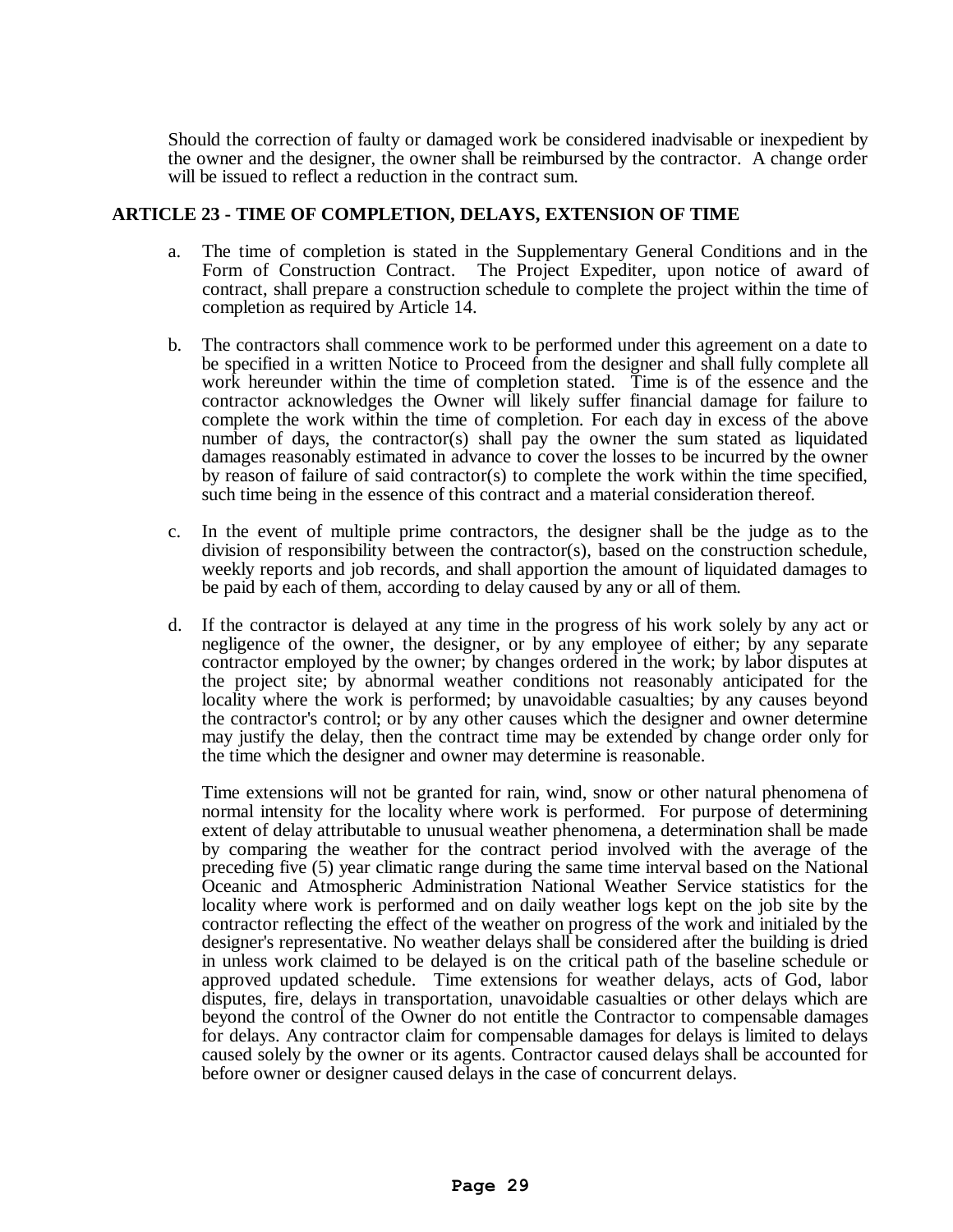- e. Request for extension of time shall be made in writing to the designer, copies to the owner and SCO, within twenty (20) days following cause of delay. In case of continuing cause for delay, the Contractor shall notify the Designer to the designer, copies to the owner and SCO, of the delay within 20 days of the beginning of the delay and only one claim is necessary.
- f. The contractor shall notify his surety in writing of extension of time granted.
- g. No claim for time extension shall be allowed on account of failure of the designer to furnish drawings or instructions until twenty (20) days after demand for such drawings and/or instructions. See Article 5c. Demand must be in written form clearly stating the potential for delay unless the drawings or instructions are provided. Any delay granted will begin after the twenty (20) day demand period is concluded.

# **ARTICLE 24 - PARTIAL UTILIZATION/BENEFICIAL OCCUPANCY**

- a. The owner may desire to occupy or utilize all or a portion of the project prior to the completion of the project.
- b. Should the owner request a utilization of a building or portion thereof, the designer shall perform a designer final inspection of area after being notified by the contractor that the area is ready for such. After the contractor has completed designer final inspection punch list and the designer has verified, then the designer shall schedule a beneficial occupancy inspection at a time and date acceptable to the owner, contractor(s) and State Construction Office. If beneficial occupancy is granted by the State Construction Office, in such areas the following will be established:
	- 1. The beginning of guarantees and warranties period for the equipment necessary to support. in the area.
	- 2. The owner assumes all responsibiliites for utility costs for entire building.
	- 2. Contractor will obtain consent of surety.
	- 3. Contractor will obtain endorsement from insurance company permitting beneficial occupancy.
- c. The owner shall have the right to exclude the contractor from any part of the project which the designer has so certified to be substantially complete, but the owner will allow the contractor reasonable access to complete or correct work to bring it into compliance with the contract.
- d. Occupancy by the owner under this article will in no way relieve the contractor from his contractual requirement to complete the project within the specified time. The contractor will not be relieved of liquidated damages because of beneficial occupancy. The designer may prorate liquidated damages based on the percentage of project occupied.

# **ARTICLE 25 - FINAL INSPECTION, ACCEPTANCE, AND PROJECT CLOSEOUT**

a. Upon notification from the contractor(s) that the project is complete and ready for inspection, the designer shall make a Designer final inspection to verify that the project is complete and ready for SCO final inspection. Prior to SCO final inspection, the contractor(s) shall complete all items requiring corrective measures noted at the Designer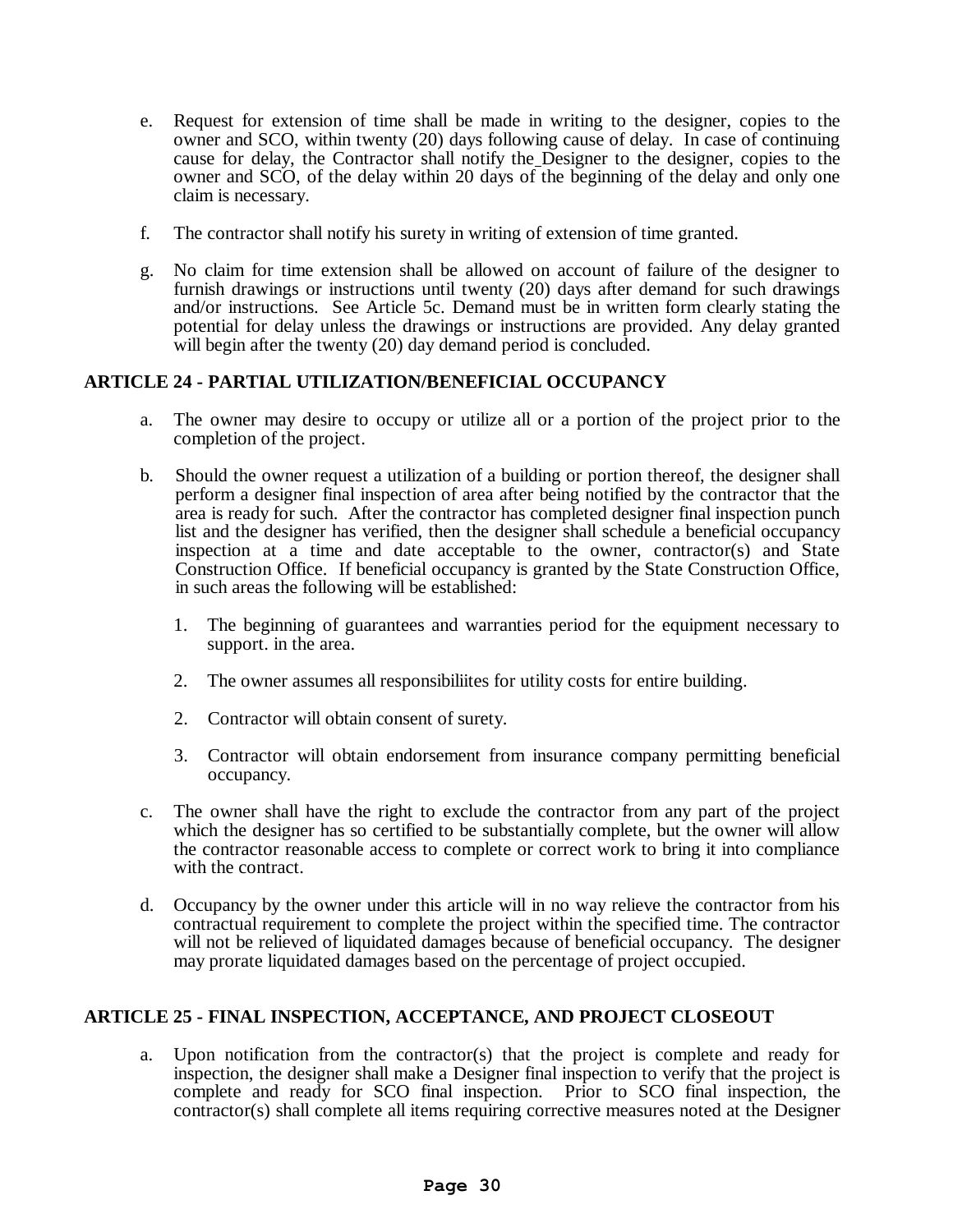final inspection*.* The designer shall schedule a SCO final inspection at a time and date acceptable to the owner, contractor(s) and State Construction Office.

- b. At the SCO final inspection, the designer and his consultants shall, if job conditions warrant, record a list of items that are found to be incomplete or not in accordance with the contract documents. At the conclusion of the SCO final inspection, the designer and State Construction Office representative shall make one of the following determinations:
	- 1. That the project is completed and accepted.
	- 2. That the project will be accepted subject to the correction of the list of discrepancies (punch list). All punch list items must be completed within thirty (30) days of SCO final inspection or the owner may invoke Article 28, Owner's Right to Do Work.
	- 4. That the project is not complete and another date for a SCO final inspection will be established.
- c. Within fourteen (14) days of final acceptance per Paragraph b1 or within fourteen (14) days after completion of punch list per Paragraph b2 above, the designer shall certify the work and issue applicable certificate(s) of compliance.
- d. Any discrepancies listed or discovered after the date of SCO final inspection and acceptance under Paragraphs b1 or b2 above shall be handled in accordance with Article 42, Guarantee.
- f. The final acceptance date will establish the following:
	- 1. The beginning of guarantees and warranties period.
	- 2. The date on which the contractor's insurance coverage for public liability, property damage and builder's risk may be terminated.
	- 3. That no liquidated damages (if applicable) shall be assessed after this date.
	- 4. The termination date of utility cost to the contractor.
- **g. Prior to issuance of final acceptance date, the contractor shall have his authorized representatives visit the project and give full instructions to the designated personnel regarding operating, maintenance, care, and adjustment of all equipment and special construction elements. In addition, the contractor shall provide to the owner a complete instructional video (media format acceptable to the owner) on the operation, maintenance, care and adjustment of all equipment and special construction elements.**

#### **ARTICLE 26 - CORRECTION OF WORK BEFORE FINAL PAYMENT**

a. Any work, materials, fabricated items or other parts of the work which have been condemned or declared not in accordance with the contract by the designer shall be promptly removed from the work site by the contractor, and shall be immediately replaced by new work in accordance with the contract at no additional cost to the owner. Work or property of other contractors or the owner, damaged or destroyed by virtue of such faulty work, shall be made good at the expense of the contractor whose work is faulty.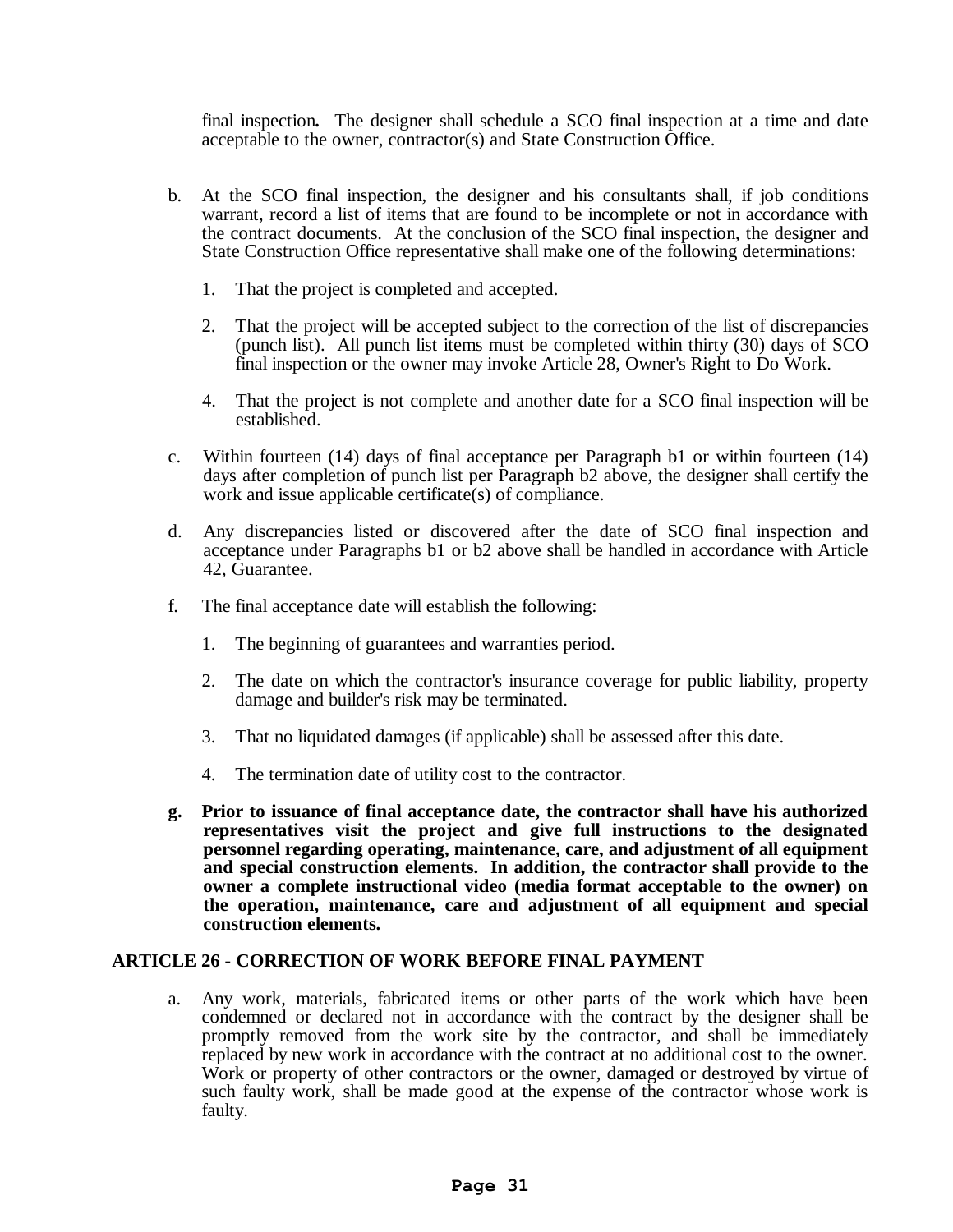- b. Correction of condemned work described above shall commence within twenty-four (24) hours after receipt of notice from the designer, and shall make satisfactory progress, as determined by the designer, until completed.
- c. Should the contractor fail to proceed with the required corrections, then the owner may complete the work in accordance with the provisions of Article 28.

# **ARTICLE 27 - CORRECTION OF WORK AFTER FINAL PAYMENT**

See Article 35, Performance Bond and Payment Bond, and Article 42, Guarantee**.** Neither the final certificate, final payment, occupancy of the premises by the owner, nor any provision of the contract, nor any other act or instrument of the owner, nor the designer, shall relieve the contractor from responsibility for negligence, or faulty material or workmanship, or failure to comply with the drawings and specifications. Contractor shall correct or make good any defects due thereto and repair any damage resulting there from, which may appear during the guarantee period following final acceptance of the work except as stated otherwise under Article 42, Guarantee. The owner will report any defects as they may appear to the contractor and establish a time limit for completion of corrections by the contractor. The owner will be the judge as to the responsibility for correction of defects.

#### **ARTICLE 28 - OWNER'S RIGHT TO DO WORK**

If, during the progress of the work or during the period of guarantee, the contractor fails to prosecute the work properly or to perform any provision of the contract, the owner, after seven (7) days' written notice sent by certified mail, return receipt requested, to the contractor from the designer, may perform or have performed that portion of the work. The cost of the work may be deducted from any amounts due or to become due to the contractor, such action and cost of same having been first approved by the designer. Should the cost of such action of the owner exceed the amount due or to become due the contractor, then the contractor or his surety, or both, shall be liable for and shall pay to the owner the amount of said excess.

#### **ARTICLE 29 - ANNULMENT OF CONTRACT**

If the contractor fails to begin the work under the contract within the time specified, or the progress of the work is not maintained on schedule, or the work is not completed within the time above specified, or fails to perform the work with sufficient workmen and equipment or with sufficient materials to ensure the prompt completion of said work, or shall perform the work unsuitably or shall discontinue the prosecution of the work, or if the contractor shall become insolvent or be declared bankrupt or commit any act of bankruptcy or insolvency, or allow any final judgment to stand against him unsatisfied for a period of forty-eight (48) hours, or shall make an assignment for the benefit of creditors, or for any other cause whatsoever shall not carry on the work in an acceptable manner, the owner may give notice in writing, sent by certified mail, return receipt requested, to the contractor and his surety of such delay, neglect or default, specifying the same, and if the contractor within a period of seven (7) days after such notice shall not proceed in accordance therewith, then the owner shall, declare this contract in default, and, thereupon, the surety shall promptly take over the work and complete the performance of this contract in the manner and within the time frame specified. In the event the surety shall fail to take over the work to be done under this contract within seven (7) days after being so notified and notify the owner in writing, sent by certified mail, return receipt requested, that he is taking the same over and stating that he will diligently pursue and complete the same, the owner shall have full power and authority, without violating the contract, to take the prosecution of the work out of the hands of said contractor, to appropriate or use any or all contract materials and equipment on the grounds as may be suitable and acceptable and may enter into an agreement, either by public letting or negotiation, for the completion of said contract according to the terms and provisions thereof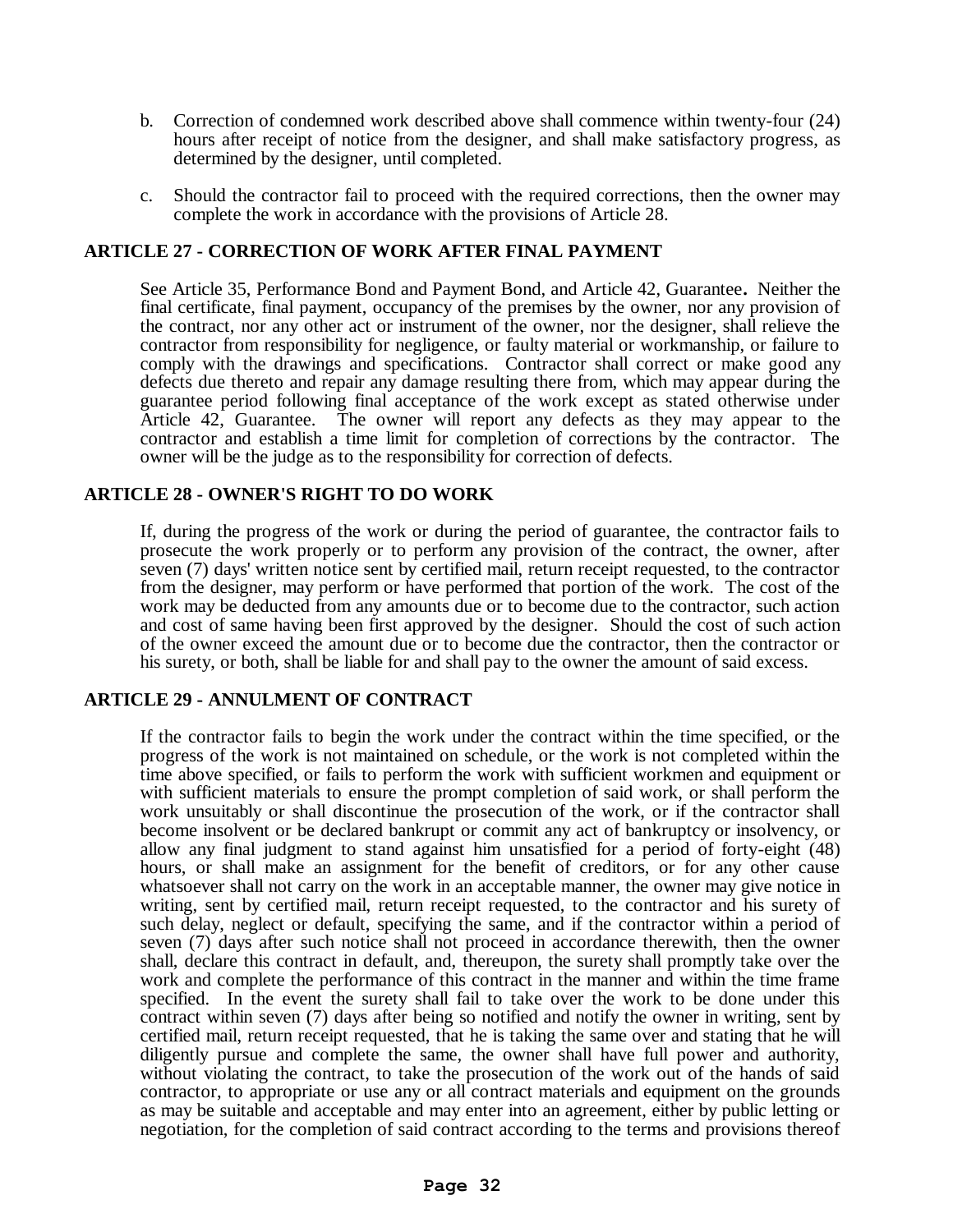or use such other methods as in his opinion shall be required for the completion of said contract in an acceptable manner. All costs and charges incurred by the owner, together with the costs of completing the work under contract, shall be deducted from any monies due or which may become due said contractor and surety. In case the expense so incurred by the owner shall be less than the sum which would have been payable under the contract, if it had been completed by said contractor, then the said contractor and surety shall be entitled to receive the difference, but in case such expense shall exceed the sum which would have been payable under the contract, then the contractor and the surety shall be liable and shall pay to the owner the amount of said excess.

#### **ARTICLE 30 - CONTRACTOR'S RIGHT TO STOP WORK OR TERMINATE THE CONTRACT**

- a. Should the work be stopped by order of a court having jurisdiction, or by order of any other public authority for a period of three months, due to cause beyond the fault or control of the contractor, or if the owner should fail or refuse to make payment on account of a certificate issued by the designer within forty-five (45) days after receipt of same, then the contractor, after fifteen (15) days' written notice sent by certified mail, return receipt requested, to the owner and the designer, may suspend operations on the work or terminate the contract.
- b. The owner shall be liable to the contractor for the cost of all materials delivered and work performed on this contract plus 10 percent overhead and profit and shall make such payment. The designer shall be the judge as to the correctness of such payment.

# **ARTICLE 31 - REQUEST FOR PAYMENT**

- a. Not later than the fifth day of the month, the contractor shall submit to the designer a request for payment for work done during the previous month. The request shall be in the form agreed upon between the contractor and the designer, but shall show substantially the value of work done and materials delivered to the site during the period since the last payment, and shall sum up the financial status of the contract with the following information:
	- 1. Total of contract including change orders.
	- 2. Value of work completed to date.
	- 3. Less five percent (5%) retainage, provided however, that after fifty percent (50%) of the contractor's work has been satisfactorily completed on schedule, with approval of the owner and the State Construction Office and written consent of the surety, further requirements for retainage will be waived only so long as work continues to be completed satisfactorily and on schedule.
	- 4. Less previous payments.
	- 5. Current amount due.
- b. The contractor, upon request of the designer, shall substantiate the request with invoices of vouchers or payrolls or other evidence.
- c. Prior to submitting the first request, the contractor shall prepare for the designer a schedule showing a breakdown of the contract price into values of the various parts of the work, so arranged as to facilitate payments to subcontractors in accordance with Article 17, Contractor and Subcontractor Relationships. The contractor(s) shall list the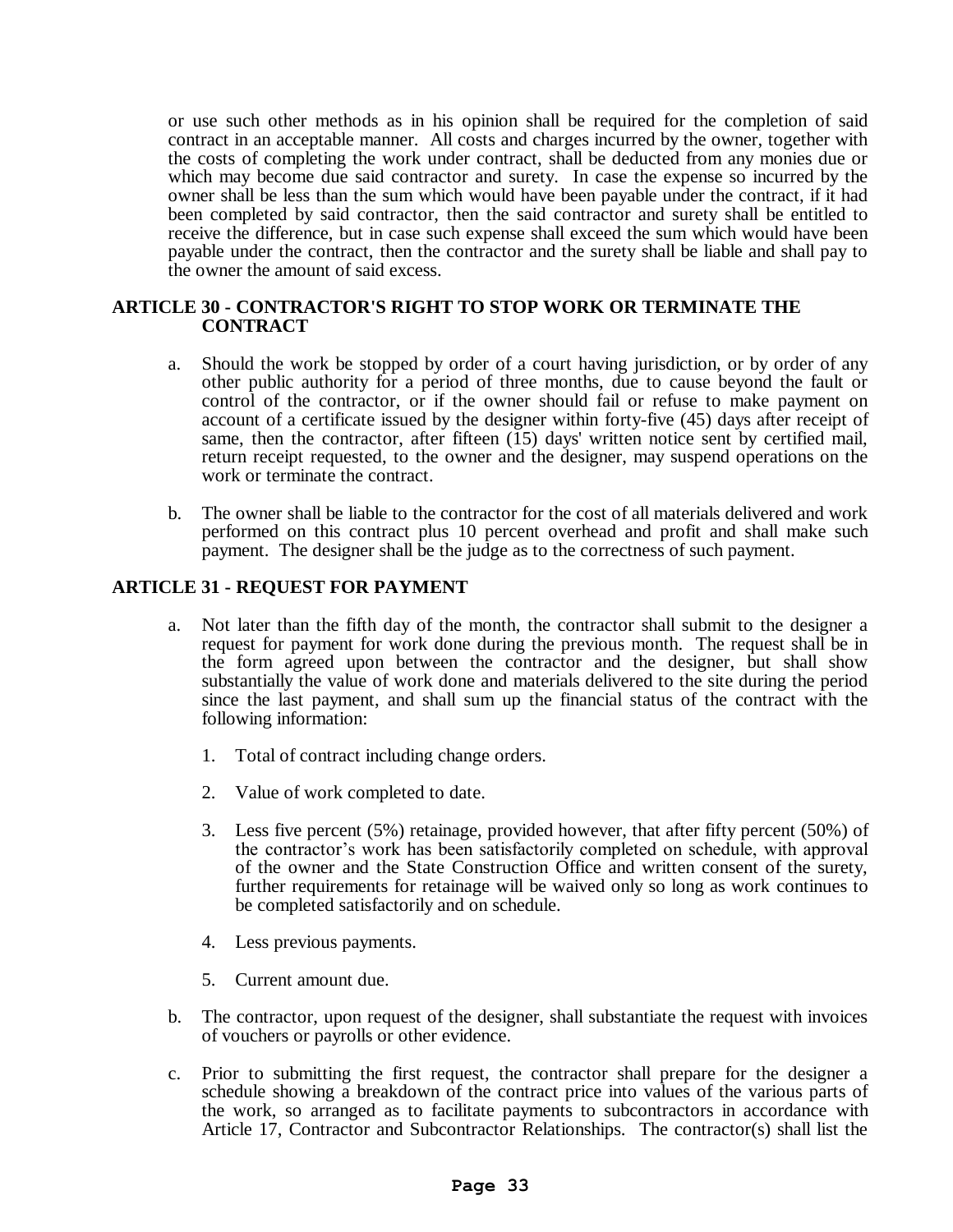value of each subcontractor and supplier, identifying each minority business subcontractor and supplier as listed in Affidavit C, if applicable.

- d. When payment is made on account of stored materials and equipment, such materials must be stored on the owner's property, and the requests for payments shall be accompanied by invoices or bills of sale or other evidence to establish the owner's title to such materials and equipment. Such payments will be made only for materials that have been customized or fabricated specifically for this project. Raw materials or commodity products including but not limited to piping, conduit, CMU, metal studs and gypsum board may not be submitted. Responsibility for such stored materials and equipment shall remain with the contractor regardless of ownership title. Such stored materials and equipment shall not be removed from the owner's property. Should the space for storage on-site be limited, the contractor, at his option, shall be permitted to store such materials and/or equipment in a suitable space off-site. Should the contractor desire to include any such materials or equipment in his application for payment, they must be stored in the name of the owner in an independent, licensed, bonded warehouse approved by the designer, owner and the State Construction Office and located as close to the site as possible. The warehouse selected must be approved by the contractor's bonding and insurance companies; the material to be paid for shall be assigned to the owner and shall be inspected by the designer. Upon approval by the designer, owner and SCO of the storage facilities and materials and equipment, payment therefore will be certified. Responsibility for such stored materials and equipment shall remain with the contractor. Such stored materials and equipment shall not be moved except for transportation to the project site. Under certain conditions, the designer may approve storage of materials at the point of manufacture, which conditions shall be approved by the designer, the owner and the State Construction Office prior to approval for the storage and shall include an agreement by the storing party which unconditionally gives the State absolute right to possession of the materials at anytime. Bond, security and insurance protection shall continue to be the responsibility of the contractor(s).
- e. In the event of beneficial occupancy, retainage of funds due the contractor(s) may be reduced with the approval of the State Construction Office to an equitable amount to cover the list of items to be completed or corrected. Retainage may not be reduced to less than two and one-half (2 1/2) times the estimated value of the work to be completed or corrected. Reduction of retainage must be with the consent and approval of the contractor's bonding company.

# **ARTICLE 32 - CERTIFICATES OF PAYMENT AND FINAL PAYMENT**

- a. Within five (5) days from receipt of request for payment from the contractor, the designer shall issue and forward to the owner a certificate for payment. This certificate shall indicate the amount requested or as approved by the designer. If the certificate is not approved by the designer, he shall state in writing to the contractor and the owner his reasons for withholding payment.
- b. No certificate issued or payment made shall constitute an acceptance of the work or any part thereof. The making and acceptance of final payment shall constitute a waiver of all claims by the owner except:
	- 1. Claims arising from unsettled liens or claims against the contractor.
	- 2. Faulty work or materials appearing after final payment.
	- 3. Failure of the contractor to perform the work in accordance with drawings and specifications, such failure appearing after payment.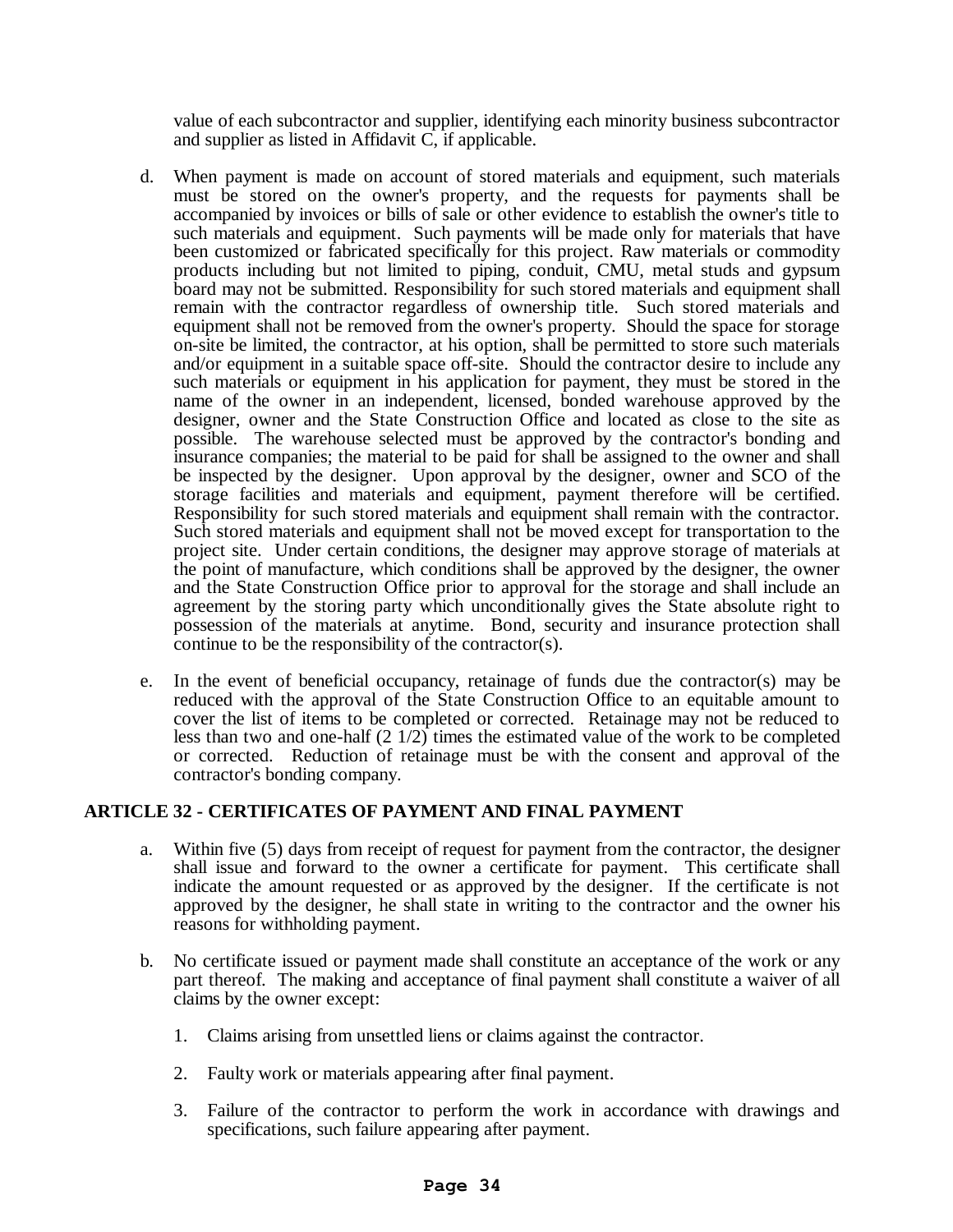- 4. As conditioned in the performance bond and payment bond.
- c. The making and acceptance of final payment shall constitute a waiver of all claims by the contractor except those claims previously made and remaining unsettled (Article 20 $(c)$ ).
- d. Prior to submitting request for final payment to the designer for approval, the contractor shall fully comply with all requirements specified in the" project closeout" section of the specifications. These requirements include but not limited to the following:
	- 1. Submittal of Product and Operating Manuals, Warranties and Bonds, Guarantees, Maintenance Agreements, As-Built Drawings, Certificates of Inspection or Approval from agencies having jurisdiction. (The designer must approve the Manuals prior to delivery to the owner).
	- 2. Transfer of Required attic stock material and all keys in an organized manner.
	- 3. Record of Owner's training.
	- 4. Resolution of any final inspection discrepancies.
	- 5. Granting access to Contractor's records, if Owner's internal auditors have made a request for such access pursuant to Article 52.
- e. The contractor shall forward to the designer, the final application for payment along with the following documents:
	- 1. List of minority business subcontractors and material suppliers showing breakdown of contract amounts and total actual payments to subs and material suppliers.
	- 2. Affidavit of Release of Liens.
	- *3.* Affidavit of contractors of payment to material suppliers and subcontractors. (See Article 36).
	- 4. Consent of Surety to Final Payment*.*
	- 5. Certificates of state agencies required by state law.
- f. The designer will not authorize final payment until the work under contract has been certified by designer, certificates of compliance issued, and the contractor has complied with the closeout requirements. The designer shall forward the contractor's final application for payment to the owner along with respective certificate(s) of compliance required by law.

# **ARTICLE 33 - PAYMENTS WITHHELD**

- a. The designer with the approval of the State Construction Office may withhold payment for the following reasons:
	- 1. Faulty work not corrected.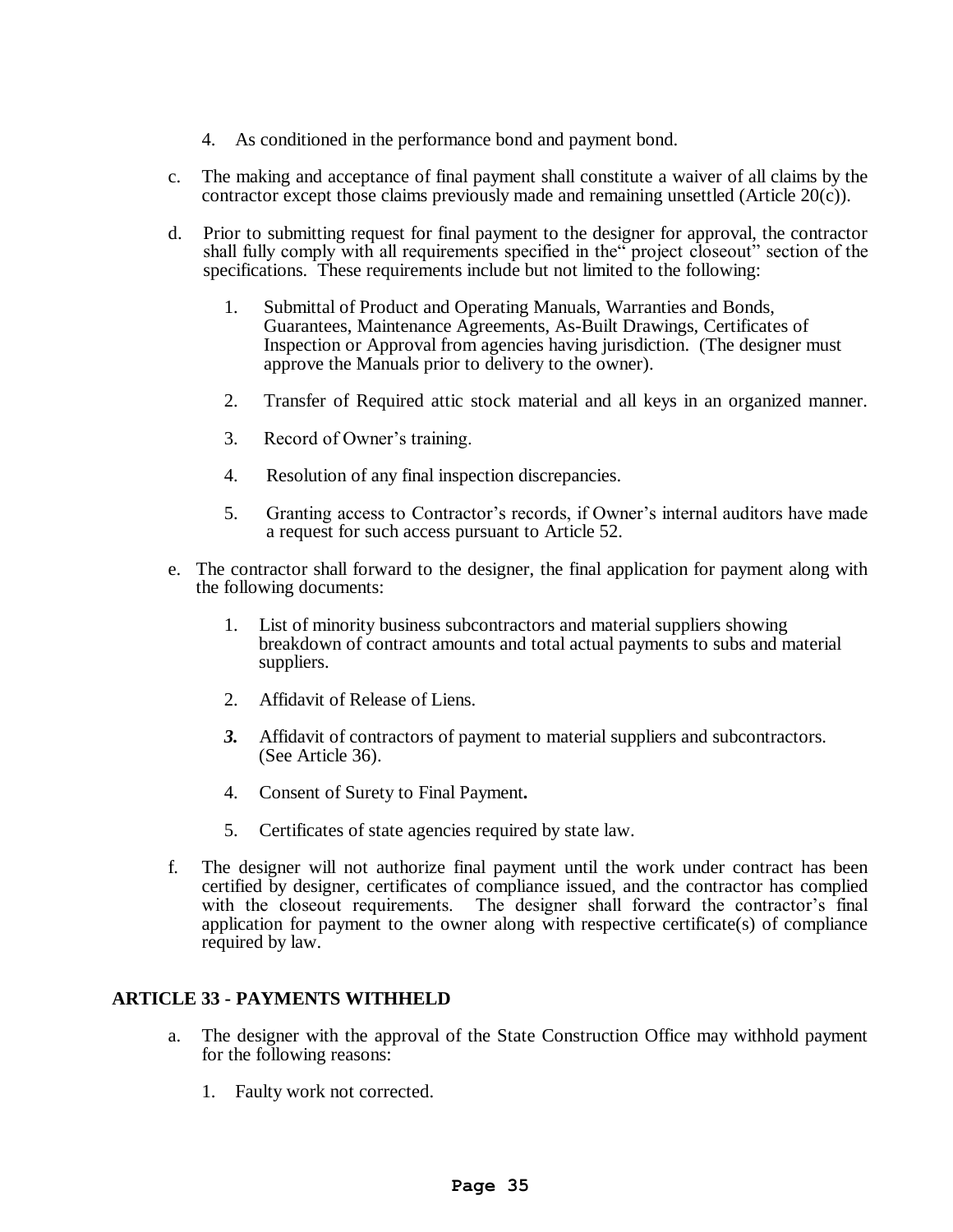- 2. The unpaid balance on the contract is insufficient to complete the work in the judgment of the designer.
- 3. To provide for sufficient contract balance to cover liquidated damages that will be assessed.
- b. The secretary of the Department of Administration may authorize the withholding of payment for the following reasons:
	- 1. Claims filed against the contractor or evidence that a claim will be filed.
	- 2. Evidence that subcontractors have not been paid.
- c. The Owner may withhold all or a portion of Contractor's general conditions costs set forth in the approved schedule of values, if Contractor has failed to comply with: (1) a request to access its records by Owner's internal auditors pursuant to Article 52; (2) a request for a plan of action and/or recovery schedule under Article 14.j or provide The Owner; (3) a request to provide an electronic copies of Contractor's baseline schedule, updates with all logic used to create the schedules in the original format of the scheduling software; and (4) Contractor's failure to have its Superintendent on the Project full-time; (
- d. When grounds for withholding payments have been removed, payment will be released. Delay of payment due the contractor without cause will make owner liable for payment of interest to the contractor in accordance with G.S. 143-134.1. As provided in G.S.143- 134.1(e) the owner shall not be liable for interest on payments withheld by the owner for unsatisfactory job progess, defective construction not remedied, disputed work, or thirdparty claims filed against the owner or reasonable evidence that a third-party claim will be filed.

# **ARTICLE 34 - MINIMUM INSURANCE REQUIREMENTS**

The work under this contract shall not commence until the contractor has obtained all required insurance and verifying certificates of insurance have been approved in writing by the owner. These certificates shall document that coverages afforded under the policies will not be cancelled, reduced in amount or coverages eliminated until at least thirty (30) days after mailing written notice, by certified mail, return receipt requested, to the insured and the owner of such alteration or cancellation. If endorsements are needed to comply with the notification or other requirements of this article copies of the endorsements shall be submitted with the certificates.

#### a. **Worker's Compensation and Employer's Liability**

The contractor shall provide and maintain, until final acceptance, workmen's compensation insurance, as required by law, as well as employer's liability coverage with minimum limits of \$100,000.

#### b. **Public Liability and Property Damage**

The contractor shall provide and maintain, until final acceptance, comprehensive general liability insurance, including coverage for premises operations, independent contractors, completed operations, products and contractual exposures, as shall protect such contractors from claims arising out of any bodily injury, including accidental death, as well as from claims for property damages which may arise from operations under this contract, whether such operations be by the contractor or by any subcontractor, or by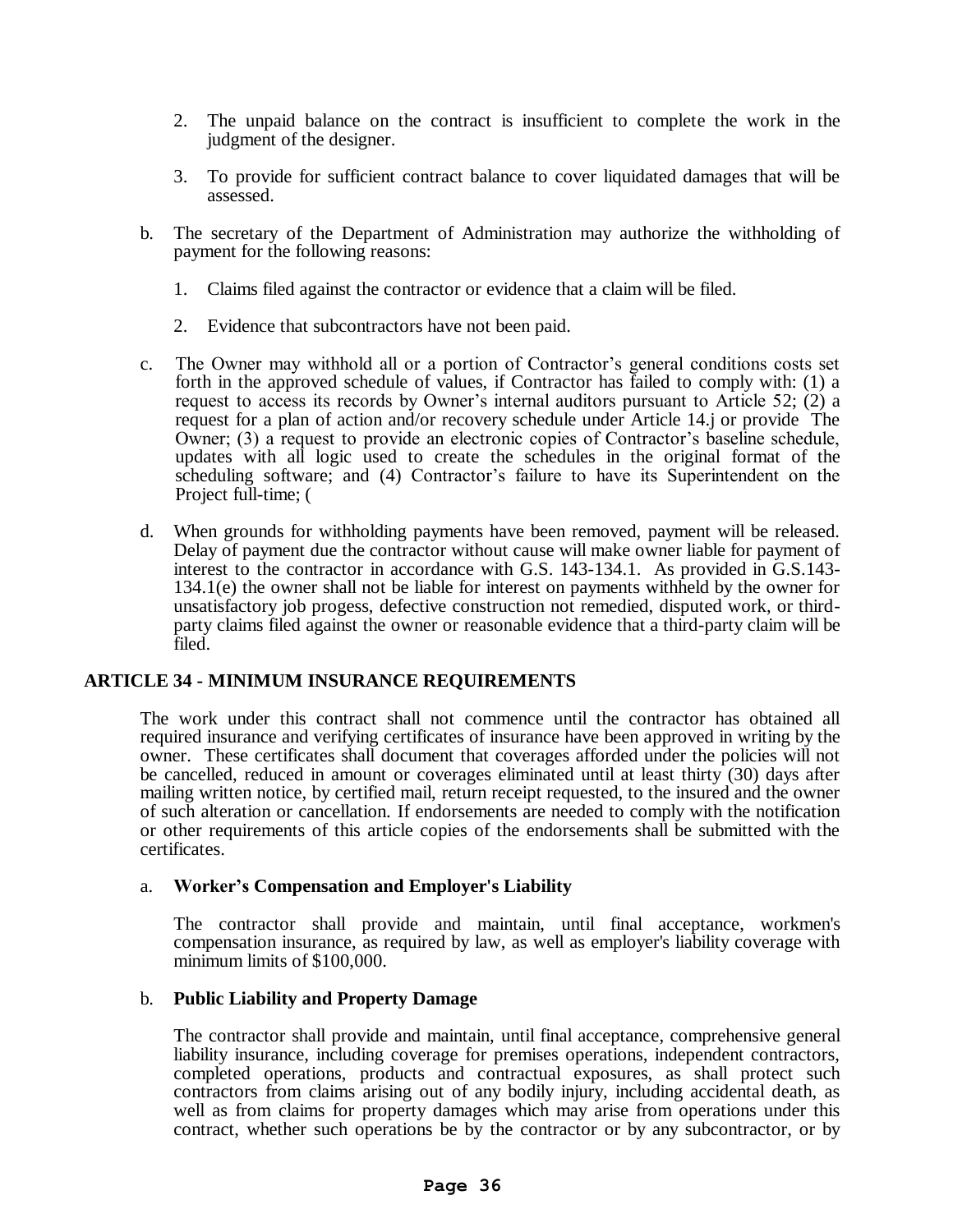anyone directly or indirectly employed by either of them and the minimum limits of such insurance shall be as follows:

| Bodily Injury:          | \$500,000 per occurrence                        |
|-------------------------|-------------------------------------------------|
| <b>Property Damage:</b> | $$100,000$ per occurrence / \$300,000 aggregate |

In lieu of limits listed above, a \$500,000 combined single limit shall satisfy both conditions.

Such coverage for completed operations must be maintained for at least two (2) years following final acceptance of the work performed under the contract.

#### c. **Property Insurance (Builder's Risk/Installation Floater**)

The contractor shall purchase and maintain property insurance until final acceptance, upon the entire work at the site to the full insurable value thereof. This insurance shall include the interests of the owner, the contractor, the subcontractors and subsubcontractors in the work and shall insure against the perils of fire, wind, rain, flood, extended coverage, and vandalism and malicious mischief. If the owner is damaged by failure of the contractor to purchase or maintain such insurance, then the contractor shall bear all reasonable costs properly attributable thereto; the contractor shall effect and maintain similar property insurance on portions of the work stored off the site when request for payment per articles so includes such portions.

#### d. **Deductible**

Any deductible, if applicable to loss covered by insurance provided, is to be borne by the contractor.

#### e. **Other Insurance**

The contractor shall obtain such additional insurance as may be required by the owner or by the General Statutes of North Carolina including motor vehicle insurance, in amounts not less than the statutory limits.

#### f. **Proof of Carriage**

The contractor shall furnish the owner with satisfactory proof of carriage of the insurance required before written approval is granted by the owner.

#### **ARTICLE 35 - PERFORMANCE BOND AND PAYMENT BOND**

- a. Each contractor shall furnish a performance bond and payment bond executed by a surety company authorized to do business in North Carolina. The bonds shall be in the full contract amount. Bonds shall be executed in the form bound with these specifications.
- b. All bonds shall be countersigned by an authorized agent of the bonding company who is licensed to do business in North Carolina.

#### **ARTICLE 36 - CONTRACTOR'S AFFIDAVIT**

The final payment of retained amount due the contractor on account of the contract shall not become due until the contractor has furnished to the owner through the designer an affidavit signed, sworn and notarized to the effect that all payments for materials, services or subcontracted work in connection with his contract have been satisfied, and that no claims or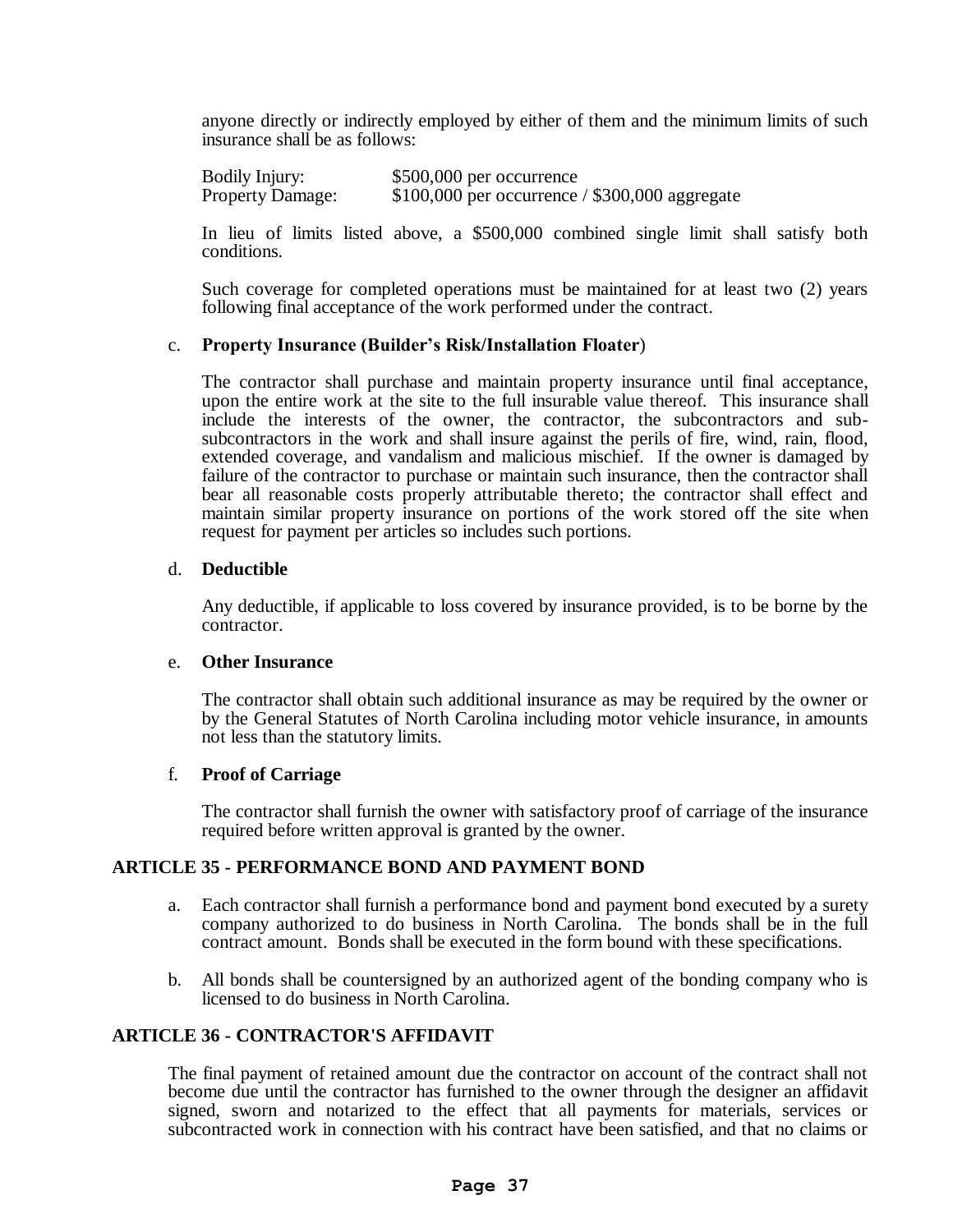liens exist against the contractor in connection with this contract. In the event that the contractor cannot obtain similar affidavits from subcontractors to protect the contractor and the owner from possible liens or claims against the subcontractor, the contractor shall state in his affidavit that no claims or liens exist against any subcontractor to the best of his (the contractor's) knowledge, and if any appear afterward, the contractor shall save the owner harmless.

#### **ARTICLE 37 - ASSIGNMENTS**

The contractor shall not assign any portion of this contract nor subcontract in its entirety. Except as may be required under terms of the performance bond or payment bond, no funds or sums of money due or become due the contractor under the contract may be assigned.

#### **ARTICLE 38 - USE OF PREMISES**

- a. The contractor(s) shall confine his apparatus, the storage of materials and the operations of his workmen to limits indicated by law, ordinances, permits or directions of the designer and owner and shall not exceed those established limits in his operations.
- b. The contractor(s) shall not load or permit any part of the structure to be loaded with a weight that will endanger its safety.
- c. The contractor(s) shall enforce the designer's and owner's instructions regarding signs, advertisements, fires and smoking.
- d. No firearms, any type of alcoholic beverages, or drugs (other than those prescribed by a physician) will be permitted at the job site.

# **ARTICLE 39 - CUTTING, PATCHING AND DIGGING**

- a. The contractor shall do all cutting, fitting or patching of his work that may be required to make its several parts come together properly and fit it to receive or be received by work of other contractors shown upon or reasonably implied by the drawings and specifications for the completed structure, as the designer may direct.
- b. Any cost brought about by defective or ill-timed work shall be borne by the party responsible therefor.
- c. No contractor shall endanger any work of another contractor by cutting, digging or other means. No contractor shall cut or alter the work of any other contractor without the consent of the designer and the affected contractor(s).

#### **ARTICLE 40 - UTILITIES, STRUCTURES, SIGNS**

a. The contractor shall provide necessary and adequate facilities for water, electricity, gas, oil, sewer and other utility services which maybe necessary and required for completion of the project including all utilities required for testing, cleaning, balancing, and sterilization of designated plumbing, mechanical and electrical systems. Any permanent meters installed shall be listed in the contractor's name until work has a final acceptance. The contractor will be solely responsible for all utility costs prior to final acceptance. Contractor shall contact all affected utility companies prior to bid to determine their requirements to provide temporary and permanent service and include all costs associated with providing those services in their bid. Coordination of the work of the utility companies during construction is the sole responsibility of the contractor.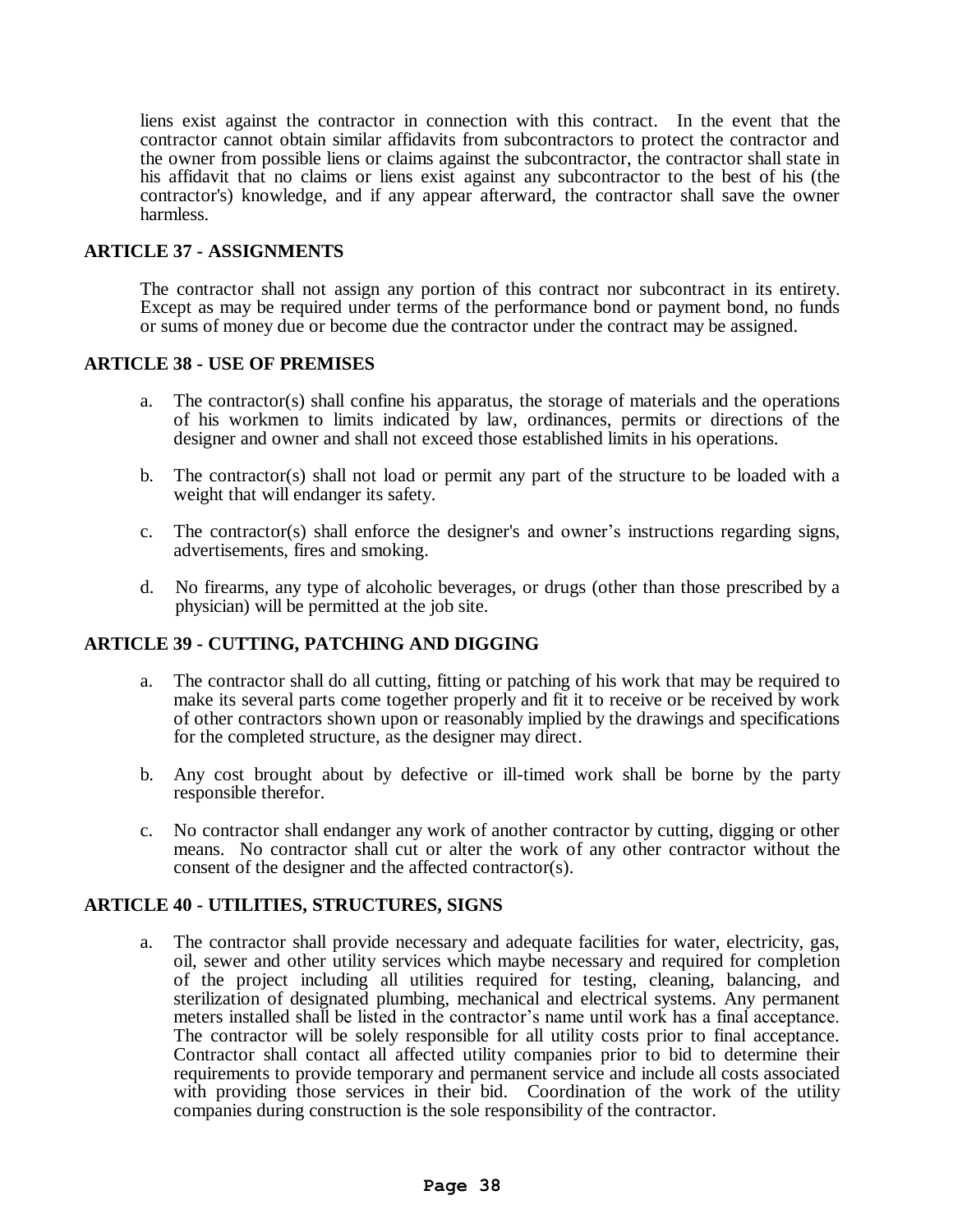- b. Meters shall be relisted in the owner's name on the day following final acceptance of the Project Expediter's work, and the owner shall pay for services used after that date.
- c. The owner shall be reimbursed for all metered utility charges after the meter is relisted in the owner's name and prior to completion and acceptance of the work of **all** contractors. Reimbursement shall be made by the contractor whose work has not been completed and accepted. If the work of two or more contractors has not been completed and accepted, reimbursement to the owner shall be paid by the contractors involved on the basis of assessments by the designer.
- d Prior to the operation of permanent systems, the Project Expediter will provide temporary power, lighting, water, and heat to maintain space temperature above freezing, as required for construction operations.
- e. All contractors shall have the permanent building systems in sufficient readiness for furnishing temporary climatic control at the time a building is enclosed and secured. The HVAC systems shall maintain climatic control throughout the enclosed portion of the building sufficient to allow completion of the interior finishes of the building. A building shall be considered enclosed and secured when windows*,* doorways (exterior, mechanical, and electrical equipment rooms), and hardware are installed*;* and other openings have protection which will provide reasonable climatic control. The appropriate time to start the mechanical systems and climatic condition shall be jointly determined by the contractor(s), the designer and owner. Use of the equipment in this manner shall be subject to the approval of the Designer and owner and shall in no way affect the warranty requirements of the contractor(s).
- f. The electrical contractor shall have the building's permanent power wiring distribution system in sufficient readiness to provide power as required by the HVAC contractor for temporary climatic control.
- g. The electrical contractor shall have the building's permanent lighting system ready at the time the general contractor begins interior painting and shall provide adequate lighting in those areas where interior painting and finishing is being performed.
- h. Each prime contractor shall be responsible for his permanently fixed service facilities and systems in use during progress of the work. The following procedures shall be strictly adhered to:
	- 1. Prior to final acceptance of work by the State Construction Office, each contractor shall remove and replace any parts of the permanent building systems damaged through use during construction.
	- 2. Temporary filters as recommended by the equipment manufacturer in order to keep the equipment and ductwork clean and free of dust and debris shall be installed in each of the heating and air conditioning units and at each return grille during construction. New filters shall be installed in each unit prior to the owner's acceptance of the work.
	- 3. Extra effort shall be maintained to keep the building and the site adjacent to the building clean and under no circumstances shall air systems be operated if finishing and site work operations are creating dust in excess of what would be considered normal if the building were occupied.
	- 4. It shall be understood that any warranty on equipment presented to the owner shall extend from the day of final acceptance by the owner. The cost of warranting the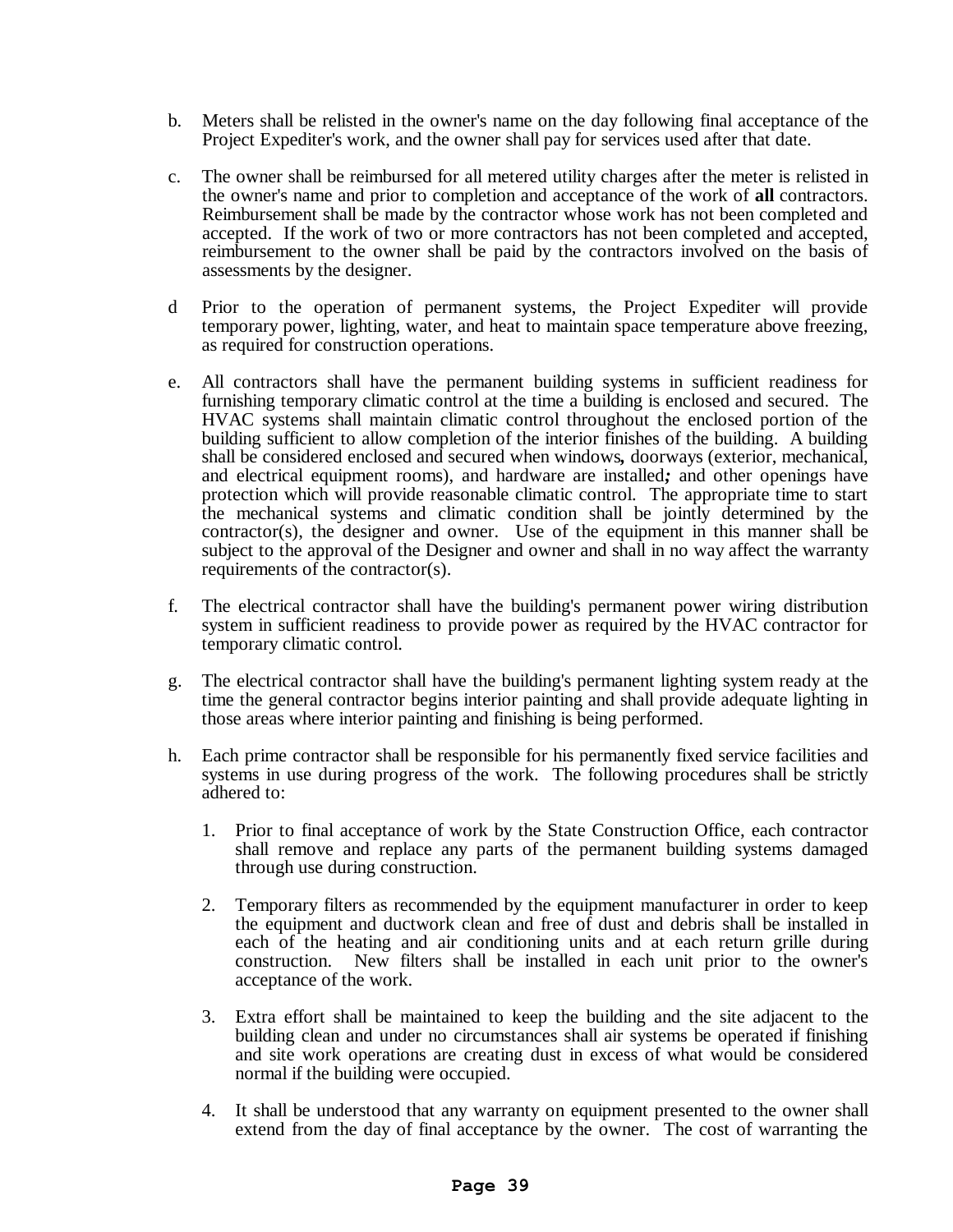equipment during operation in the finishing stages of construction shall be borne by the contractor whose system is utilized.

- 5. The electrical contractor shall have all lamps in proper working condition at the time of final project acceptance.
- i. The Project Expediter shall provide, if required and where directed, a shed for toilet facilities and shall furnish and install in this shed all water closets required for a complete and adequate sanitary arrangement. These facilities will be available to other contractors on the job and shall be kept in a neat and sanitary condition at all times. Chemical toilets are acceptable.
- j. The Project Expediter shall, if required by the Supplementary General Conditions and where directed, erect a temporary field office, complete with lights, telephone, heat and air conditioning. A portion of this office shall be partitioned off, of sufficient size, for the use of a resident inspector, should the designer so direct.
- k. On multi-story construction projects, the Project Expediter shall provide temporary elevators, lifts, or other special equipment for the general use of all contractors. The cost for such elevators, lifts or other special equipment and the operation thereof shall be included in the Project Expediter's bid.
- l. The Project Expediter will erect one sign on the project if required. The sign shall be of sound construction, and shall be neatly lettered with black letters on white background. The sign shall bear the name of the project, and the names of prime contractors on the project, and the name of the designer and consultants. Directional signs may be erected on the owner's property subject to approval of the owner with respect to size, style and location of such directional signs. Such signs may bear the name of the contractor and a directional symbol. No other signs will be permitted except by permission of the owner.

# **ARTICLE 41 - CLEANING UP**

- a. The contractors shall keep the building and surrounding area reasonably free from rubbish at all times, and shall remove debris from the site on a timely basis or when directed to do so by the designer or Project Expediter. The Project Expediter shall provide an on site refuse container(s) for the use of all contractors. Each contractor shall remove their rubbish and debris from the building on a daily basis. The Project Expediter shall broom clean the building as required to minimize dust and dirt accumulation.
- b. The Project Expediter shall provide and maintain suitable all-weather access to the building*.*
- c. Before final inspection and acceptance of the building, each contractor shall clean his portion of the work, including glass, hardware, fixtures, masonry, tile and marble (using no acid), clean and wax all floors as specified, and completely prepare the building for use by the owner, with no cleaning required by the owner.

# **ARTICLE 42 - GUARANTEE**

a. The contractor shall unconditionally guarantee materials and workmanship against patent defects arising from faulty materials, faulty workmanship or negligence for a period of twelve (12) months following the date of final acceptance of the work or beneficial occupancy and shall replace such defective materials or workmanship without cost to the owner.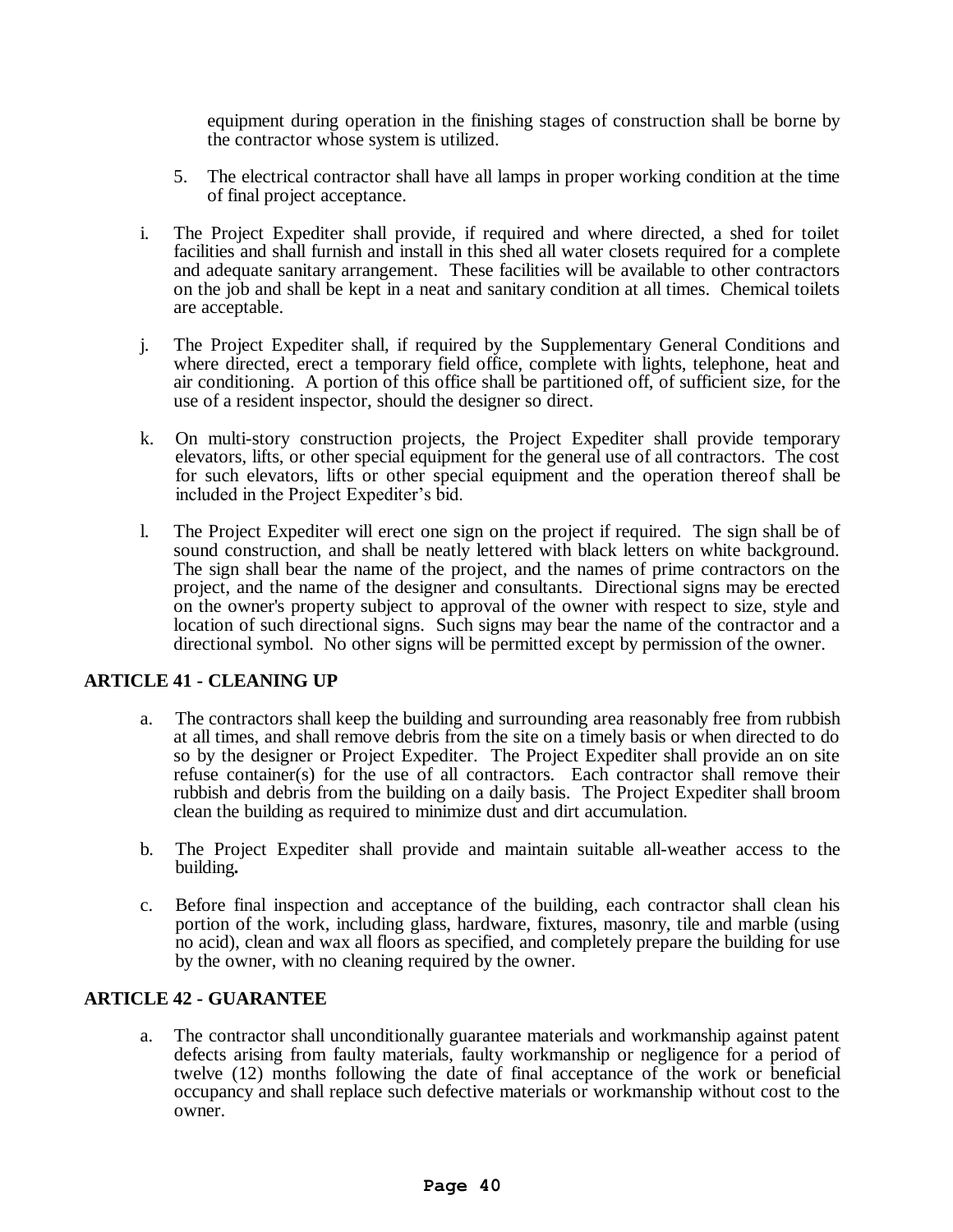- b. Where items of equipment or material carry a manufacturer's warranty for any period in excess of twelve (12) months, then the manufacturer's warranty shall apply for that particular piece of equipment or material. The contractor shall replace such defective equipment or materials, without cost to the owner, within the manufacturer's warranty period.
- c. Additionally, the owner may bring an action for latent defects caused by the negligence of the contractor which is hidden or not readily apparent to the owner at the time of beneficial occupancy or final acceptance, whichever occurred first, in accordance with applicable law.
- d. Guarantees for roof, equipment, materials, and supplies shall be stipulated in the specifications sections governing such roof, equipment, materials, or supplies.

# **ARTICLE 43 - CODES AND STANDARDS**

Wherever reference is given to codes, standard specifications or other data published by regulating agencies including, but not limited to, national electrical codes, North Carolina state building codes, federal specifications, ASTM specifications, various institute specifications, etc., it shall be understood that such reference is to the latest edition including addenda published prior to the date of the contract documents.

#### **ARTICLE 44 - INDEMNIFICATION**

To the fullest extent permitted by law, the contractor shall indemnify and hold harmless the owner, the designer and the agents, consultants and employees of the owner and designer, from and against all claims, damages, losses and expenses, including, but not limited to, attorneys' fees, arising out of or resulting from the performance or failure of performance of the work, provided that any such claim, damage, loss or expense (1) is attributable to bodily injury, sickness, disease or death, or to injury to or destruction of tangible property (other than the work itself) including the loss of use resulting there from, and  $(2)$  is caused in whole or in part by any negligent act or omission of the contractor, the contractor's subcontractor, or the agents of either the contractor or the contractor's subcontractor. Such obligation shall not be construed to negate, abridge or otherwise reduce any other right or obligation of indemnity which would otherwise exist as to any party or person described in this article.

#### **ARTICLE 45 - TAXES**

- a. Federal excise taxes do not apply to materials entering into state work (Internal Revenue Code, Section 3442(3)).
- b. Federal transportation taxes do not apply to materials entering into state work (Internal Revenue Code, Section 3475(b) as amended).
- c. North Carolina sales tax and use tax, as required by law, do apply to materials entering into state work and such costs shall be included in the bid proposal and contract sum.
- d. Local option sales and use taxes, as required by law, do apply to materials entering into state work as applicable and such costs shall be included in the bid proposal and contract sum.
- e. **Accounting Procedures for Refund of County Sales & Use Tax**

Amount of county sales and use tax paid per contractor's statements: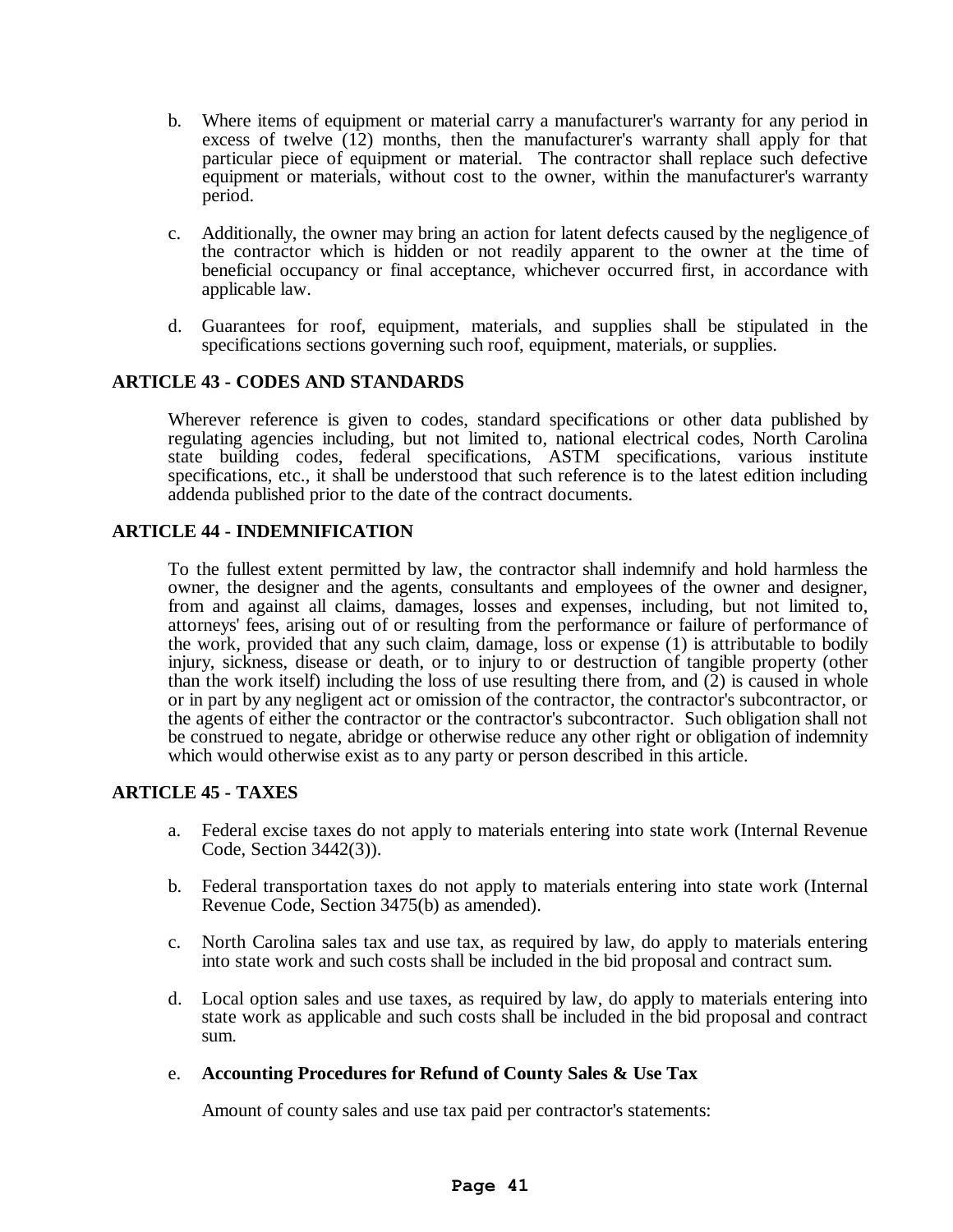Contractors performing contracts for state agencies shall give the state agency for whose project the property was purchased a signed statement containing the information listed in G.S.  $105 - 164.14(e)$ .

The Department of Revenue has agreed that in lieu of obtaining copies of sales receipts from contractors, an agency may obtain a certified statement as of April 1, 1991 from the contractor setting forth the date, the type of property and the cost of the property purchased from each vendor, the county in which the vendor made the sale and the amount of local sales and use taxes paid thereon. If the property was purchased out-ofstate, the county in which the property was delivered should be listed. The contractor should also be notified that the certified statement may be subject to audit.

In the event the contractors make several purchases from the same vendor, such certified statement must indicate the invoice numbers, the inclusive dates of the invoices, the total amount of the invoices, the counties, and the county sales and use taxes paid thereon.

Name of taxing county: The position of a sale is the retailer's place of business located within a taxing county where the vendor becomes contractually obligated to make the sale. Therefore, it is important that the county tax be reported for the county of sale rather than the county of use.

When property is purchased from out-of-state vendors and the county tax is charged, the county should be identified where delivery is made when reporting the county tax.

Such statement must also include the cost of any tangible personal property withdrawn from the contractor's warehouse stock and the amount of county sales or use tax paid thereon by the contractor.

Similar certified statements by his subcontractors must be obtained by the general contractor and furnished to the claimant.

Contractors are not to include any tax paid on supplies, tools and equipment which they use to perform their contracts and should include only those building materials, supplies, fixtures and equipment which actually become a part of or annexed to the building or structure.

#### **ARTICLE 46 - EQUAL OPPORTUNITY CLAUSE**

The non-discrimination clause contained in Section 202 (Federal) Executive Order 11246, as amended by Executive Order 11375, relative to equal employment opportunity for all persons without regard to race, color, religion, sex or national origin, and the implementing rules and regulations prescribed by the secretary of Labor, are incorporated herein.

#### **ARTICLE 47 - EMPLOYMENT OF INDIVIDUALS WITH DISABILITIES**

The contractor(s) agree not to discriminate against any employee or applicant for employment because of physical or mental disabilities in regard to any position for which the employee or applicant is qualified. The contractor agrees to take affirmative action to employ, advance in employment and otherwise treat qualified individuals with such disabilities without discrimination based upon their physical or mental disability in all employment practices.

#### **ARTICLE 48 - ASBESTOS-CONTAINING MATERIALS (ACM)**

The State of North Carolina has attempted to address all asbestos-containing materials that are to be disturbed in the project. However, there may be other asbestos-containing materials in the work areas that are not to be disturbed and do not create an exposure hazard.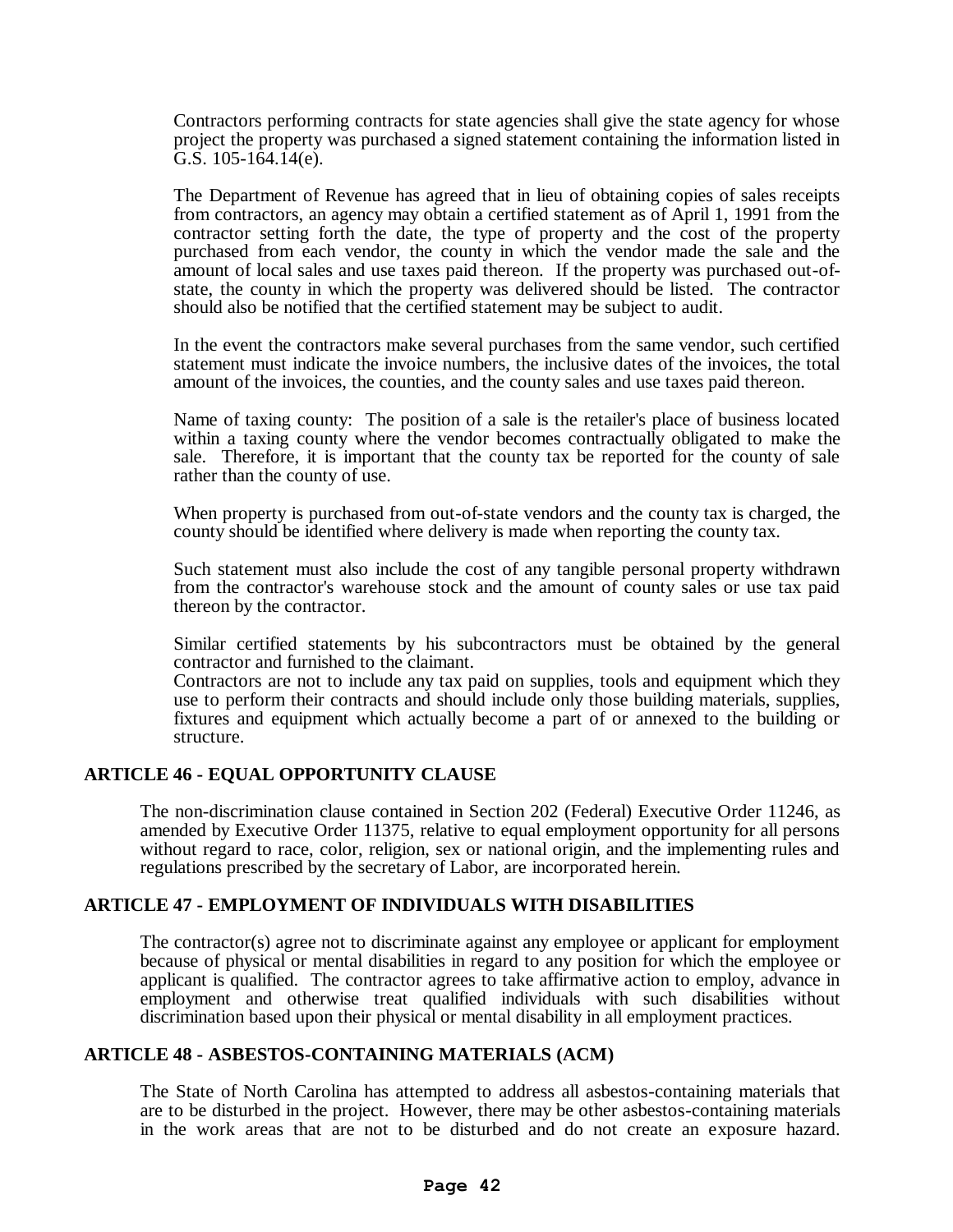Contractors are reminded of the requirements of instructions under Instructions to Bidders and General Conditions of the Contract, titled Examination of Conditions. Statute 130A, Article 19, amended August 3, 1989, established the Asbestos Hazard Management Program that controls asbestos abatement in North Carolina. The latest edition of *Guideline Criteria for Asbestos Abatement* from the State Construction Office is to be incorporated in all asbestos abatement projects for the Capital Improvement Program.

#### **ARTICLE 49 - MINORITY BUSINESS PARTICIPATION**

GS 143-128.2 establishes a ten percent (10%) goal for participation by minority businesses in total value of work for each State building project. The document, *Guidelines for Recruitment and Selection of Minority Businesses for Participation in State Construction Contracts* including Affidavits and Appendix E are hereby incorporated into and made a part of this contract.

# **ARTICLE 50 – CONTRACTOR EVALUATION**

The contractor's overall work performance on the project shall be fairly evaluated in accordance with the State Building Commission policy and procedures, for determining qualifications to bid on future State capital improvement projects. In addition to final evaluation, interim evaluation may be prepared during the progress of project. The document, Contractor Evaluation Procedures, is hereby incorporated and made a part of this contract. The owner may request the contractor's comments to evaluate the designer.

# **ARTICLE 51 – GIFTS**

Pursuant to N.C. Gen. Stat. § 133-32, it is unlawful for any vendor or contractor (i.e. architect, bidder, contractor, construction manager, design professional, engineer, subcontractor, supplier, vendor, etc.), to make gifts or to give favors to any State employee. This prohibition covers those vendors and contractors who: (1) have a contract with a governmental agency; or (2) have performed under such a contract within the past year; or (3) anticipate bidding on such a contract in the future. For additional information regarding the specific requirements and exemptions, vendors and contractors are encouraged to review G.S. Sec. 133-32.

During the construction of the Project, the Contractor is prohibited from making gifts to any of the Owner's employees, Owner's project representatives (architect, engineers, construction manager and their employees), employees of the State Construction Office and/or any other State employee that may have any involvement, influence, responsibilities, oversight, management and/or duties that pertain to and/or relate to the contract administration, financial administration and/or disposition of claims arising from and/or relating to the Contract and/or Project.

# **ARTICLE 52 – AUDITING-ACCESS TO PERSONS AND RECORDS**

In accordance with N.C. General Statute 147-64.7, the State Auditor shall have access to Contractor's officers, employees, agents and/or other persons in control of and/or responsible for the Contractor's records that relate to this Contracts for purposes of conducting audits under the referenced statute. The Owner's internal auditors shall also have the right to access and copy the Contractor's records relating to the Contract and Project during the term of the Contract and within two years following the completion of the Project/close-out of the Contract to verify accounts, accuracy, information, calculations and/or data affecting and/or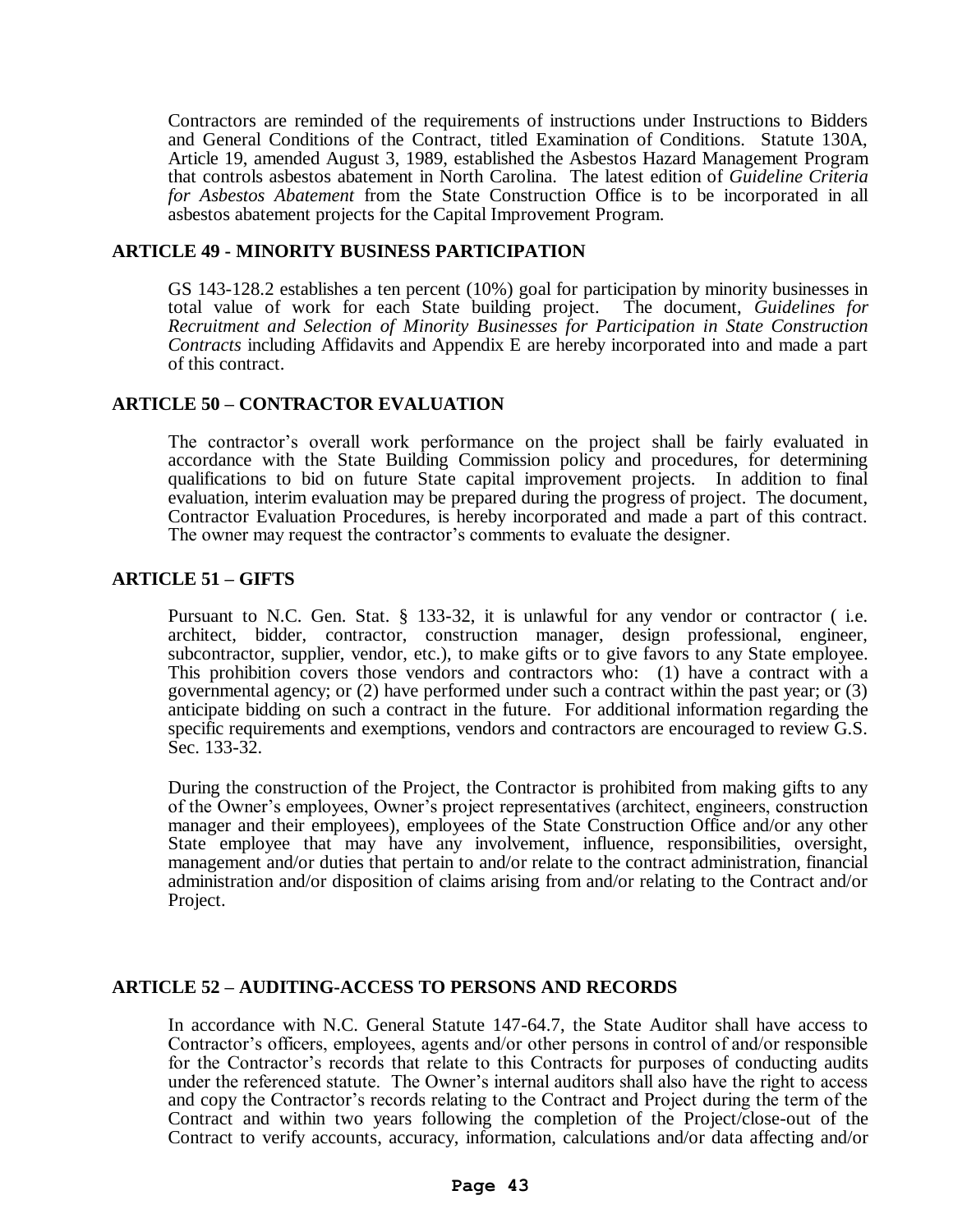relating to Contractor's requests for payment, requests for change orders, change orders, claims for extra work, requests for time extensions and related claims for delay/extended general conditions costs, claims for lost productivity, claims for loss efficiency, claims for idle equipment or labor, claims for price/cost escalation, pass-through claims of subcontractors and/or suppliers, and/or any other type of claim for payment or damages from Owner and/or its project representatives.

# **ARTICLE 53 – NORTH CAROLINA FALSE CLAIMS ACT**

The North Carolina False Claims Act ("NCFCA"), N.C Gen. Stat. § 1-605 through 1-618, applies to this Contract. The Contractor should familiarize itself with the entire NCFCA and should seek the assistance of an attorney if it has any questions regarding the NCFCA and its applicability to any requests, demands and/or claims for payment its submits to the State through the contracting state agency, institution, university or community college.

The purpose of the NCFCA "is to deter persons from knowingly causing or assisting in causing the State to pay claims that are false or fraudulent and to provide remedies in the form of treble damages and civil penalties when money is obtained from the State by reason of a false or fraudulent claim." (Section 1-605(b).) A contractor's liability under the NCFCA may arise from, but is not limited to: requests for payment, invoices, billing, claims for extra work, requests for change orders, requests for time extensions, claims for delay damages/extended general conditions costs, claims for loss productivity, claims for loss efficiency, claims for idle equipment or labor, claims for price/cost escalation, pass-through claims of subcontractors and/or suppliers, documentation used to support any of the foregoing requests or claims, and/or any other request for payment from the State through the contracting state agency, institution, university or community college. The parts of the NCFCA that are most likely to be enforced with respect to this type of contract are as follows:

- A "claim" is "[a]ny request or demand, whether under a contract or otherwise, for money or property and whether or not the State has title to the money or property that (i) is presented to an officer, employee, or agent of the State or (ii) is made to a contractor … if the money or property is to be spent or used on the State's behalf or to advance a State program or interest and if the State government: (a) provides or has provided any portion of the money or property that is requested or demanded; or (b) will reimburse such contractor ... for any portion of the money or property which is requested or demanded." (Section 1-606(2).)
- "Knowing" and "knowingly." Whenever a person, with respect to information, does any of the following: (a) Has actual knowledge of the information; (b) Acts in deliberate ignorance of the truth or falsity of the information; and/or (c) Acts in reckless disregard of the truth or falsity of the information. (Section 1-606(4).) Proof of specific intent to defraud is not required. (Section 1-606(4).)
- "Material" means having a natural tendency to influence, or be capable of influencing, the payment or receipt of money or property. (Section 1-606(4).)
- Liability. "Any person who commits any of the following acts shall be liable to the State for three times the amount of damages that the State sustains because of the act of that person[:] … (1) Knowingly presents or causes to be presented a false or fraudulent claim for payment or approval. (2) Knowingly makes, uses, or causes to be made or used, a false record or statement material to a false or fraudulent claim. (3) Conspires to commit a violation of subdivision  $(1)$ ,  $(2)$  ..." (Section 1-607(a)(1),  $(2)$ .)